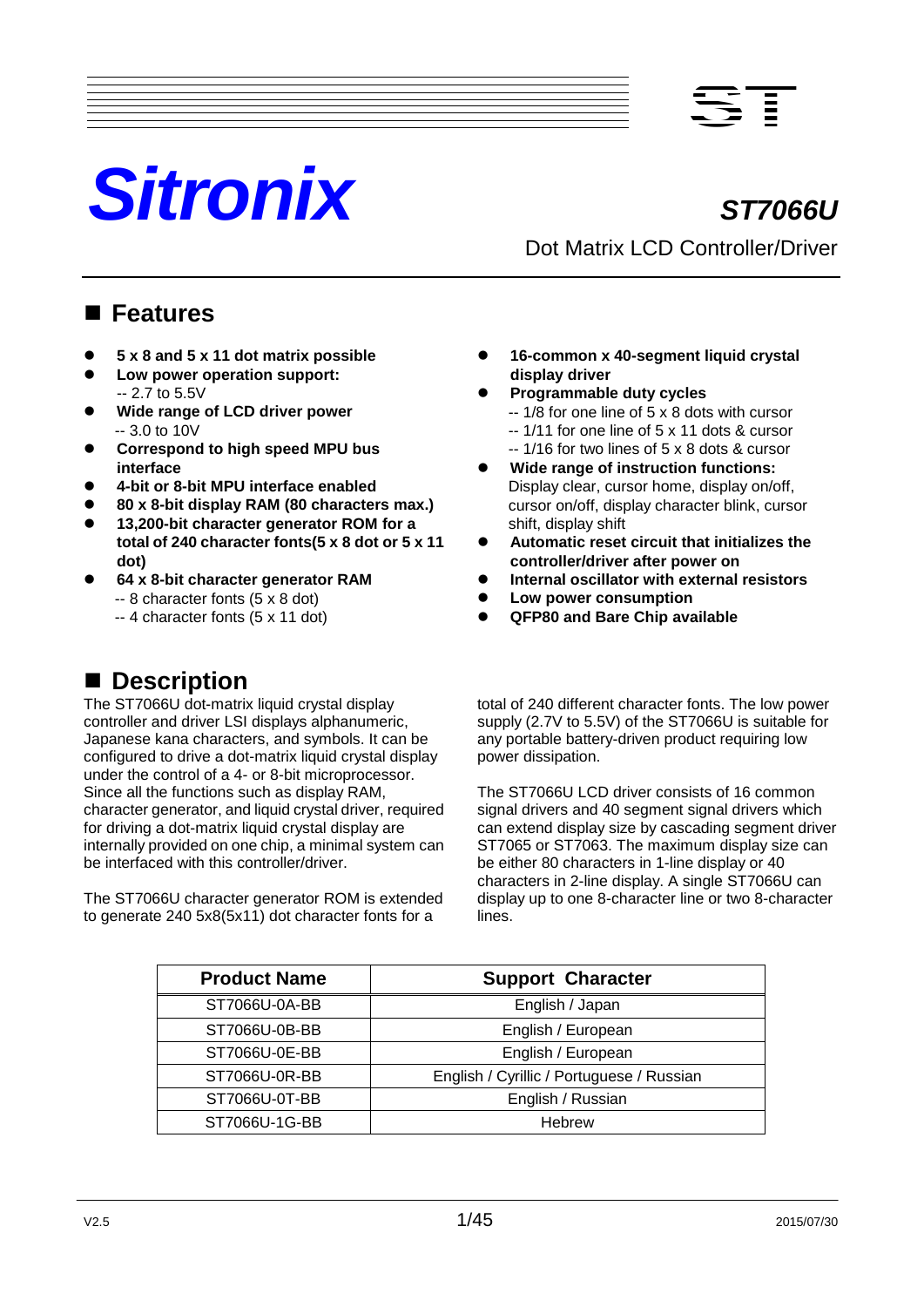|                |             | <b>ST7066 Serial Specification Revision History</b>                                                                                                                                                              |
|----------------|-------------|------------------------------------------------------------------------------------------------------------------------------------------------------------------------------------------------------------------|
| <b>Version</b> | <b>Date</b> | <b>Description</b>                                                                                                                                                                                               |
| 1.7            | 2000/10/31  | 1. Added 8051 Example Program Code(Page 21,23)<br>2. Added Annotated Flow Chart:<br>"BF cannot be checked before this instruction"<br>3. Changed Maximum Ratings<br>Power Supply Voltage: +5.5V → +7.0V(Page 28) |
| 1.8            | 2000/11/14  | Added QFP Pad Configuration (Page 5)                                                                                                                                                                             |
| 1.8a           | 2000/11/30  | 1. Moved QFP Package Dimensions (Page 39) to<br>Page 5<br>2. Changed DC Characteristics Ratings (Page<br>32,33)                                                                                                  |
| 2.0            | 2001/03/01  | Transition to ST7066U                                                                                                                                                                                            |
| 2.1            | 2006/04/10  | Add Power Supply Conditions (Page 31);<br>1.<br>Modify reset description on Page 22.<br>2.                                                                                                                       |
| 2.2            | 2006/05/11  | Emphasis checking BF procedure (Page 9, 27, 28).                                                                                                                                                                 |
| 2.3            | 2011/12/19  | Remove wrong description for MPU bus interface.<br>(Page 1)                                                                                                                                                      |
| 2.4            | 2012/06/06  | Modify operating temperature.                                                                                                                                                                                    |
| 2.4a           | 2013/05/09  | Modify operating temperature range.                                                                                                                                                                              |
| 2.5            | 2015/07/30  | 1. Modify Product Name.<br>2.<br>Add Standard ROM Code: 0R, 0T, and 1G                                                                                                                                           |
|                |             |                                                                                                                                                                                                                  |
|                |             |                                                                                                                                                                                                                  |
|                |             |                                                                                                                                                                                                                  |
|                |             |                                                                                                                                                                                                                  |
|                |             |                                                                                                                                                                                                                  |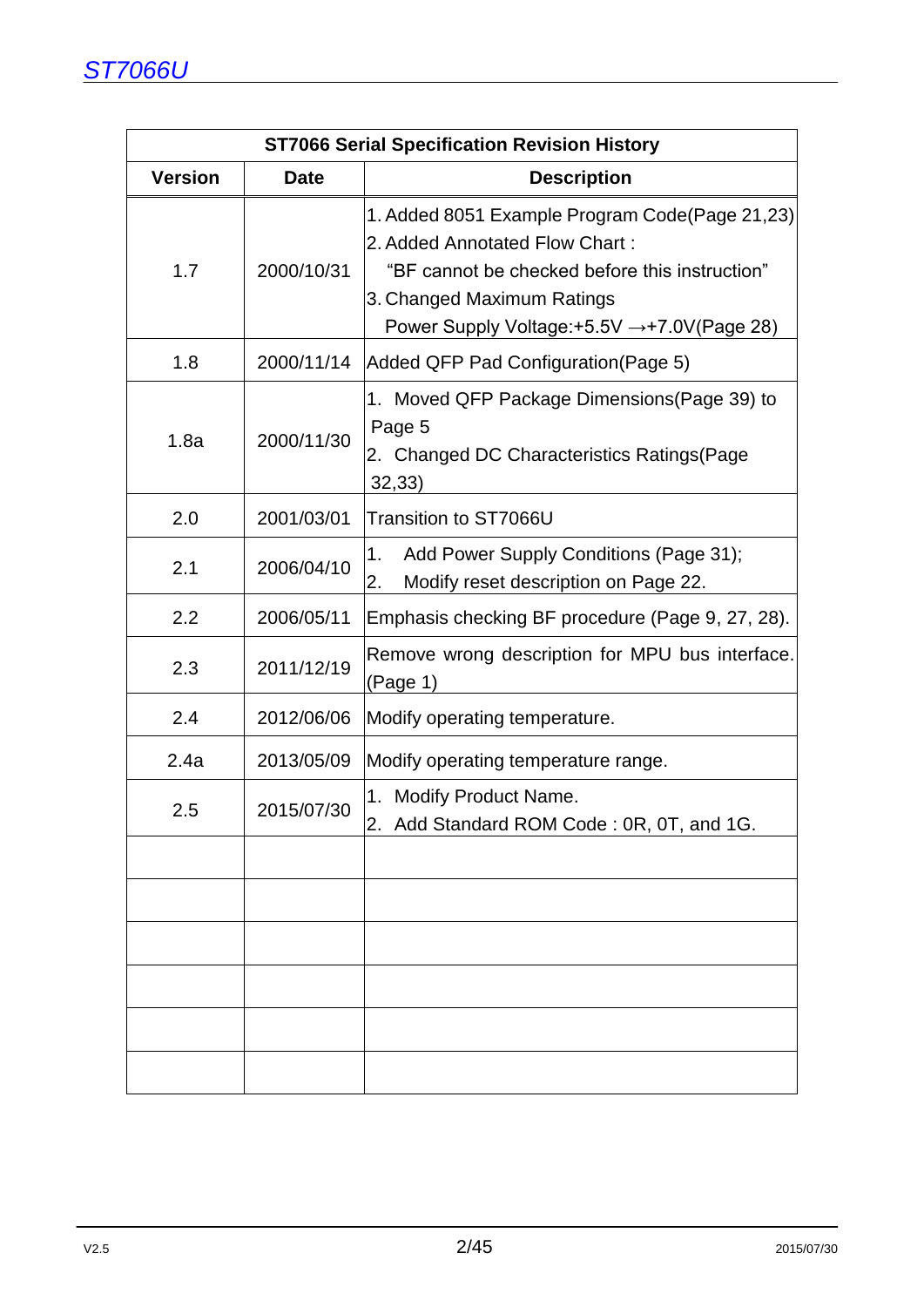

### **Block Diagram**

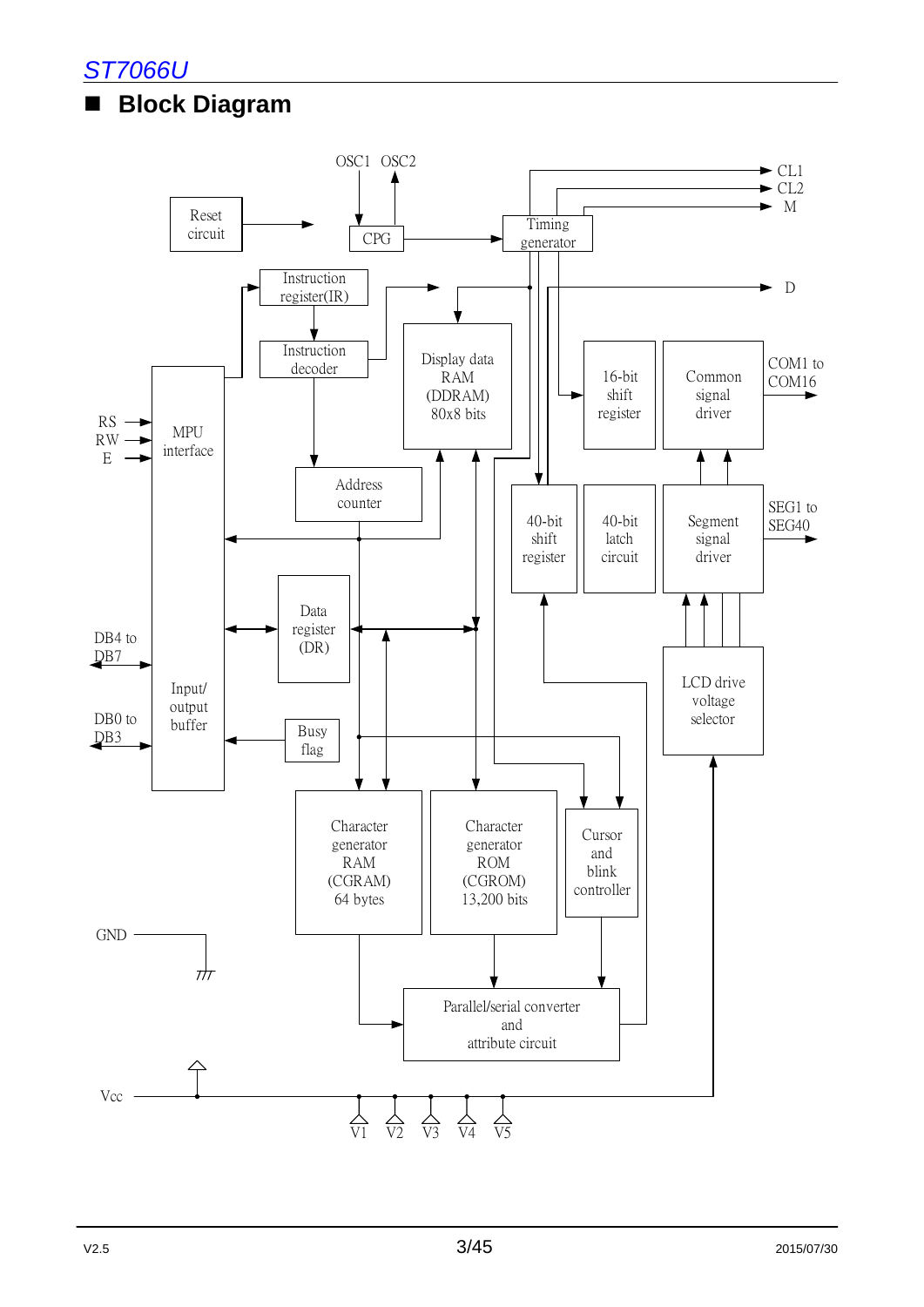

### ■ Pad Arrangement



Substrate Connect to V<sub>DD</sub>.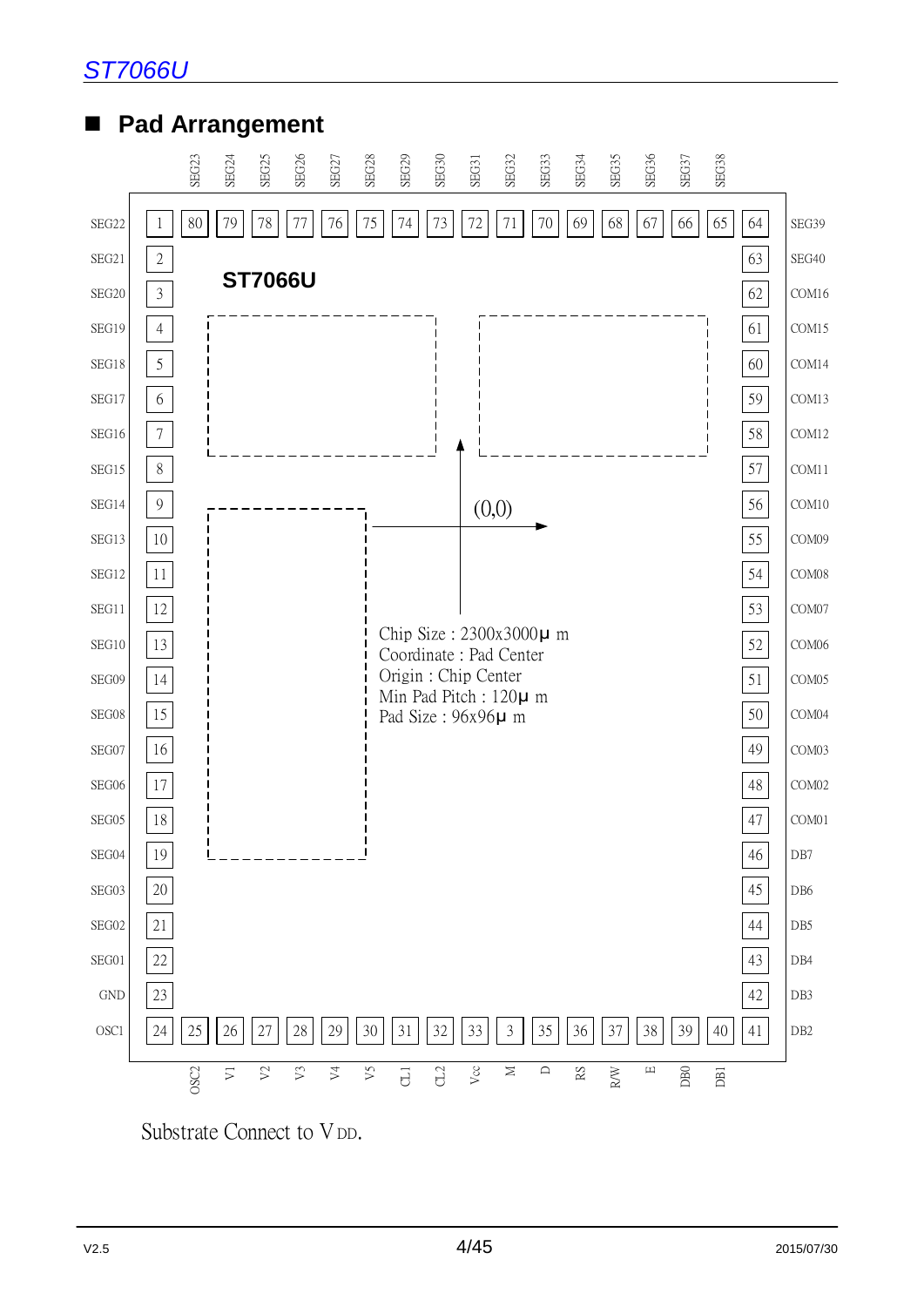### **Package Dimensions**

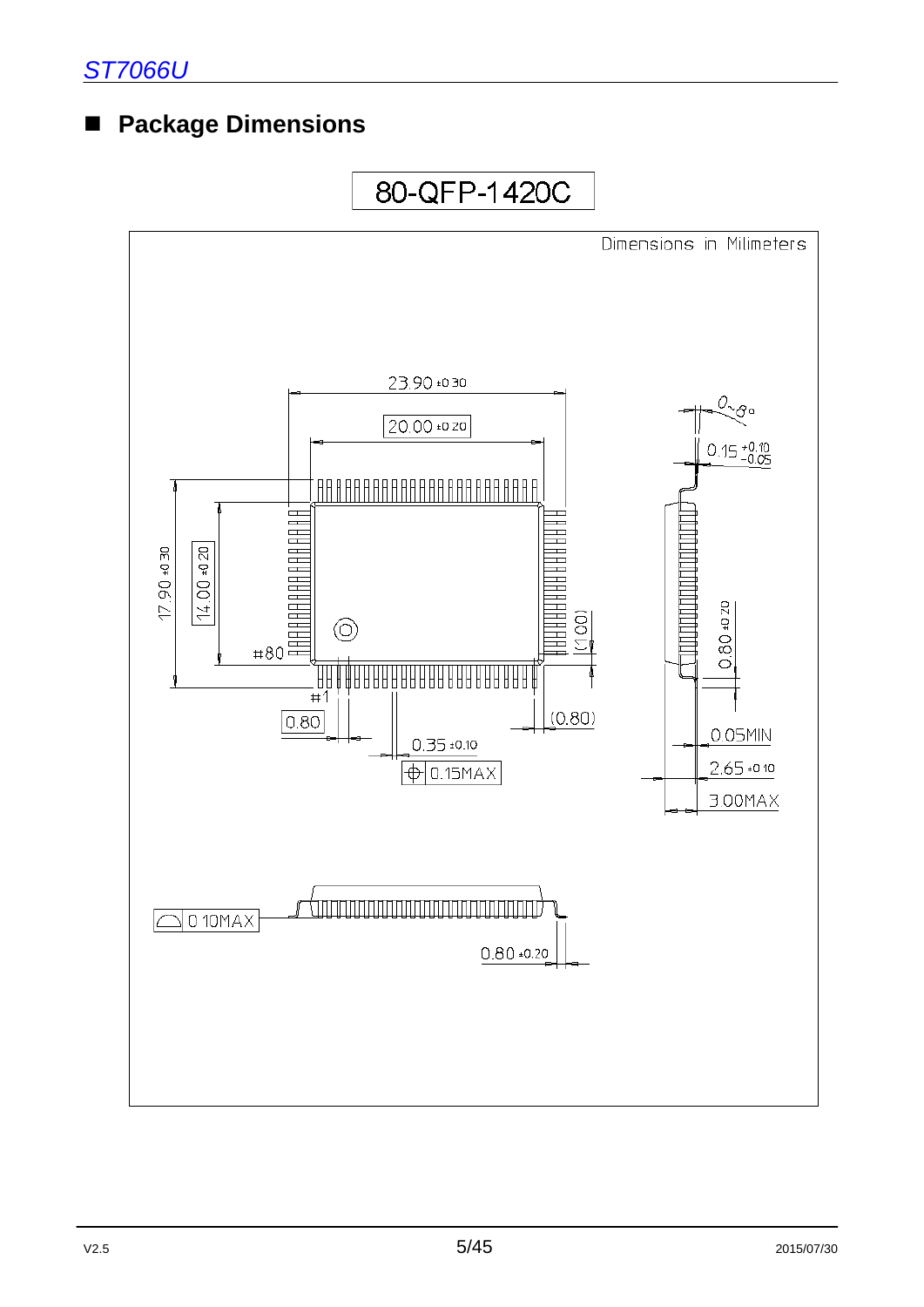### ■ Pad Configuration(80 QFP)

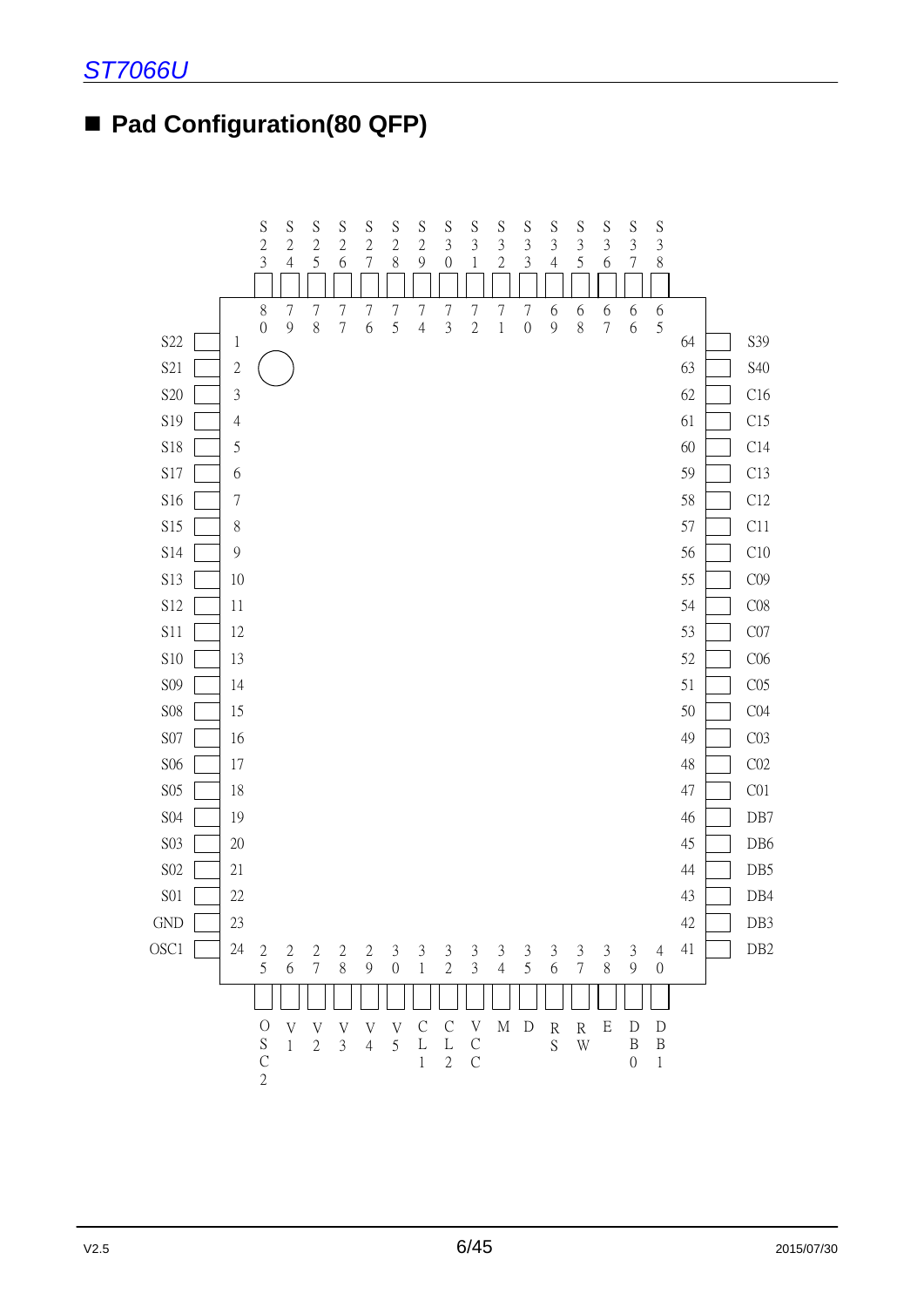|                | . uu Loounon v   |         |         |         |                   |        |                 |
|----------------|------------------|---------|---------|---------|-------------------|--------|-----------------|
| Pad No.        | <b>Function</b>  | X       | Y       | Pad No. | <b>Function</b>   | X      | Y               |
|                | SEG22            | $-1040$ | 1400    | 41      | DB <sub>2</sub>   | 1040   | $-140$          |
| $\overline{2}$ | SEG21            | $-1040$ | 1270    | 42      | DB3               | 1040   | $-12'$          |
| $\mathfrak{Z}$ | SEG20            | $-1040$ | 1140    | 43      | DB4               | 1040   | $-114$          |
| $\overline{4}$ | SEG19            | $-1040$ | 1020    | 44      | DB5               | 1040   | $-102$          |
| 5              | SEG18            | $-1040$ | 900     | 45      | DB <sub>6</sub>   | 1040   | $-90$           |
| 6              | SEG17            | $-1040$ | 780     | 46      | DB7               | 1040   | $-78$           |
| $\overline{7}$ | SEG16            | $-1040$ | 660     | 47      | COM1              | 1040   | $-66$           |
| 8              | SEG15            | $-1040$ | 540     | 48      | COM <sub>2</sub>  | 1040   | $-54$           |
| 9              | SEG14            | $-1040$ | 420     | 49      | COM3              | 1040   | $-42$           |
| 10             | SEG13            | $-1040$ | 300     | 50      | COM4              | 1040   | $-30$           |
| 11             | SEG12            | $-1040$ | 180     | 51      | COM <sub>5</sub>  | 1040   | $-18$           |
| 12             | SEG11            | $-1040$ | 60      | 52      | COM <sub>6</sub>  | 1040   | $-60$           |
| 13             | SEG10            | $-1040$ | $-60$   | 53      | COM7              | 1040   | 60              |
| 14             | SEG9             | $-1040$ | $-180$  | 54      | COM <sub>8</sub>  | 1040   | 18              |
| 15             | SEG8             | $-1040$ | $-300$  | 55      | COM9              | 1040   | 30              |
| 16             | SEG7             | $-1040$ | $-420$  | 56      | COM10             | 1040   | 42              |
| 17             | SEG <sub>6</sub> | $-1040$ | $-540$  | 57      | COM11             | 1040   | 54              |
| 18             | SEG5             | $-1040$ | $-660$  | 58      | COM12             | 1040   | 66              |
| 19             | SEG4             | $-1040$ | $-780$  | 59      | COM13             | 1040   | 78              |
| 20             | SEG3             | $-1040$ | $-900$  | 60      | COM14             | 1040   | 90              |
| 21             | SEG <sub>2</sub> | $-1040$ | $-1020$ | 61      | COM15             | 1040   | 102             |
| 22             | SEG1             | $-1040$ | $-1140$ | 62      | COM16             | 1040   | 11 <sup>2</sup> |
| 23             | <b>GND</b>       | $-1040$ | $-1270$ | 63      | SEG40             | 1040   | 127             |
| 24             | OSC1             | $-1040$ | $-1400$ | 64      | SEG39             | 1040   | 14(             |
| 25             | OSC <sub>2</sub> | $-910$  | $-1400$ | 65      | SEG38             | 910    | 14(             |
| 26             | V1               | $-780$  | $-1400$ | 66      | SEG37             | 780    | 140             |
| 27             | V <sub>2</sub>   | $-660$  | $-1400$ | 67      | SEG <sub>36</sub> | 660    | 140             |
| 28             | V3               | $-540$  | $-1400$ | 68      | SEG35             | 540    | 140             |
| 29             | V <sub>4</sub>   | $-420$  | $-1400$ | 69      | SEG34             | 420    | 140             |
| 30             | V <sub>5</sub>   | $-300$  | $-1400$ | 70      | SEG33             | 300    | 140             |
| 31             | CL1              | $-180$  | $-1400$ | 71      | SEG32             | 180    | 14(             |
| 32             | CL2              | $-60$   | $-1400$ | 72      | SEG31             | 60     | 14(             |
| 33             | Vcc              | 60      | $-1400$ | 73      | SEG30             | $-60$  | 14(             |
| 34             | М                | 180     | $-1400$ | 74      | SEG29             | $-180$ | 140             |
| 35             | $\mathbf D$      | 300     | $-1400$ | 75      | SEG28             | $-300$ | 14(             |
| 36             | RS               | 420     | $-1400$ | 76      | SEG27             | $-420$ | 140             |
| 37             | <b>RW</b>        | 540     | $-1400$ | 77      | SEG <sub>26</sub> | $-540$ | 140             |
| 38             | E                | 660     | $-1400$ | 78      | SEG25             | $-660$ | 14(             |
| 39             | DB <sub>0</sub>  | 780     | $-1400$ | 79      | SEG24             | $-780$ | 14(             |
| 40             | DB1              | 910     | $-1400$ | 80      | SEG23             | $-910$ | 14 <sup>°</sup> |

|  | <b>Pad Location Coordinates</b> |  |
|--|---------------------------------|--|
|  |                                 |  |

|                | aa Loodiion Oooraniatoo |         |         |
|----------------|-------------------------|---------|---------|
| d No.          | <b>Function</b>         | X       | Y       |
| $\mathbf{1}$   | SEG22                   | $-1040$ | 1400    |
| $\sqrt{2}$     | SEG21                   | $-1040$ | 1270    |
| $\overline{3}$ | SEG20                   | $-1040$ | 1140    |
| $\overline{4}$ | SEG19                   | $-1040$ | 1020    |
| 5              | SEG18                   | $-1040$ | 900     |
| 6              | SEG17                   | $-1040$ | 780     |
| $\overline{7}$ | SEG16                   | $-1040$ | 660     |
| $8\,$          | SEG15                   | $-1040$ | 540     |
| 9              | SEG14                   | $-1040$ | 420     |
| 10             | SEG13                   | $-1040$ | 300     |
| 11             | SEG12                   | $-1040$ | 180     |
| 12             | SEG11                   | $-1040$ | 60      |
| 13             | SEG10                   | $-1040$ | $-60$   |
| 14             | SEG9                    | $-1040$ | $-180$  |
| 15             | SEG8                    | $-1040$ | $-300$  |
| 16             | SEG7                    | $-1040$ | $-420$  |
| 17             | SEG <sub>6</sub>        | $-1040$ | $-540$  |
| 18             | SEG5                    | $-1040$ | $-660$  |
| 19             | SEG4                    | $-1040$ | $-780$  |
| 20             | SEG3                    | $-1040$ | $-900$  |
| 21             | SEG <sub>2</sub>        | $-1040$ | $-1020$ |
| 22             | SEG1                    | $-1040$ | $-1140$ |
| 23             | <b>GND</b>              | $-1040$ | $-1270$ |
| 24             | OSC1                    | $-1040$ | $-1400$ |
| 25             | OSC <sub>2</sub>        | $-910$  | $-1400$ |
| 26             | V1                      | $-780$  | $-1400$ |
| 27             | V <sub>2</sub>          | $-660$  | $-1400$ |
| 28             | V <sub>3</sub>          | $-540$  | $-1400$ |
| 29             | V <sub>4</sub>          | $-420$  | $-1400$ |
| 30             | V <sub>5</sub>          | $-300$  | $-1400$ |
| 31             | CL1                     | $-180$  | $-1400$ |
| 32             | CL2                     | $-60$   | $-1400$ |
| 33             | Vcc                     | 60      | $-1400$ |
| 34             | М                       | 180     | $-1400$ |
| 35             | D                       | 300     | $-1400$ |
| 36             | <b>RS</b>               | 420     | $-1400$ |
| 37             | <b>RW</b>               | 540     | $-1400$ |
| 38             | $\mathbf E$             | 660     | $-1400$ |
| 39             | DB <sub>0</sub>         | 780     | $-1400$ |
| 40             | DB1                     | 910     | $-1400$ |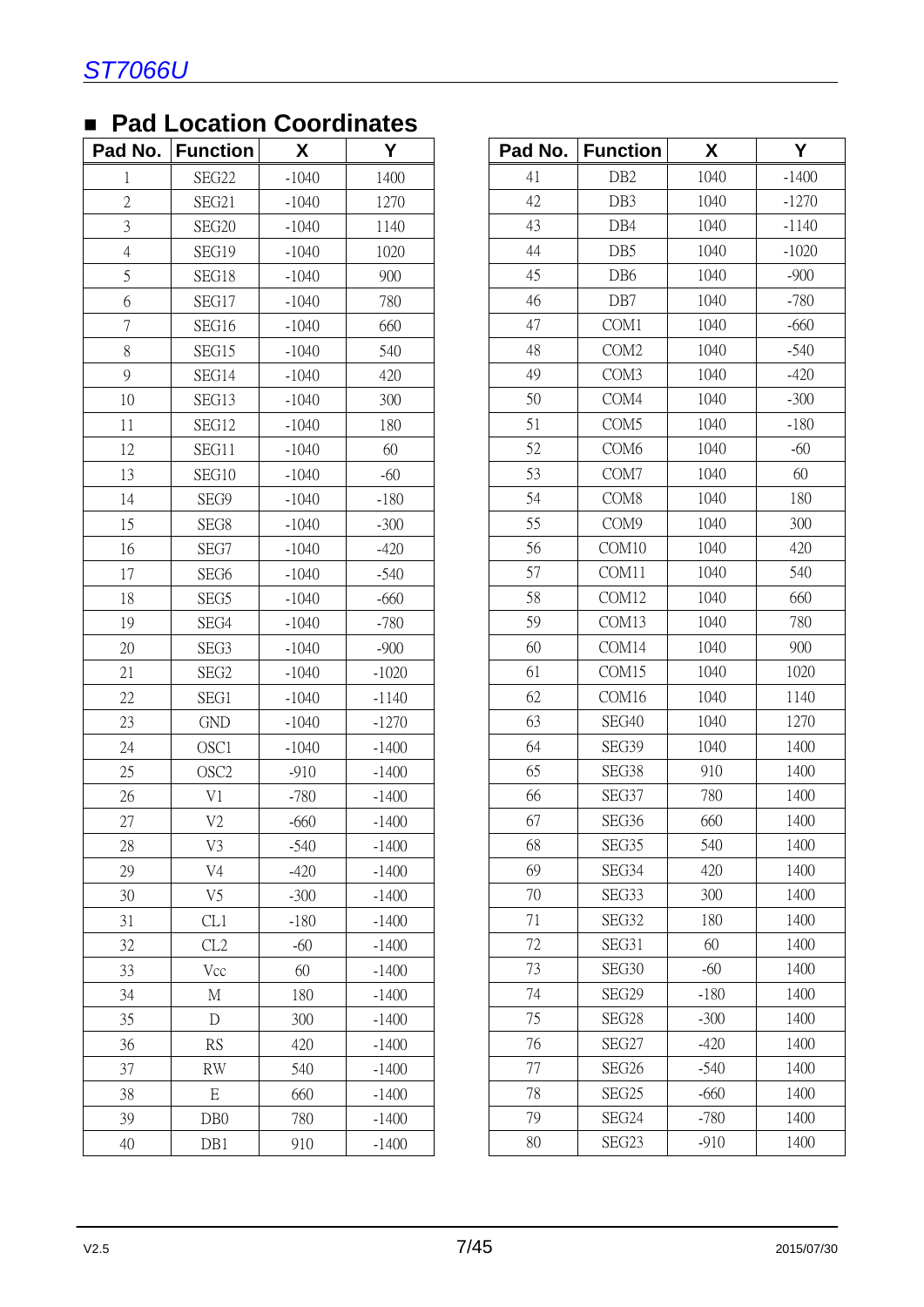### ■ Pin Function

| <b>Name</b>                  | <b>Number</b>  |                               | I/O Interfaced with                                                                                                                                      | <b>Function</b>                                                                                                                                                                                                      |  |  |  |  |  |  |  |  |
|------------------------------|----------------|-------------------------------|----------------------------------------------------------------------------------------------------------------------------------------------------------|----------------------------------------------------------------------------------------------------------------------------------------------------------------------------------------------------------------------|--|--|--|--|--|--|--|--|
| <b>RS</b>                    | 1              | T                             | <b>MPU</b>                                                                                                                                               | Select registers.<br>0: Instruction register (for write) Busy flag:<br>address counter (for read)                                                                                                                    |  |  |  |  |  |  |  |  |
|                              |                |                               |                                                                                                                                                          | 1: Data register (for write and read)                                                                                                                                                                                |  |  |  |  |  |  |  |  |
| R/W                          | 1              | L                             | <b>MPU</b>                                                                                                                                               | Select read or write.<br>0: Write                                                                                                                                                                                    |  |  |  |  |  |  |  |  |
|                              |                |                               |                                                                                                                                                          | 1: Read                                                                                                                                                                                                              |  |  |  |  |  |  |  |  |
| E                            | $\mathbf{1}$   | L                             | <b>MPU</b>                                                                                                                                               | Starts data read/write.<br>Four high order bi-directional tristate data bus                                                                                                                                          |  |  |  |  |  |  |  |  |
| DB4 to DB7                   | 4              | 1/O                           | <b>MPU</b>                                                                                                                                               | pins. Used for data transfer and receive<br>between the MPU and the ST7066U. DB7 can                                                                                                                                 |  |  |  |  |  |  |  |  |
|                              |                |                               |                                                                                                                                                          | be used as a busy flag.                                                                                                                                                                                              |  |  |  |  |  |  |  |  |
| DB0 to DB3                   | 4              | I/O<br><b>MPU</b>             |                                                                                                                                                          | Four low order bi-directional tristate data bus<br>pins. Used for data transfer and receive<br>between the MPU and the ST7066U.                                                                                      |  |  |  |  |  |  |  |  |
|                              |                |                               |                                                                                                                                                          | These pins are not used during 4-bit operation.                                                                                                                                                                      |  |  |  |  |  |  |  |  |
|                              |                |                               |                                                                                                                                                          | Clock to latch serial data D sent to the                                                                                                                                                                             |  |  |  |  |  |  |  |  |
| CL <sub>1</sub>              | $\mathbf 1$    | $\Omega$                      | Extension driver                                                                                                                                         | extension driver                                                                                                                                                                                                     |  |  |  |  |  |  |  |  |
| CL <sub>2</sub>              | 1              | O                             | <b>Extension driver</b>                                                                                                                                  | Clock to shift serial data D                                                                                                                                                                                         |  |  |  |  |  |  |  |  |
| M                            |                |                               |                                                                                                                                                          | Switch signal for converting the liquid crystal                                                                                                                                                                      |  |  |  |  |  |  |  |  |
|                              | 1              | O                             | <b>Extension driver</b>                                                                                                                                  | drive waveform to AC                                                                                                                                                                                                 |  |  |  |  |  |  |  |  |
| D                            | 1              | O                             | <b>Extension driver</b>                                                                                                                                  | Character pattern data corresponding to each<br>segment signal                                                                                                                                                       |  |  |  |  |  |  |  |  |
| COM1 to<br>COM <sub>16</sub> | 16             | $\circ$                       | <b>LCD</b>                                                                                                                                               | Common signals that are not used are changed<br>to non-selection waveform. COM9 to COM16<br>are non-selection waveforms at 1/8 duty factor<br>and COM12 to COM16 are non-selection<br>waveforms at 1/11 duty factor. |  |  |  |  |  |  |  |  |
| SEG1 to<br>SEG40             | 40             | O                             | <b>LCD</b>                                                                                                                                               | Segment signals                                                                                                                                                                                                      |  |  |  |  |  |  |  |  |
| V1 to V5                     | 5              |                               | Power supply                                                                                                                                             | Power supply for LCD drive<br>$V_{\text{cc}}$ - V5 = 10 V (Max)                                                                                                                                                      |  |  |  |  |  |  |  |  |
| Vcc, GND                     | $\overline{2}$ |                               | Power supply                                                                                                                                             | Vcc: 2.7V to 5.5V, GND: 0V                                                                                                                                                                                           |  |  |  |  |  |  |  |  |
| OSC1, OSC2<br>$\overline{2}$ |                | Oscillation<br>resistor clock | When crystal oscillation is performed, a resistor<br>must be connected externally. When the pin<br>input is an external clock, it must be input to OSC1. |                                                                                                                                                                                                                      |  |  |  |  |  |  |  |  |

#### Note:

1. Vcc>=V1>=V2>=V3>=V4>=V5 must be maintained

2. Two clock options:

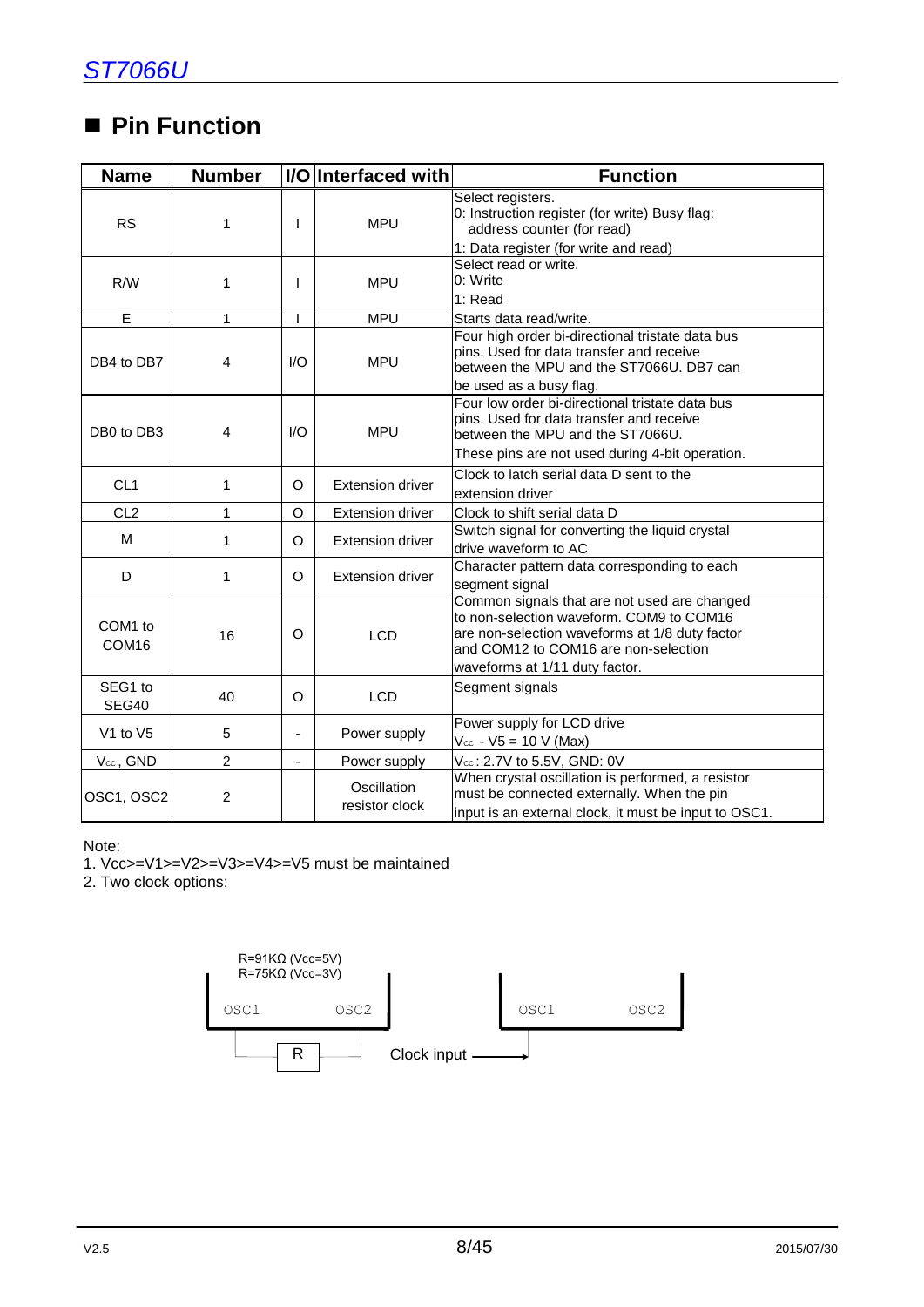### **Function Description**

#### **System Interface**

This chip has all two kinds of interface type with MPU : 4-bit bus and 8-bit bus. 4-bit bus or 8-bit bus is selected by DL bit in the instruction register.

During read or write operation, two 8-bit registers are used. One is data register (DR), the other is instruction register(IR).

The data register(DR) is used as temporary data storage place for being written into or read from DDRAM/CGRAM, target RAM is selected by RAM address setting instruction. Each internal operation, reading from or writing into RAM, is done automatically. So to speak, after MPU reads DR data, the data in the next DDRAM/CGRAM address is transferred into DR automatically. Also after MPU writes data to DR, the data in DR is transferred into DDRAM/CGRAM automatically.

The Instruction register(IR) is used only to store instruction code transferred from MPU. MPU cannot use it to read instruction data.

To select register, use RS input pin in 4-bit/8-bit bus mode.

|   | $ RS $ R/W | <b>Operation</b>                                         |
|---|------------|----------------------------------------------------------|
|   |            | Instruction Write operation (MPU writes Instruction code |
|   |            | into IR)                                                 |
| L | H          | Read Busy Flag(DB7) and address counter (DB0 $\sim$ DB6) |
| H | L          | Data Write operation (MPU writes data into DR)           |
| H | H.         | Data Read operation (MPU reads data from DR)             |

#### **Table 1. Various kinds of operations according to RS and R/W bits.**

#### **Busy Flag (BF)**

When BF = "High", it indicates that the internal operation is being processed. So during this time the next instruction cannot be accepted. BF can be read, when RS = Low and R/W = High (Read Instruction Operation), through DB7 port. Before executing the next instruction, be sure that BF is not High. **Before checking BF, be sure to wait at least 80us. Please refer to Page 27 for the example. Do NOT keep "E" always "High" for checking BF.**

#### **Address Counter (AC)**

Address Counter(AC) stores DDRAM/CGRAM address, transferred from IR. After writing into (reading from) DDRAM/CGRAM, AC is automatically increased (decreased) by 1. When  $RS = "Low"$  and  $R/W = "High", AC can be read through DB0 ~ DB6 ports.$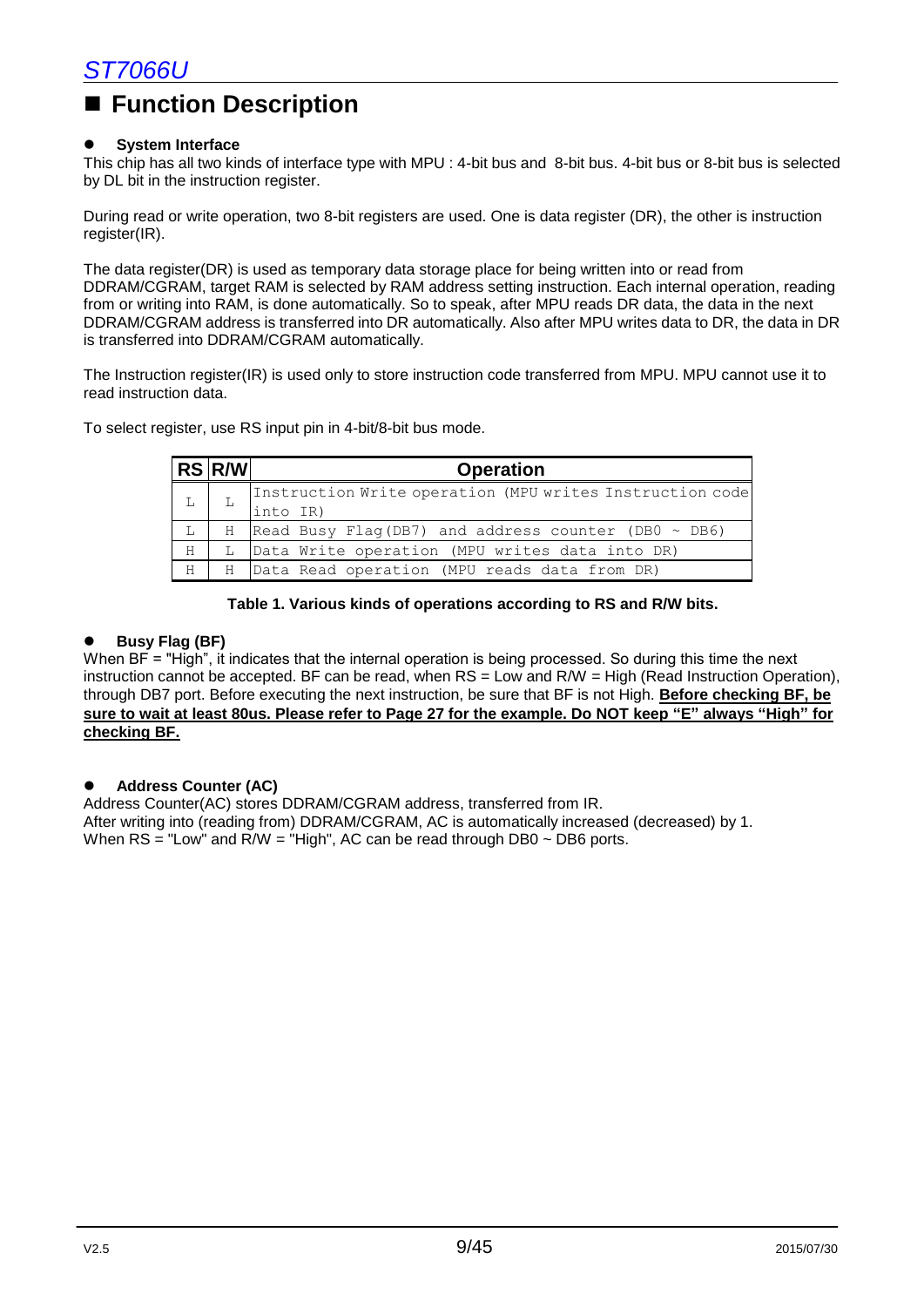#### **Display Data RAM (DDRAM)**

Display data RAM (DDRAM) stores display data represented in 8-bit character codes. Its extended capacity is 80 x 8 bits, or 80 characters. The area in display data RAM (DDRAM) that is not used for display can be used as general data RAM. See Figure 1 for the relationships between DDRAM addresses and positions on the liquid crystal display.

The DDRAM address  $(A_{DD})$  is set in the address counter  $(AC)$  as hexadecimal.

#### **1-line display (N = 0) (Figure 2)**

When there are fewer than 80 display characters, the display begins at the head position. For example, if using only the ST7066U, 8 characters are displayed. See Figure 3. When the display shift operation is performed, the DDRAM address shifts. See Figure 3.



**Figure 1 DDRAM Address**



**Figure 2 1-Line Display**



**Figure 3 1-Line by 8-Character Display Example**

#### **2-line display (N = 1) (Figure 4)**

Case 1: When the number of display characters is less than  $40 \times 2$  lines, the two lines are displayed from the head. Note that the first line end address and the second line start address are not consecutive. For example, when just the ST7066U is used, 8 characters  $\times$  2 lines are displayed. See Figure 5.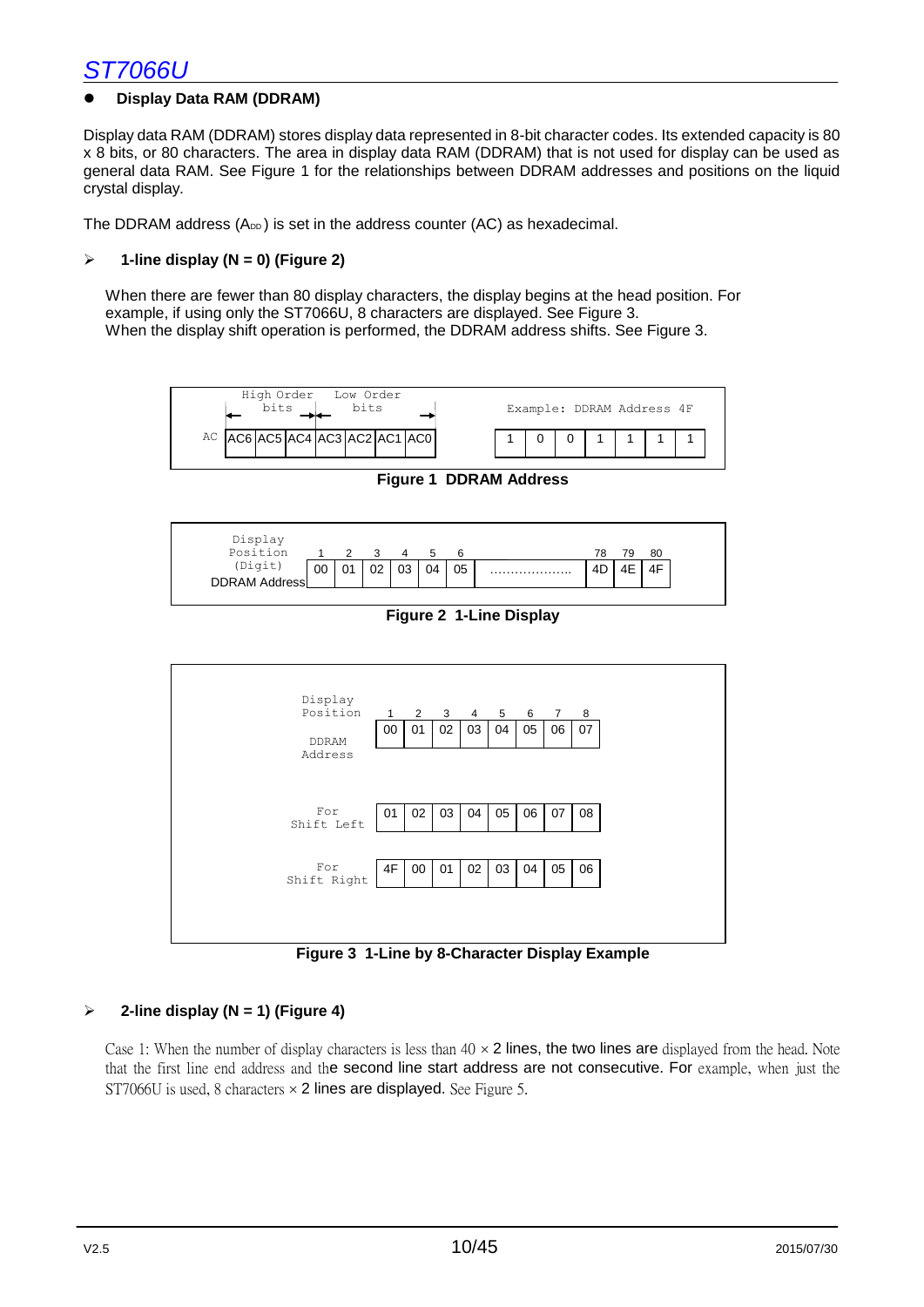

When display shift operation is performed, the DDRAM address shifts. See Figure 5.



**Figure 4 2-Line Display**



**Figure 5 2-Line by 8-Character Display Example**

Case 2: For a 16-character  $\times$  2-line display, the ST7066U can be extended using one 40-output extension driver. See Figure 6.

When display shift operation is performed, the DDRAM address shifts. See Figure 6.

| Display                  | 1  | 2  | 3  | 4  | 5  | 6  | $\overline{7}$ | 8  | 9  | 10 | 11             | 12             | 13             | 14 | 15 | 16 |
|--------------------------|----|----|----|----|----|----|----------------|----|----|----|----------------|----------------|----------------|----|----|----|
| Position<br><b>DDRAM</b> | 00 | 01 | 02 | 03 | 04 | 05 | 06             | 07 | 08 | 09 | 0A             | 0 <sub>B</sub> | OC             | 0D | 0E | 0F |
| Address                  | 40 | 41 | 42 | 43 | 44 | 45 | 46             | 47 | 48 | 49 | 4A             | 4B             | 4C             | 4D | 4E | 4F |
|                          |    |    |    |    |    |    |                |    |    |    |                |                |                |    |    |    |
| For<br>Shift             | 01 | 02 | 03 | 04 | 05 | 06 | 07             | 08 | 09 | 0A | 0 <sub>B</sub> | OC             | 0D             | 0E | 0F | 10 |
| Left                     | 41 | 42 | 43 | 44 | 45 | 46 | 47             | 48 | 49 | 4A | 4B             | 4C             | 4D             | 4E | 4F | 50 |
|                          |    |    |    |    |    |    |                |    |    |    |                |                |                |    |    |    |
| For<br>Shift             | 27 | 00 | 01 | 02 | 03 | 04 | 05             | 06 | 07 | 08 | 09             | 0A             | 0 <sub>B</sub> | OC | 0D | 0E |
| Right                    | 67 | 40 | 41 | 42 | 43 | 44 | 45             | 46 | 47 | 48 | 49             | 4A             | 4B             | 4C | 4D | 4E |

**Figure 6 2-Line by 16-Character Display Example**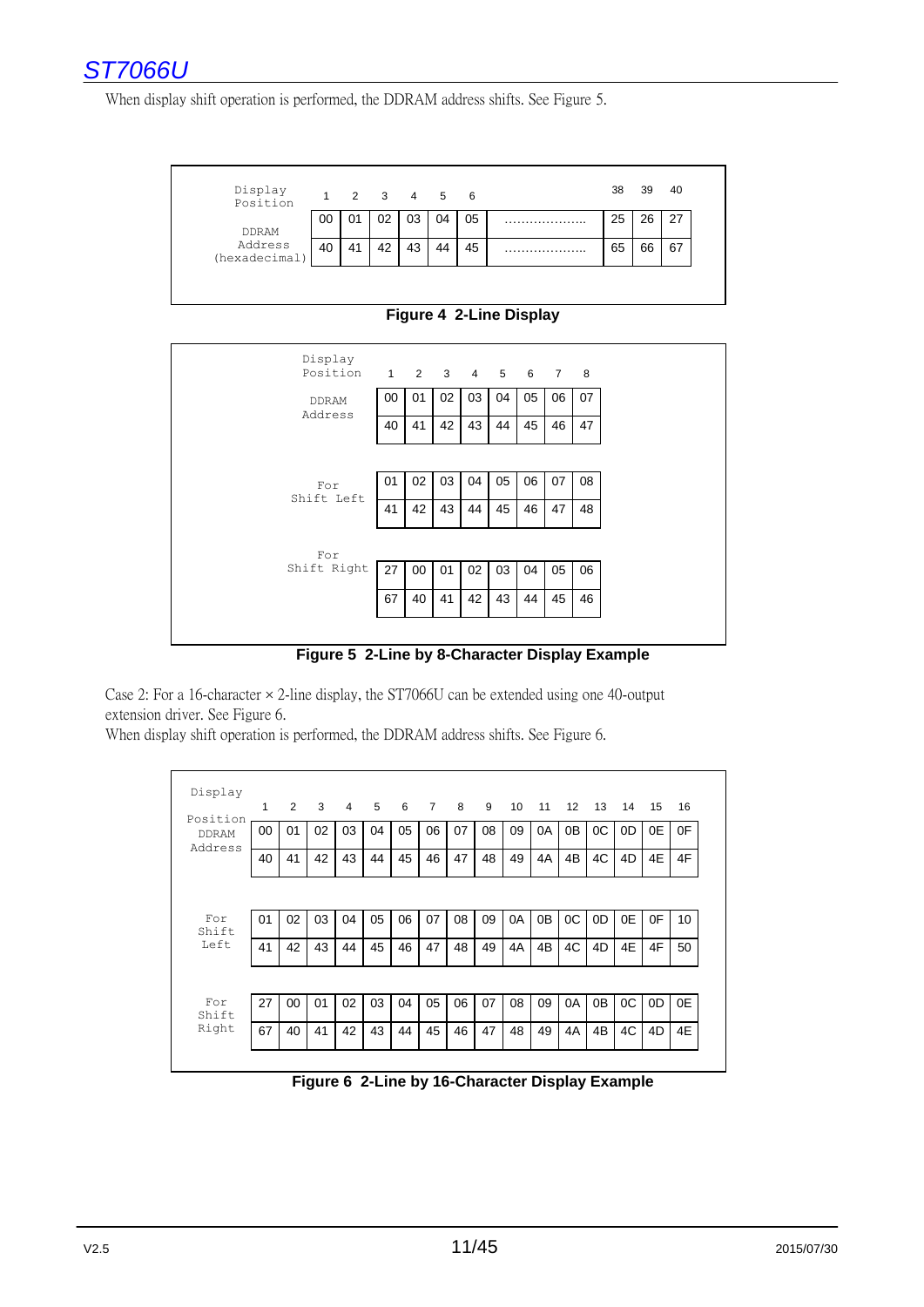#### **Character Generator ROM (CGROM)**

The character generator ROM generates 5 x 8 dot or 5 x 11 dot character patterns from 8-bit character codes. It can generate 240 5 x 8 dot character patterns. User-defined character patterns are also available by mask-programmed ROM.

#### **Character Generator RAM (CGRAM)**

In the character generator RAM, the user can rewrite character patterns by program. For 5 x 8 dots, eight character patterns can be written, and for 5 x 11 dots, four character patterns can be written.

Write into DDRAM the character codes at the addresses shown as the left column of Table 4 to show the character patterns stored in CGRAM.

See Table 5 for the relationship between CGRAM addresses and data and display patterns. Areas that are not used for display can be used as general data RAM.

#### **Timing Generation Circuit**

The timing generation circuit generates timing signals for the operation of internal circuits such as DDRAM, CGROM and CGRAM. RAM read timing for display and internal operation timing by MPU access are generated separately to avoid interfering with each other. Therefore, when writing data to DDRAM, for example, there will be no undesirable interference, such as flickering, in areas other than the display area.

#### **LCD Driver Circuit**

LCD Driver circuit has 16 common and 40 segment signals for LCD driving. Data from CGRAM/CGROM is transferred to 40 bit segment latch serially, and then it is stored to 40 bit shift latch. When each common is selected by 16 bit common register, segment data also output through segment driver from 40 bit segment latch. In case of 1-line display mode, COM1  $\sim$  COM8 have 1/8 duty or COM1  $\sim$  COM11 have 1/11duty, and in 2-line mode, COM1 ~ COM16 have 1/16 duty ratio.

#### **Cursor/Blink Control Circuit**

It can generate the cursor or blink in the cursor/blink control circuit. The cursor or the blink appears in the digit at the display data RAM address set in the address counter.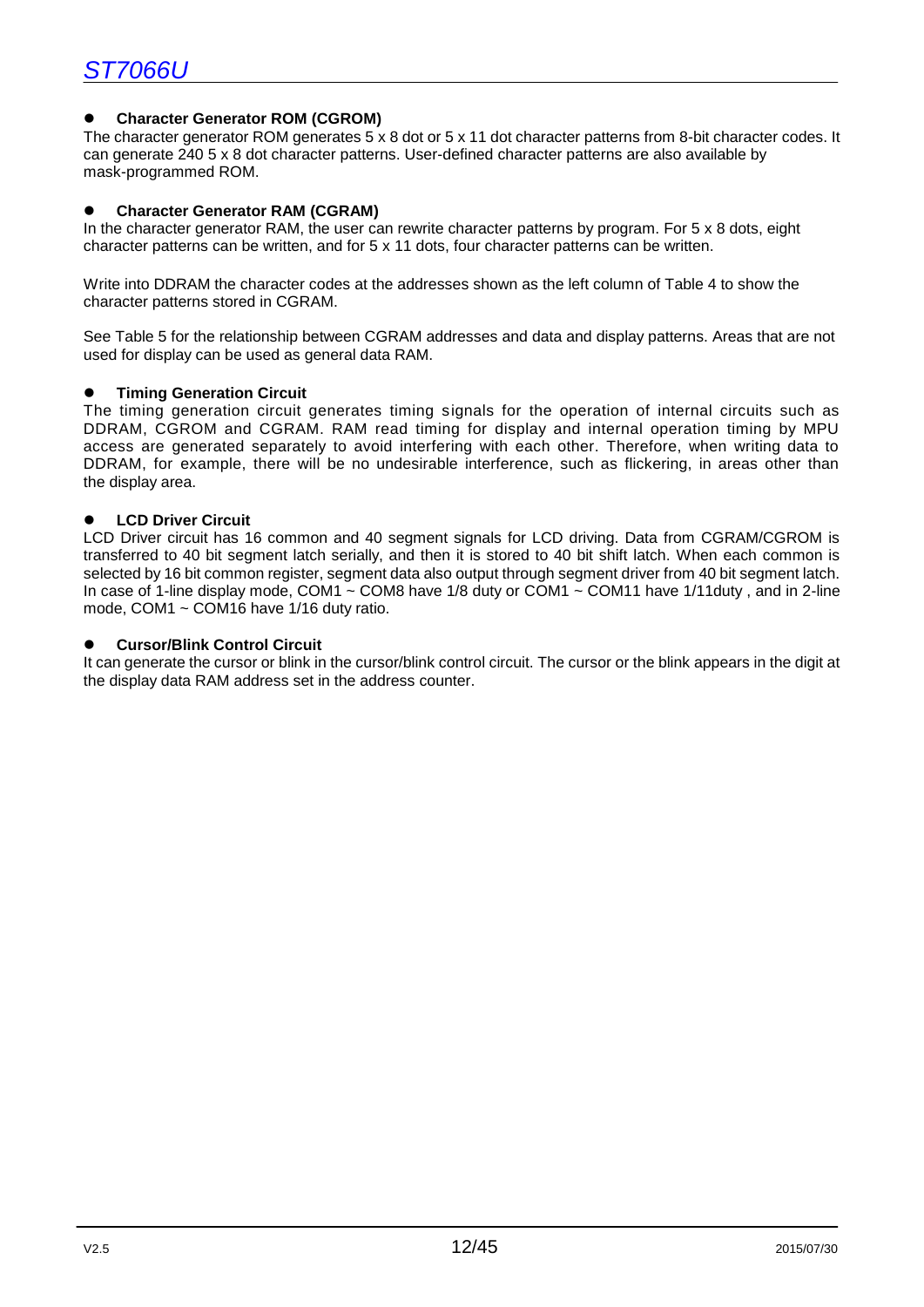#### **Table 4 Correspondence between Character Codes and Character Patterns (ROM Code: 0A)**

| b7-64<br>$b3-b0$ |                               | 000010001100101 |               | 0011                            |                   | 01001010110110  |                                  | 0111                          | 1000 | 1001 | 1010             | 1011                      | 1100                       | 1101                                | 1110                        | 1111                  |
|------------------|-------------------------------|-----------------|---------------|---------------------------------|-------------------|-----------------|----------------------------------|-------------------------------|------|------|------------------|---------------------------|----------------------------|-------------------------------------|-----------------------------|-----------------------|
| 0000             | CG<br>RAM<br>$\overline{(1)}$ |                 |               | 鼺                               | ₩                 | E               | ₩                                | m<br>n an                     |      |      |                  | ▒                         | E.                         | an an<br>alah d<br>التفاعلة         | ▦                           | 鼺                     |
| 0001             | (2)                           |                 |               | Ï                               | <br>鼺             | <b>HHH</b><br>鼺 | <u>ana</u><br><b>WWW.</b><br>555 | TН.<br>۸m                     |      |      | 轟                | <br>W.                    | <b>SER</b><br>HH.<br>÷     | ШŦ<br>h.                            | التفاعل<br>H.<br><b>THE</b> | H                     |
| 0010             | $\left( 3\right)$             |                 | Ħ             | <b>THE</b><br>m                 | <b>BREE</b><br>鼺  | <br>鼺           | Ħ                                | 鼺                             |      |      | ш                |                           | H<br>ĸ                     | 用                                   | E.                          | 團                     |
| 0011             | (4)                           |                 | 雛             | W                               | <b>THEFT</b><br>∰ | I               | ш<br>冊                           | H.<br><u>tari </u><br>an an a |      |      | B                | <u>san </u>               | <br>kisinin a<br>Ħ,        | <u>in in in in </u><br>alian a<br>ш | ₩<br>m                      | 翤                     |
| 0400             | (5)                           |                 | 钄             | 鷴                               | W                 | <br>I           | Ħ                                | 騳                             |      |      | 盟                | <u>in in de</u><br>₩      | Ë                          | Ш.<br>删                             | W                           | 鼺                     |
| 0404             | (6)                           |                 | Ħ             | <br>Œ٣<br>₩                     | E                 | H               | 驠<br>W.                          | 鼺                             |      |      | 鷡                | 55.T.<br>踂                | 晦<br>瞴                     | h a b<br>雦                          | HH.<br>躢                    | <b>BL B</b><br>躙      |
| 0410             | (7)                           |                 | 雛             | E                               | E                 | W.              | ŧ                                | 鼺                             |      |      | HH.<br>----<br>₽ | alan a<br>H               | Webl                       | وأوارين<br>المنفاذ                  | Ħ                           | m<br>躧                |
| 0411             | (8)                           |                 | F             | <br>₩<br>m                      | <br>鼺<br>W.       | 鼺               | <u>isiste</u><br>哪<br>alah s     | 麒                             |      |      | فتفادله<br>Ħ     | <u>anita</u><br>an din ka | <b>Barba</b><br>鼺          | <b>BBB</b><br>an an a<br>Ŧ.         | <b>BREE</b><br>₩<br>H.      | 躐                     |
| 1000             | (1)                           |                 | 畢             | <br>Шf<br>m                     | 鼺                 | 噩               | 圞                                | 鼺                             |      |      | ₩<br>臘           | E                         | 55.<br>嚻                   | F<br>霍                              | ₩                           | <br>н<br>臘            |
| 1001             | (2)                           |                 | Ħ.            | <br>₩<br>щĤ                     | <br>Ŧ             | 翢               | H.                               | 鼺<br>HH T                     |      |      | ₩<br>₩           | <b>TH</b><br>I            | ₩                          | 龖                                   | Ħ<br>×                      | .                     |
| 1010             | (3)                           |                 |               | 22<br>H                         | 事                 | <br>m           | 鸜                                | .<br>瞴                        |      |      | وأباري<br>耶稣     | وفاعانا                   | н                          | 鼺                                   | Ĩ<br>mate                   | 瞴                     |
| 1011             | (4)<br>۰.<br>۰,               |                 | 88<br>والأناف | W.<br>88<br><u>est til</u><br>醖 | 臑<br>Ξ<br>п       | m<br>555        | 屬<br>ш<br>п                      | w<br>m<br>圓                   |      |      | 鼺<br>田<br>圓      | 19191<br>HH.<br>Ē         | 屬<br>                      | an an a<br>                         | m                           | <br>التقاتل<br>п<br>Ħ |
| 1100             | (5)                           | ш               | Ħ             | i.                              | E                 | 鼺<br>HH F       | Ī                                | ᄟ                             | ₩    |      | 韊                | 鼺<br>ш                    | <u>katalog</u><br>w        | ▦                                   | 鼺                           | ₩                     |
| 1101             | (6)                           | E               |               | ,,,,,,<br>alah dari s           | 鬪                 | 饇               | 鼺                                | 鞙                             |      |      | 龖                | litera<br>齫               | 瞴                          | <b>HH</b><br>H<br>                  | 鼺                           | W<br>ш                |
| 1110             | (7)                           | ₩               | ₩<br>Ħ        | E                               | 鬬                 | 睡               | 鼺                                | H                             |      | Τm   | E                | 翻<br>i<br>Ш               | <b>Alba</b><br>I<br>ï<br>B | H.                                  | <b>BEE</b><br>躢             |                       |
| 1111             | (8)                           |                 | ⊕             | <br>H<br>Ы                      | <b>BRE</b><br>₩   | <b>Radiate</b>  | 鼺                                | W                             |      |      | E                | 臘                         | W                          | m                                   | <b>SANT</b><br>鼺            |                       |

#### NO.7066-0A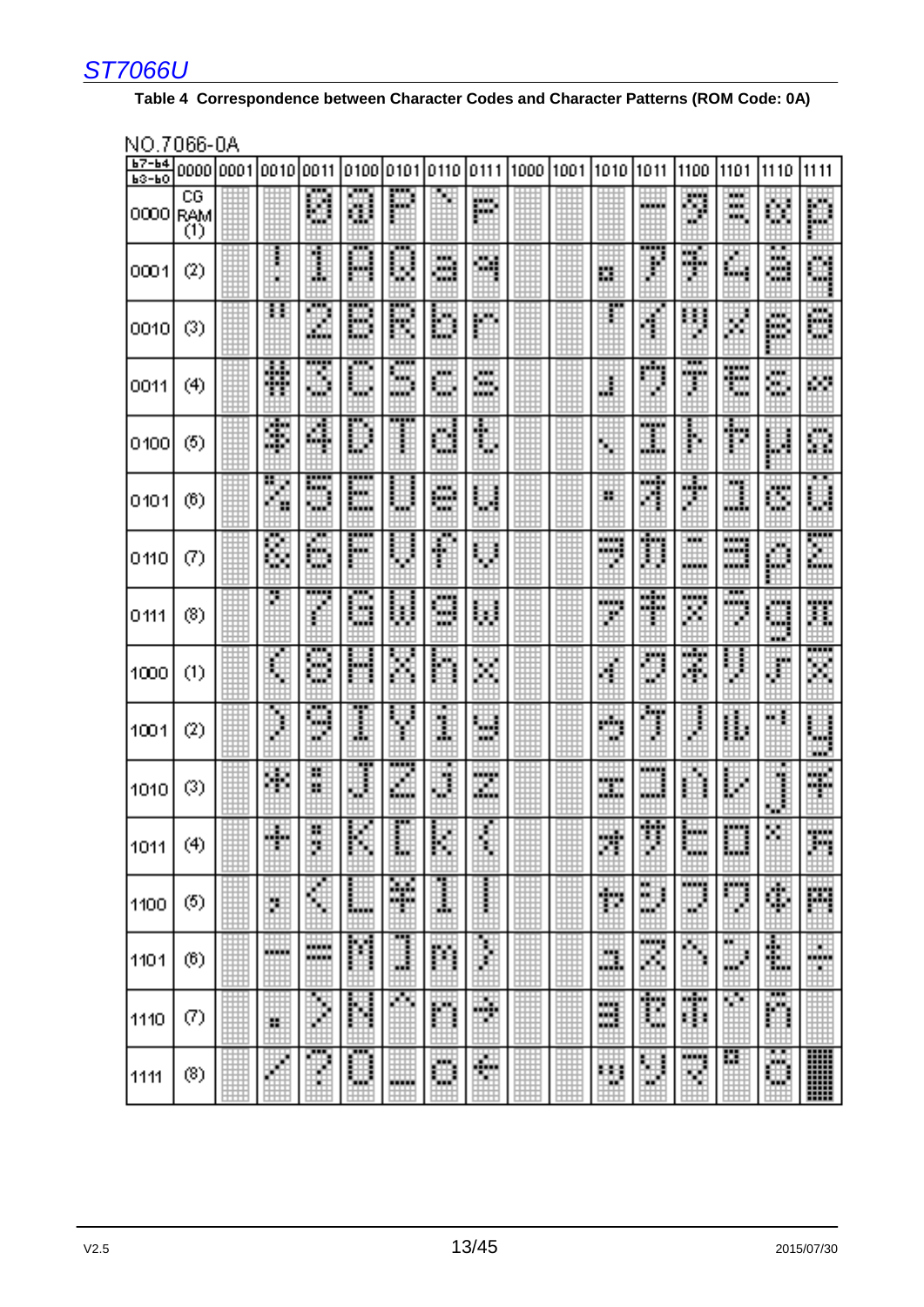### **Table 4(Cont.) (ROM Code: 0B)**

NO.7066-0B

| $b7 - b4$<br><b>ЬЗ-ЬО</b> | 0000                    | 10001                                        | lan 10.        | loo 11                   |                  | 0100101011      | 10110                   | 0111                            | 1000                            | 1001                          | 1010                | 1011                  | 1100     | 1101                                                                                                                                                                                                                           | 1110                                  | 1111         |
|---------------------------|-------------------------|----------------------------------------------|----------------|--------------------------|------------------|-----------------|-------------------------|---------------------------------|---------------------------------|-------------------------------|---------------------|-----------------------|----------|--------------------------------------------------------------------------------------------------------------------------------------------------------------------------------------------------------------------------------|---------------------------------------|--------------|
| 10000                     | $C\bar G$<br>RAM<br>(1) | <b>HELL</b><br><u> 1999 - 19</u><br>والمنابس |                | Ø                        | 臘                | H               |                         | ш<br><b>Basic</b>               | ₩<br>66 H                       | F.                            | W.<br>لأرتبال<br>H. |                       |          | m<br>鼺                                                                                                                                                                                                                         | 繭                                     | ш<br>₩       |
| 0001                      | (2)                     | alahatan<br>alahatan i<br>alah sa            |                | 輩                        | 釂                | <b>BRB</b><br>H | <b>SER</b><br>W.<br>555 | щu<br>الكاتب                    | 鼺                               | 鼺                             | ₩                   |                       | 齫        | والأقادا<br>H                                                                                                                                                                                                                  | W                                     | 鼺            |
| 10010                     | (3)                     |                                              | ш              | Æ<br>鼺                   | <b>BREE</b><br>鼺 | <br>篇           | n y<br>臘                | Ħ                               | 讕<br><b>FERE</b>                | 鼺                             | HH<br>щu<br>щe      | Ħ                     | 圞        | هبر<br>蹦<br>娜                                                                                                                                                                                                                  | m<br>W                                | E            |
| 0011                      | (4)                     |                                              | 驩              | ,,,,,<br>鼺               | E                | m<br>Œ۲         | ta bir<br>alah s        | ш<br><u>wa k</u><br>التقاد<br>₩ | 鼺                               | 臘                             | ₩                   |                       | 躧        | <b>BREE</b><br>龞                                                                                                                                                                                                               | talah p<br>瞴                          | H            |
| 10100                     | (5)                     | 邮                                            | فالبرج<br>鼺    | 龖                        | H                |                 | تسادا<br>₩              | <br>H                           | a Ta<br>灦                       | ×х<br>H                       | Œ                   | ш                     | $\oplus$ | moodiste kordinaalise on valle valle valle valle valle valle valle valle valle valle valle valle valle valle valle valle valle valle valle valle valle valle valle valle valle valle valle valle valle valle valle valle valle | <br>HH.<br>₩                          | 鼺            |
| 10101                     | (6)                     | m<br>ii<br>Ii                                | H              | -----<br>lipp<br>瓕       | <br>E            | 鼺               | m.<br>anat-             | ₩                               | 龗<br>٣H                         | Ë                             | 鼺                   | ∰                     | ŧ        | 鼺                                                                                                                                                                                                                              | 灩                                     | W            |
| l0110                     | (7)                     |                                              | 躝              | Ħ                        | E                | H               | W<br>88                 | 翽                               | 鼺                               | Ŧ<br>臘                        | a.<br>⊞<br>191      | H                     | H        | Ħ                                                                                                                                                                                                                              | 臝                                     | W.           |
| 0111                      | (8)                     | Ħ                                            | П              | <br>m<br>Ħ               | <b>BEE</b><br>W  | Ħ               | متشار<br>- 1<br>HH.     | 躖                               | <b>TELES</b><br>HШ<br>66 M      | Ŧ<br>鼺                        | 躘                   | 鼺                     | п<br>m   | 鹽                                                                                                                                                                                                                              | Ħ                                     | H            |
| 1000                      | (1)                     |                                              |                | نبيب<br>鄦<br>H.          | 圞                | 鼺               | 關                       | 鼺                               | 讕                               | <b>TELESCO</b><br>犣<br>珊      | 矄<br>a.             | 86 B<br>فافاداه<br>ыt | H        | <b>*****</b><br>HH<br>hiid.                                                                                                                                                                                                    | W                                     | W.           |
| 1001                      | (2)                     | ĦЛ                                           | Ħ<br>⊕         | <b>THEFT</b><br>щá<br>Шf | ,,,<br>Ð         | H               | ш<br>Ŧ                  | 鼺<br>H۳                         | <b>FLIP</b><br>鼺                | Ħ<br>H.                       | Ŧ                   | M<br>alah da          | 噩        | ,,,,,<br>Ħ                                                                                                                                                                                                                     | <b>BBI</b><br>躪                       | E            |
| 1010                      | $\odot$                 | m<br>m                                       | 脚踏<br>躝        | 雦<br>H                   | <br>∯'           | <br>m<br>睡      | B                       | m                               | 覊<br>an an                      | ₩                             | 冊<br>٣W             | 關                     |          | W<br>開始                                                                                                                                                                                                                        | $\hat{\mathbf{\phi}}$                 | W            |
| 1011                      | (4)<br>ъ.<br>- 1        | Ē<br>Ë                                       | W              | 鸜<br>u it<br>H           | 罵<br>п<br>п      | H<br>,,,        | ш<br>ш<br>п             | W<br>Ë                          | <b>BLUE</b><br>等于<br><b>BBB</b> | 粟<br>HН<br>胿<br>F             | 矄<br>HH.<br>        | 罵                     |          | 篇<br>п                                                                                                                                                                                                                         | 躧<br>æ                                | 鼺            |
| 1100                      | (5)                     | ,,,,,,<br>alahatan i                         | H              | ∰                        | 鼺                | W               | Ï                       | E<br>Ħ                          | m<br>躘                          | H<br>麛                        | W<br>事              | M                     | m        | 鼺<br>H.<br>,,,,,,                                                                                                                                                                                                              | ,,,,,<br>H<br><b>Tariff</b><br>,,,,,, | E<br>التنافذ |
| 1101                      | (6)                     | 輷                                            | .              | <b>FREE</b><br>bishin a  | 黼                | H<br>н.         | m                       | Ħ<br>н                          | н<br>贚                          | <b>DOM</b><br>璑<br>hini da ba | 瞴<br>œ              | 鱲                     | ×        | 臘                                                                                                                                                                                                                              | 驜                                     | 開催<br>m      |
| 1110                      | (7)                     | 麗                                            | <b>uu</b><br>雔 | E                        | 圞                | ŦН              | 鼺                       | HH.<br>ŧ                        | <b>BELLE</b><br>龖               | ∰                             | 礪                   | 鼺                     | 師事<br>饠  | 医鼻腔<br>i<br>ħ<br>Ħ                                                                                                                                                                                                             | --<br>p                               | 臘<br>₩       |
| 1111                      | (3)                     | m<br>W.<br>ы£                                | m              | <b>BEE</b><br>聥<br>ыH    | M<br><b>FILE</b> | HH.<br>an an a  | 蝙蝠<br><b>REE</b>        | E                               | 羉                               | E                             | 鼺                   |                       | 鼺        | 羉                                                                                                                                                                                                                              | H.                                    | E            |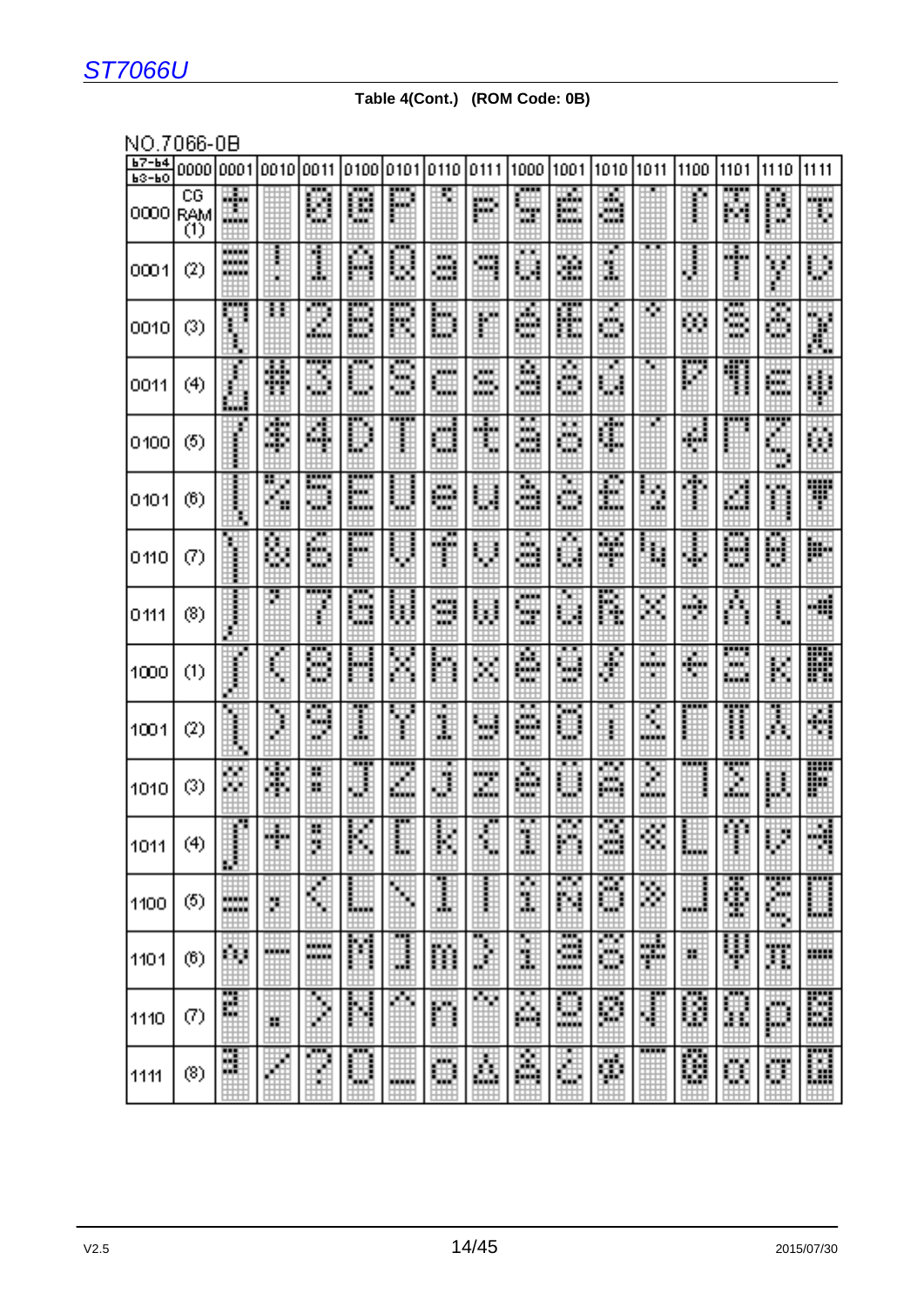#### **Table 4(Cont.) (ROM Code: 0E)**

NO 7066-0E

| .                    | பபப                          | u |                              |                       |                        |                                    |                       |                  |              |                                            |                                 |               |                          |                   |                                       |                      |
|----------------------|------------------------------|---|------------------------------|-----------------------|------------------------|------------------------------------|-----------------------|------------------|--------------|--------------------------------------------|---------------------------------|---------------|--------------------------|-------------------|---------------------------------------|----------------------|
| $b7 - b4$<br>$b3-b0$ | 000010001                    |   | 1001010011101001010110110    |                       |                        |                                    |                       | 1011111000       |              |                                            | 11001 11010 11011               |               | 1100                     | 11101             | 1110                                  | 1111                 |
| 0000                 | CG<br><b>RAM</b><br>$\alpha$ |   |                              | H                     | 鞩                      | 鼺                                  |                       | 酈                | 罰            | 灦<br>ila birli                             | .<br>التفاعل<br>m<br>bishinin i | 躢             | 灦<br>н                   |                   | 躢                                     | 臘                    |
| 0001                 | (2)                          |   |                              | H<br>Ŧ                | m<br>睡                 | E                                  | HH.<br>66 B S<br>a da | W                | 鹽<br>filip   | 讍<br>in an<br>in an                        | Ð                               | W.<br>alah sa | E                        | <b>BL B</b>       | Ħ<br>HШ<br>ш                          | 灩                    |
| 0010                 | (3)                          |   | Ħ                            | 靊<br>H.               | æ<br>₩                 | W                                  | II.                   | 臘                | 罵<br>∯.      | W<br>臘                                     | W<br>H                          | H             | 鵬                        | m                 | E                                     | الأفادا<br>₩         |
| 0011                 | (4)                          |   | 靐<br>m                       | <br>H                 | <b>TELE</b><br>m       | $\overline{\phantom{a}}$<br>m<br>m | <b>TELE</b><br>睴      | W<br>W.<br>an an | 鼺            | m<br><u>anana</u><br>8. WH<br>ila birli    | Ŧ                               | нT            | <b>TELETIN</b><br>H<br>Ħ |                   | 躢                                     | 聨                    |
| 0400                 | (5)                          |   | H.<br>酃                      | 躧                     | H                      |                                    | ŦŦ<br>鼺               | E                | ŦŦ<br>酈      | 讘<br>ta kale                               | <b>FLIP</b><br>最佳<br>₩          | ₩             | <b>TELE</b><br>m<br>W.   |                   | E                                     | <b>TELE</b><br>躢     |
| 0101                 | (6)                          |   | H                            | HH<br>m               | <b>The S</b><br>m<br>聯 | E                                  | 98<br>珊<br>ĦН         | 鼺                | m            | 灦<br>He for                                |                                 | W<br>w        | 鼺                        | HH H              | W<br>nin n                            | الأفات<br>H.<br>醞    |
| 0410                 | (7)                          |   | m<br>躘                       | 頭<br>艜                | <br>臘                  | 鼺                                  | W.<br>靊               | 臘                | w<br>鼺       | 灩<br>التفاعل                               | 間間<br>鼺                         | ШĖ<br>Ш       | 鼺                        | an an a<br>нu     | Ħ                                     | <br>躐                |
| 0411                 | (8)                          |   | <b>TELE</b>                  | <br>H                 | فبنين<br>₩             | 鼺                                  | H.<br>W<br>wa K       | 鼺                | 龖            | <b>A</b><br><u>saat</u><br>بيتا<br>ta kale | Ŧ<br>m                          | 鼺             | m m<br><b>STAR</b>       | 噩                 | <b>COLLE</b><br><b>THE</b><br>鼺<br>H. | fairs.               |
| 1000                 | (1)                          |   | H                            | <br>鼺                 | 膷                      | 讕                                  | 贎                     | ▒                | Ħ            | ш<br>躢                                     | Ħ                               | M             | 闗                        | 臘                 | E                                     | 翿<br>₩<br>HH.        |
| 1001                 | (2)                          |   | Ŧ<br>B                       | <b>BBB</b><br>₩.<br>m | <b>HHH</b><br>鷫        | 關                                  | <b>THE</b><br>齰       | M                | 鹽            | <b>HTM</b><br>躢                            | <b>THE</b><br>鹽                 | 瀟             | 繭                        | <b>. .</b> .<br>H | a an<br>H<br>ĦН                       | a a s<br><b>FREE</b> |
| 1010                 | (3)                          |   | 聑                            | m<br>W                | m<br>H                 | <br>M                              | W                     | Ħ<br>灩           | 鼺<br>an an a | H<br>讕<br>بيتا                             | <b>BBB</b><br>M                 | 璑             | <b>Kill</b><br>驒<br>W.   | ₩                 | W                                     | .<br>Ħ               |
| 1011                 | (4)                          | E | m                            | 罪<br>WН<br>m          | 齫<br>m                 | ■■■<br>ŦН                          | 照<br>HH.              | ₩<br>œ<br>₩      | 镾<br>منعد    | 爴<br>الأفادا                               | 罵<br>₩                          | m             | 譕<br>⊞<br>H              | 翢                 | ,,,,,<br>圝                            | <br>鼺<br>.           |
| 1100                 | (5)                          |   | Ë                            | ×<br>鶽                | H<br>ilian a           | 麗<br>asias.<br>ũН                  | <b>THE</b><br>Ï       | I.               | 躢            | П<br>鸘                                     | 鼺                               | 鼺             | Æ                        | <b>THE R</b><br>鼺 | I                                     | E                    |
| 1101                 | (6)                          |   | <b></b><br><b>BREEK</b><br>₩ | m.<br>bishirin i<br>  | H                      | Ħ                                  | 蠠                     | H<br>₩           | I            | W<br><u>tituli</u>                         | H                               | E             | Ħ                        | <br>鼺             | Ħ<br>التنت                            | W)                   |
| 1110                 | $\left( 7\right)$            |   | Ħ                            | Ħ<br>₽                | 鬬                      | H.                                 | 購                     | I                | a ma<br>W    | <b>ALC</b><br>₩                            | 賱<br>bishirin i<br><b>TEL</b>   | H             | 钄<br>W.                  | ,,,,,<br>▦        | ₩<br><b>COLOR</b>                     | a a shekara          |
| 1111                 | (8)                          |   |                              | <b>BEE</b><br>н       | <b>THE</b><br>ki kini  | H.<br><u>anisisis</u>              | ш<br><b>TELE</b><br>W | H                | шT<br>H      | <b>BEE</b><br>₩                            | 疆                               | 鼺             | a sa n<br>躢              | <br>.<br>         | E<br>丗                                | W                    |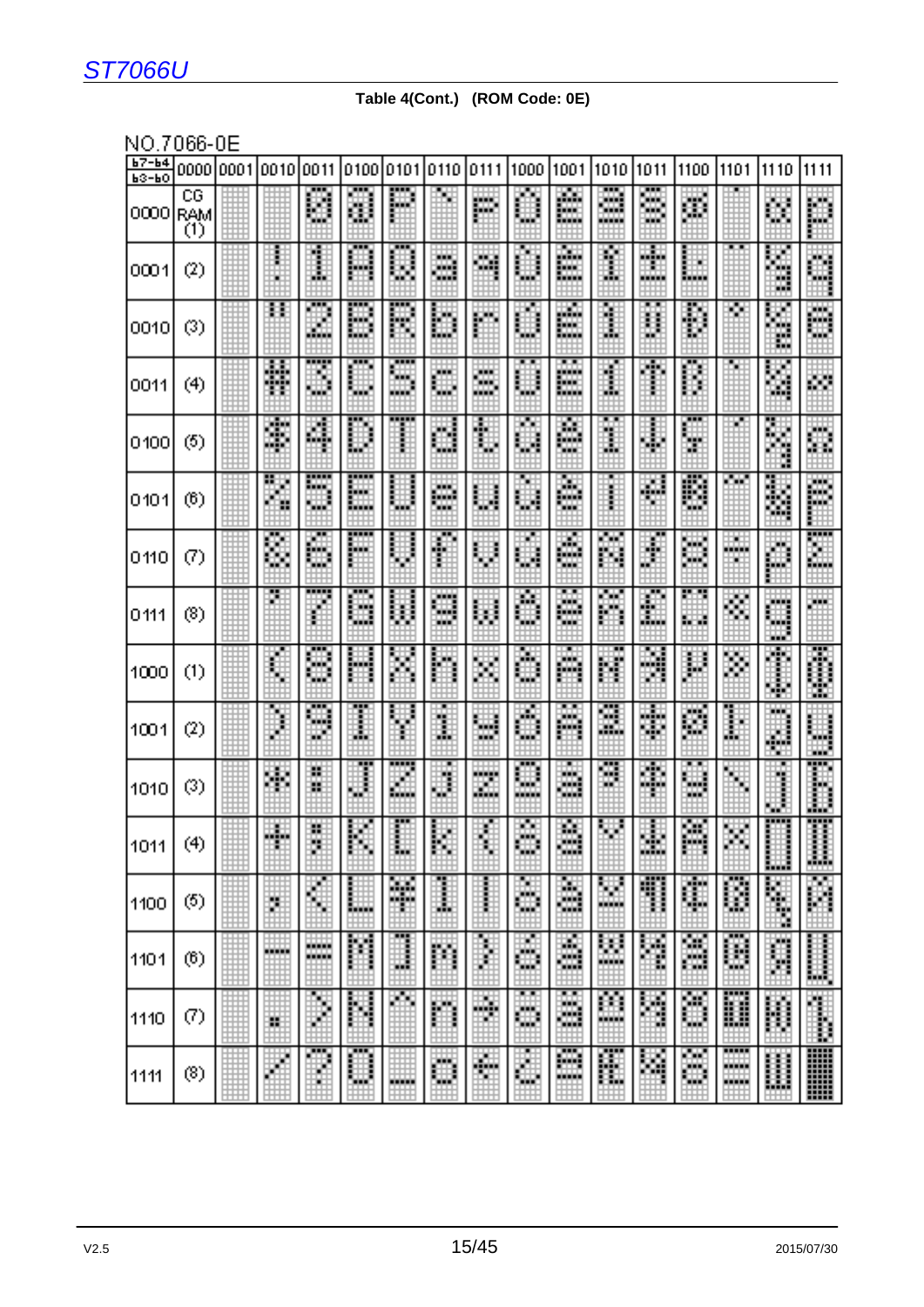#### **Table 4(Cont.) (ROM Code: 0R)**

### NO.7066-0R

| $\frac{67-64}{63-60}$                                                                                                               |                                              |                                    | 0000 0001 0010 0011 0100 0101 0110 0111 1000 1001 1010 1011 1100 |                            |                   |                              |                   |                    |                                        |                  |                                           |                               |                                          | 1101                      | $11110$ $11111$                            |                    |
|-------------------------------------------------------------------------------------------------------------------------------------|----------------------------------------------|------------------------------------|------------------------------------------------------------------|----------------------------|-------------------|------------------------------|-------------------|--------------------|----------------------------------------|------------------|-------------------------------------------|-------------------------------|------------------------------------------|---------------------------|--------------------------------------------|--------------------|
| $\left  \begin{smallmatrix} 0 0 0 0 \ 0 1 \end{smallmatrix} \right $ $\left  \begin{smallmatrix} 0 1 \ 1 \end{smallmatrix} \right $ | $\overline{\overline{\mathbf{G}}\mathbf{G}}$ | E.                                 |                                                                  | المنادر<br>鼺               | m.<br>H           | HT.<br>88<br>睡睡              | ₩                 | iii.               | والماداة<br><b>A</b><br>$\blacksquare$ | E                | H                                         | Ħ                             | 鼺                                        | W                         | 珊<br>فينباط<br>He B                        | 麗                  |
| 0001                                                                                                                                | (2)                                          | W.<br>H                            |                                                                  | H                          | W                 | ۱                            | W<br>ttiti        | 璑                  |                                        | m                | ×<br>Ŧ                                    | Ш.                            | M                                        |                           | 師<br>فادا                                  | 睡                  |
| 0010                                                                                                                                | (3)                                          | 瞴                                  | Ħ                                                                | ta bi<br>曪<br><b>title</b> | E                 | الأفادا<br>哪                 | Ħ<br>----         | 臘                  | H                                      | MARKA            | 38<br>m                                   | H                             | 骊<br>ha B<br><b>Barbara</b>              | E                         | u.<br>in in d<br>hini di<br>الناداة<br>--- | tini d             |
| 0011                                                                                                                                | (4)                                          | 畘                                  | 飝                                                                | <br>鼺                      | E                 | <b>Service</b><br>賱<br>HH.   | W                 | 臘<br>المناداة      |                                        | 龖                | 韊                                         | <b>BEEL</b><br>B              | <b>THE R</b><br>M.<br>h a s              | W.<br>m                   | <b>THE R</b><br>talet i<br>تسادا<br>45     | 璑<br>щ             |
| 0100                                                                                                                                | (5)                                          | W.<br>m.                           | talian.<br>鼺                                                     | 瞱<br>臨                     | E<br>₩            | 第1                           | W                 | E                  | H                                      | <br>鼺<br>HH H    | H                                         | 躘                             | <b>BUT BUT</b><br>鼺                      | ₩<br>m                    | W.<br>躢<br>HH.                             | W<br>فالماط<br>W   |
| 0101                                                                                                                                | (6)                                          | tian.<br>Tagairtí<br>TШ<br>an an a | E                                                                | <b>.</b><br>in,            | m                 | a da                         | 鼺<br>التفاد       | 鼺                  | <b>BLUE</b>                            | 鼺                | 里<br>h fini                               | ₩                             | W<br>الأزين                              | 曪                         | Ħ<br>نبيتا                                 | m<br>ш             |
| 0410                                                                                                                                | (7)                                          | 蹦<br>■■■                           | H                                                                | 劚<br>w<br>تتنت             | E                 | ▦                            | W                 | 圍                  | H                                      | N                | Ħ<br>W                                    | u ve<br>                      | ŧ<br><b>TELEVISION</b>                   | Ħ<br>₩                    | 躐                                          | الألبان<br>地址<br>m |
| 0111                                                                                                                                | (8)                                          | ш                                  | w<br>Ŧ.                                                          | a a sheka                  | talah<br>щ        |                              | 蹦<br>w            | 驒                  | a a sala                               | 臘                | W                                         | ₽                             | <u>i se se</u><br>₩<br>w                 | m                         | W                                          | 瞴<br>m             |
| 1000                                                                                                                                | (1)                                          |                                    | ы<br>Ħ                                                           | ka ka<br>嘛                 | 鼺                 | 躢                            | E                 | 囲                  |                                        | 鼺                | H<br>pin,                                 | ₩<br>囲                        | W<br><u>in alt</u><br>isan.              | W.<br>曪<br>W.             | h a b<br>Ш.<br>Webl                        | 躘                  |
| 1001                                                                                                                                | (2)                                          | B                                  | шt<br>H<br>m                                                     | <b>BRE</b><br>m            | <b>BAC</b><br>轟   | HЩ                           | m<br>₩            | والماداة<br>hindi. |                                        | <b>BACK</b><br>鼺 | <u>an an a</u><br>m                       | ш<br>H                        | HH.<br>an an a<br>ber 19<br>in din       | Ŧ.                        | m<br>W.<br>睡                               |                    |
| 1010                                                                                                                                | (3)                                          | ▒                                  | 驆                                                                | Ħ<br>÷.                    | ∰<br><b>BERTH</b> | <u>mana</u><br>岫<br>Ш.<br>┯╈ | HH.<br>龖          | <br>ŦĤ<br>ritore.  | 哪                                      | 鼺                | <b>BAC</b><br>تسادا<br>- 4<br><u>mana</u> | tin 1<br>m<br>ajajain la<br>m | W<br>an an a<br>ber 1<br>ininin<br>تتفتت | н                         | <b>FREE</b><br>والماماة<br>a da            |                    |
| 1011                                                                                                                                | (4)                                          | ij<br>H.                           | m.,<br>m                                                         | H.<br>F                    | 龖                 | ▒                            | 龖                 | Ħ                  | 臘                                      | 鸜                | 圞                                         | W                             | 鼺<br>النظاة<br>han a                     | ш                         | <b>MARK</b><br>agar.<br>a a sh             | n in<br>H          |
| 1100                                                                                                                                | (5)                                          | ш<br>龖<br>تنتنت                    | 鷀                                                                | ш<br>龖<br>╦                | H<br>فتنتفت       | 鼺                            | ▒<br>***          | H                  | 臘<br>₩                                 | 鼺                | 臘                                         | 鼺<br>Ħ.                       | ш<br>Ŧ<br>шш                             | m<br>فتنتفث               | п<br>Œ<br>فتنتفذ                           | E                  |
| 1101                                                                                                                                | (6)                                          | I<br>,,,,,,                        | H                                                                | <b>Second</b><br>-----     | M                 | a da<br>H                    | 98.<br>鼺          | H<br>畫             | E<br>m                                 | an<br>199        | E                                         | W                             | Ť                                        | 龖                         | E<br>m.                                    | W<br>W.<br>₩       |
| 1110                                                                                                                                | $\left( 7\right)$                            | E                                  | Ħ                                                                | W<br>m                     | E<br>,,,,,,       | W.                           | W<br><b>*****</b> | E                  | I<br>龘<br>فتنتفث                       | ₩<br>m<br>فتنتظ  | E<br>.                                    | an<br>Sil<br>₩                | Đ<br>تنتنت                               | ∰.<br><u>Middl</u><br>888 | Ŧ<br>Ľ<br>فتفات                            | W<br>فتنت          |
| 1111                                                                                                                                | (8)                                          | W                                  | E                                                                | E                          | I                 | E                            | W                 | 臘                  | 厲<br>m                                 | W                | 霩                                         | ы<br>H                        | m                                        | W                         | W.<br>Đ                                    | E<br>Ħ             |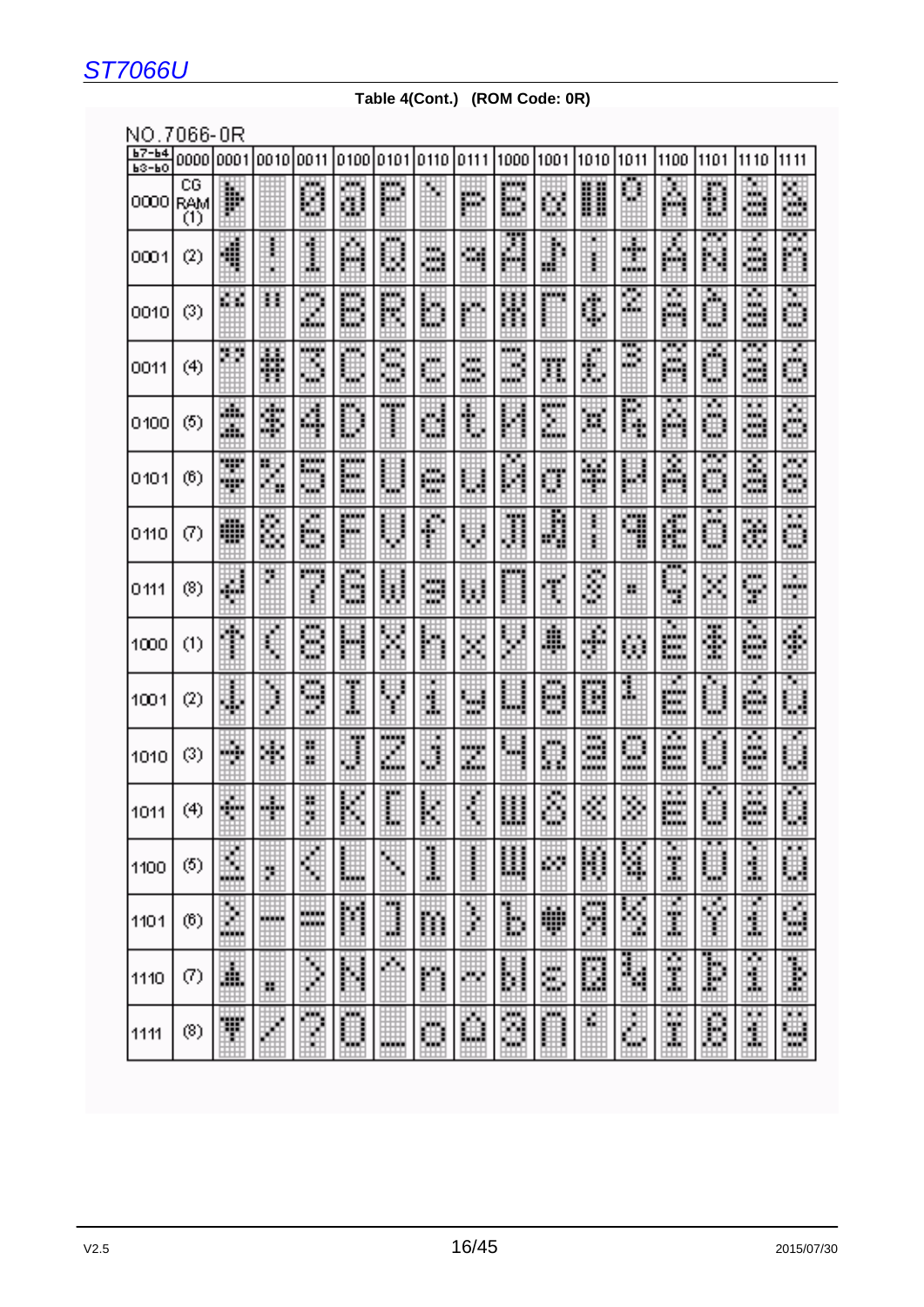#### **Table 4(Cont.) (ROM Code: 0T)**

### ST7066-0T

| $167 - 64$<br>$b3-b0$ |                   | 0000 0001 0010 0011 |                      |                   |          |                               |               | 0100 0101 0110 0111 000 01001 010 |                   | 11011                               | 1100   | 11101   | 11110            | 1111                     |
|-----------------------|-------------------|---------------------|----------------------|-------------------|----------|-------------------------------|---------------|-----------------------------------|-------------------|-------------------------------------|--------|---------|------------------|--------------------------|
| loooo                 | CG<br>RAM<br>ĨĎ   |                     | ₱<br>蠟               | 讕                 | ĦН       |                               | M             |                                   | 脚<br>哪            | 躢                                   | 屬      | ₩Ĥ      | ▦                |                          |
| 10001                 | (2)               |                     | m                    | نسب<br>團          | خبج<br>鬬 | ₩<br>▦                        | H             |                                   | .                 | . .<br>H                            | 鬮      | Ħ       | ▦                |                          |
| loo1o                 | (3)               |                     | أنازلي<br>H          | <b>TILLE</b><br>鼺 | mm<br>鼺  | ▦                             | H             |                                   | 躘<br><b>Basic</b> | E                                   | 鼺      | 雦<br>W. | 鼺                | H                        |
| 10011                 | (4)               | 明朝<br>翢             | m                    | .<br>鼺            | 儚<br>▦   | HAH.<br>圝                     | ₩             |                                   |                   | ₩                                   | 鸜      | ▦       | 讕                | 鼺                        |
| 10400                 | (5)               | til se<br>嚻         | H                    | 矘                 | H        | H                             | H             |                                   | m<br>ш<br>m       | m                                   | 鼺      | m       | 讕                | الزواري<br>تبتيا         |
| 10404                 | (6)               | 鬮<br>Ħ              | mm<br>ila ala<br>W   | mm<br>鼺           | 鼺        | <b>THE</b><br>تنتز<br>mark 19 | H             |                                   |                   | <b>ATT</b><br>talah p<br>١W<br>mar. | H      | 躢       | 鼺                | W                        |
| lo 110                | (7)               | 豳                   | 鷴<br>ĦШ              | H                 | 用        | 囁                             | 睓             |                                   | 躢                 | 賱                                   | 鬬      | H       | 鼺                | 鱲                        |
| lo 111                | (8)               |                     | mm<br>Ħ              | 鼺                 |          | ₩                             | 鼺             |                                   | m                 | 2000)<br>W                          | 鬬      | ₩       |                  | B                        |
| 1000                  | (1)               | 鸅                   | H                    | 鼺                 | ы,<br>H  | ₩<br>i<br>H                   | 躤             |                                   | mm                | 鬪                                   | 酈      | 龖       |                  | 潇<br>W                   |
| 1001                  | (2)               | 蕭                   | m<br>矙<br>ш          | H                 | ₩        | шH<br>Ш                       | 罵<br>talah p  |                                   | 鹽                 | H                                   | 鬬      | 騼       | H٣               | Matuka I<br>and the<br>₩ |
| 1010                  | (3)               |                     | 鱡<br>m               | .<br>鼺            | 灩        | ▦                             | 龖             |                                   | 闠                 | 矘                                   | 鼺      | 讕       | Ŧ<br>驑           | ∰                        |
| 1011                  | (4)               | ШĦ<br>88 B          | Ħ<br>▒               | H                 | m<br>雦   | 鼺                             | m r<br>照      |                                   | 雛                 | 灦                                   | m      | H       | 躤<br>翢<br>m      | HH.<br>83 H              |
| 1100                  | (5)               | 躤                   | H                    | 臘                 | 躝        | ш<br>轟                        | . .<br>m<br>H | ▒                                 | 鼺                 | 鬬                                   | 鷴<br>Ŧ | 鞩       | Ħ                | H                        |
| 1101                  | (6)               | H                   | W<br><b>Malaysia</b> | 鬮                 | m<br>矋   | B                             | m<br>m<br>ı   | ▒                                 | \$                | 矘                                   | 隱      | 鬬       | L                | E                        |
| 1110                  | $\left( 7\right)$ | H                   | 用                    | 鬬                 | Ħ        | 闢                             | 臘             | ₩                                 | Ħ<br>1            | ∰                                   | m<br>E | H       | <b>MARK</b><br>雦 | W                        |
| 1111                  | (3)               | W                   | m<br>E)              | 臘                 |          | W<br>W.                       | 躢             |                                   | ▦                 | 躐                                   | H      | H,      | ₩                | W)                       |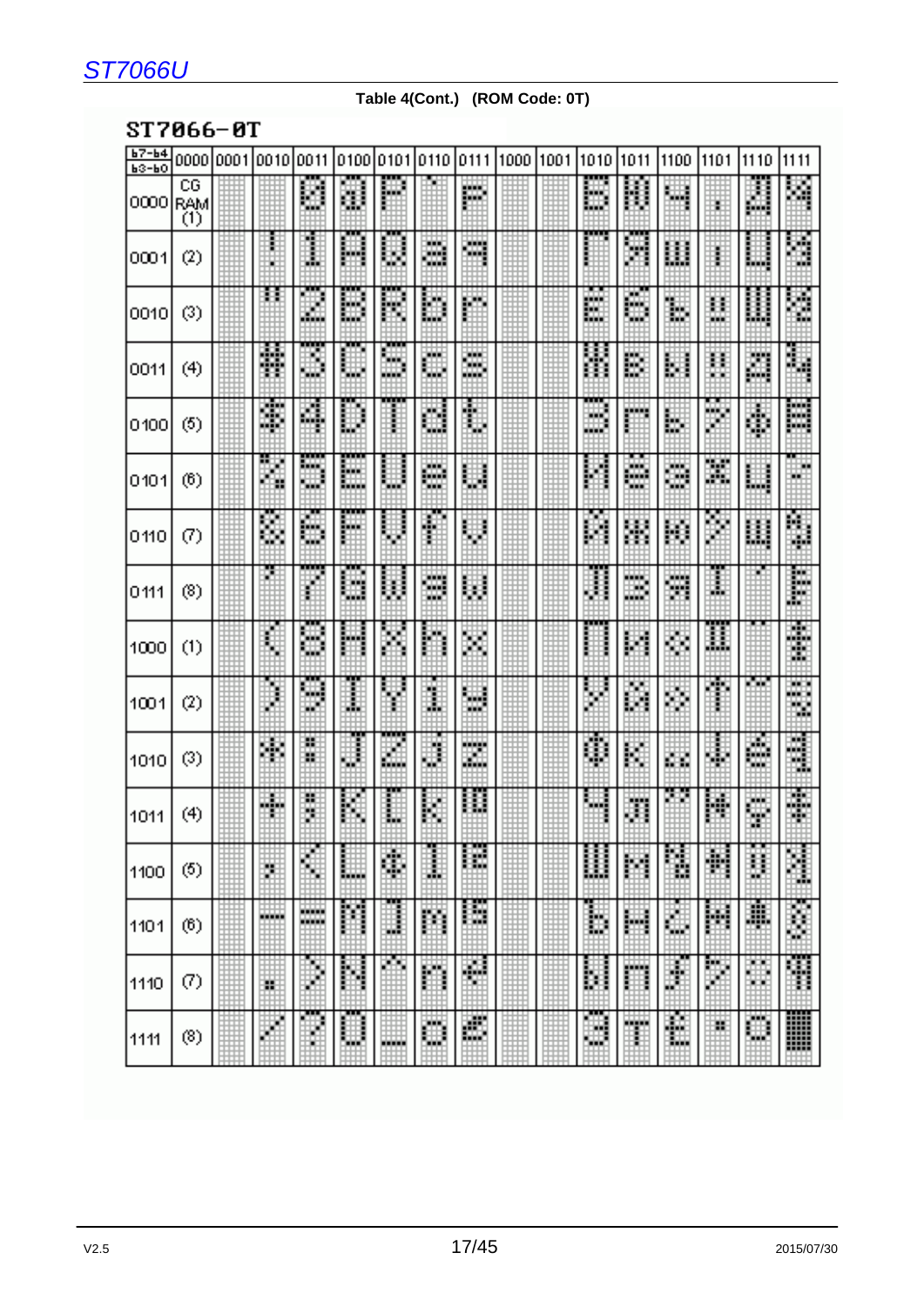### **Table 4(Cont.) (ROM Code: 1G)**

#### NO.7066-1G

| $b7 - b4$ | 0000           | 0001 | 0010   | 0011      | 0100           | 0101      | 0110            | 0111     | 1000 | 1001 | 1010       | 1011        | 1100     | 1101       | 1110      | 1111               |
|-----------|----------------|------|--------|-----------|----------------|-----------|-----------------|----------|------|------|------------|-------------|----------|------------|-----------|--------------------|
| $b3-b0$   |                |      |        |           |                |           |                 |          |      |      |            |             |          |            |           |                    |
| 0000      | CG<br>RAM<br>Õ |      |        | Ψ         |                | w.        | ж<br>- -        | ш        |      |      | Ħ          | U           | 顯<br>- - | H          | 鞹<br>ж    | ш.<br>H.           |
| 0001      | (2)            |      |        | İ         | ш              | Ħ         | M               | ш        |      |      | ang.<br>W. | ومجوز<br>ш. | Ш        |            | diy.      | 翢<br>×             |
| 0010      | (3)            |      | ÷.     | I.<br>.   | Ш              | U,        | m               |          |      |      | B          | ă           | щ        | N.         | ж         | H                  |
| 0011      | (4)            |      | H      | w.        | w.             | ш<br>an a | <b>SOF</b><br>ш | ₩<br>. . |      |      | . .<br>B   | ш           | ш        | Ы<br>man d | ш<br>ш    | H                  |
| 0100      | (5)            |      | ī      | 4         | U              |           | H               | 1        |      |      |            | H.          | 鬬        | ш<br>---   | #         | M                  |
| 0101      | (6)            |      | H      | 500<br>ш. | bu i<br>maa ka |           | 膷<br>minist     | 瞓        |      |      |            | ж           | 覹        |            | q         | H                  |
| 0110      | Ø)             |      | H.     | H         | ж              | u.        | H               | j        |      |      | ÿ.         | H.          | a.       | ш<br>ш     | ₩<br>ш    | gill.              |
| 0111      | (8)            |      | Ø      |           | п<br>ш         | J)        | .<br>щ<br>- 3   | W        |      |      | gain)      | .<br>m      | 98       |            | ш<br>œ    | m<br>ш             |
| 1000      | (1)            |      | B<br>u | am.       |                |           |                 | ж        |      |      | Ш          | .           | ш.       | ٩<br>an a  | Ë         | 瞓                  |
| 1001      | (2)            |      |        | a.<br>۰   | I.             |           | I               | ш<br>m   |      |      | ж          | U           | ш.       | ш<br>hidi. | ш         | 翢                  |
| 1010      | (3)            |      | M      | Ж<br>ш    | ₫              | Ш         | l               | E.       |      |      | HH 6       | H           | m        | ш<br>фÖ    | фÞ        | 脚                  |
| 1011      | (4)            |      | ш      |           | ь              | ł         | E<br>R<br>÷,    | Į<br>Ь   |      |      | mm.<br>щÞ  | M.<br>ш     | Ш        | 臘          | 翢         | 4                  |
| 1100      | (5)            |      | ö      |           |                |           |                 | ×х<br>m. |      |      | Rock)      | 臌           | щ        | H          | - 1       | $\hat{\mathbb{P}}$ |
| 1101      | (6)            |      | 10000  | ,,,,,     |                | 鬮         | Ш               | 13.0     |      |      | ▦          | 翢           | . .      | İ          | an a<br>× | W                  |
| 1110      | Ø)             |      | 謴      | ł         | 闗              | m         | H               | ۰        |      |      | H          | w.<br>ш     | ø.       | Ħ          | ₽         | ×<br>H.            |
| 1111      | (8)            |      |        | 嚞         | J              | 闄         | 臘               | H        |      |      | ļ          | 臘           | Ĭ        | ▦          | ▦         | ▉                  |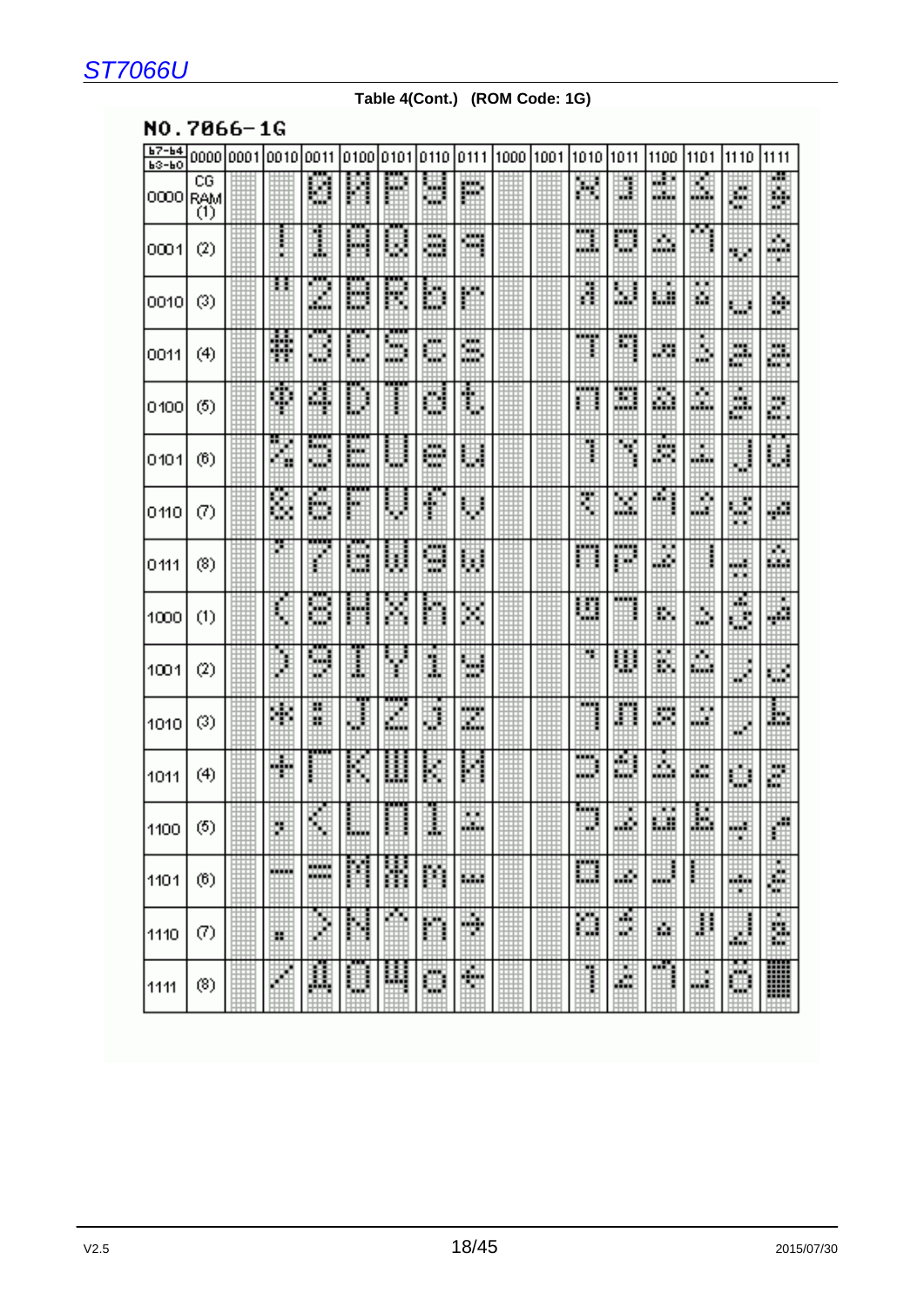

|    |    |                |    |                | <b>Character Code</b> |                |                |                |          |                | <b>CGRAM</b>   |    |                |    |                |    |          | <b>Character Patterns</b> |                |                |                |
|----|----|----------------|----|----------------|-----------------------|----------------|----------------|----------------|----------|----------------|----------------|----|----------------|----|----------------|----|----------|---------------------------|----------------|----------------|----------------|
|    |    |                |    |                | (DDRAM Data)          |                |                |                |          |                | <b>Address</b> |    |                |    |                |    |          | (CGRAM Data)              |                |                |                |
| b7 | b6 | b <sub>5</sub> | b4 | b <sub>3</sub> | b2                    | b <sub>1</sub> | b <sub>0</sub> | b <sub>5</sub> | b4       | b <sub>3</sub> | b <sub>2</sub> | b1 | b <sub>0</sub> | b7 | b <sub>6</sub> | b5 | b4       | b <sub>3</sub>            | b2             | b <sub>1</sub> | b <sub>0</sub> |
|    |    |                |    |                | $\Omega$              | $\Omega$       | 0              |                |          |                | 0              | 0  | $\Omega$       |    |                |    | 1        | 1                         | 1              | 1              | 1              |
|    |    |                |    |                | 0                     | $\Omega$       | 0              |                |          |                | 0              | 0  | 1              |    |                |    | 0        | 0                         | 1              | 0              | 0              |
|    |    |                |    |                | $\Omega$              | $\Omega$       | 0              |                |          |                | 0              | 1  | $\Omega$       |    |                |    | $\Omega$ | $\Omega$                  | $\mathbf{1}$   | 0              | $\Omega$       |
| 0  | 0  | 0              | 0  |                | $\Omega$              | $\Omega$       | 0              | 0              | $\Omega$ | 0              | $\Omega$       | 1  | 1              |    |                |    | $\Omega$ | $\Omega$                  | $\mathbf{1}$   | 0              | 0              |
|    |    |                |    |                | $\Omega$              | $\Omega$       | $\Omega$       |                |          |                | 1              | 0  | 0              |    |                |    | $\Omega$ | $\Omega$                  | $\mathbf{1}$   | 0              | 0              |
|    |    |                |    |                | $\Omega$              | $\Omega$       | 0              |                |          |                | 1              | 0  | 1              |    |                |    | $\Omega$ | $\mathbf 0$               | $\mathbf{1}$   | 0              | 0              |
|    |    |                |    |                | $\Omega$              | $\Omega$       | 0              |                |          |                | 1              | 1  | $\overline{0}$ |    |                |    | $\Omega$ | $\Omega$                  | $\overline{1}$ | 0              | $\Omega$       |
|    |    |                |    |                | 0                     | $\Omega$       | 0              |                |          |                | 1              | 1  | 1              |    |                |    | $\Omega$ | 0                         | 0              | 0              | 0              |
|    |    |                |    |                | 0                     | $\Omega$       | 1              |                |          |                | 0              | 0  | $\Omega$       |    |                |    | 1        | $\mathbf 1$               | $\mathbf{1}$   | 1              | $\Omega$       |
|    |    |                |    |                | $\Omega$              | $\Omega$       | 1              |                |          |                | 0              | 0  | 1              |    |                |    | 1        | 0                         | 0              | 0              |                |
|    |    |                |    |                | $\Omega$              | $\Omega$       | 1              |                |          |                | $\Omega$       | 1  | 0              |    |                |    | 1        | 0                         | 0              | 0              |                |
|    |    |                |    |                | 0                     | 0              | 1              |                | $\Omega$ |                | 0              | 1  | 1              |    |                |    | 1        | $\overline{1}$            | 1              | 1              | 0              |
| 0  | 0  | 0              | 0  |                | $\Omega$              | $\Omega$       | 1              | 0              |          | 1              | 1              | 0  | $\Omega$       |    |                |    | 1        | 0                         | 1              | 0              | 0              |
|    |    |                |    |                | 0                     | $\Omega$       | 1              |                |          |                | 1              | 0  | 1              |    |                |    | 1        | 0                         | 0              | 1              | $\Omega$       |
|    |    |                |    |                | $\Omega$              | $\Omega$       | 1              |                |          |                | 1              | 1  | $\Omega$       |    |                |    | 1        | 0                         | 0              | $\Omega$       | 1              |
|    |    |                |    |                | 0                     | 0              | 1              |                |          |                | 1              | 1  | 1              |    |                |    | 0        | 0                         | 0              | 0              | 0              |

#### **Table 5 Relationship between CGRAM Addresses, Character Codes (DDRAM) and Character patterns (CGRAM Data)**

Notes:

1. Character code bits 0 to 2 correspond to CGRAM address bits 3 to 5 (3 bits: 8 types).

2. CGRAM address bits 0 to 2 designate the character pattern line position. The 8th line is the cursor position and its display is formed by a logical OR with the cursor. Maintain the 8th line data, corresponding to the cursor display position, at 0 as the cursor display. If the 8th line data is 1, 1 bits will light up the 8th line regardless of the cursor presence.

3. Character pattern row positions correspond to CGRAM data bits 0 to 4 (bit 4 being at the left).

4. As shown Table 5, CGRAM character patterns are selected when character code bits 4 to 7 are all 0. However, since character code bit 3 has no effect, the R display example above can be selected by either character code 00H or 08H.

5. 1 for CGRAM data corresponds to display selection and 0 to non-selection.

"-": Indicates no effect.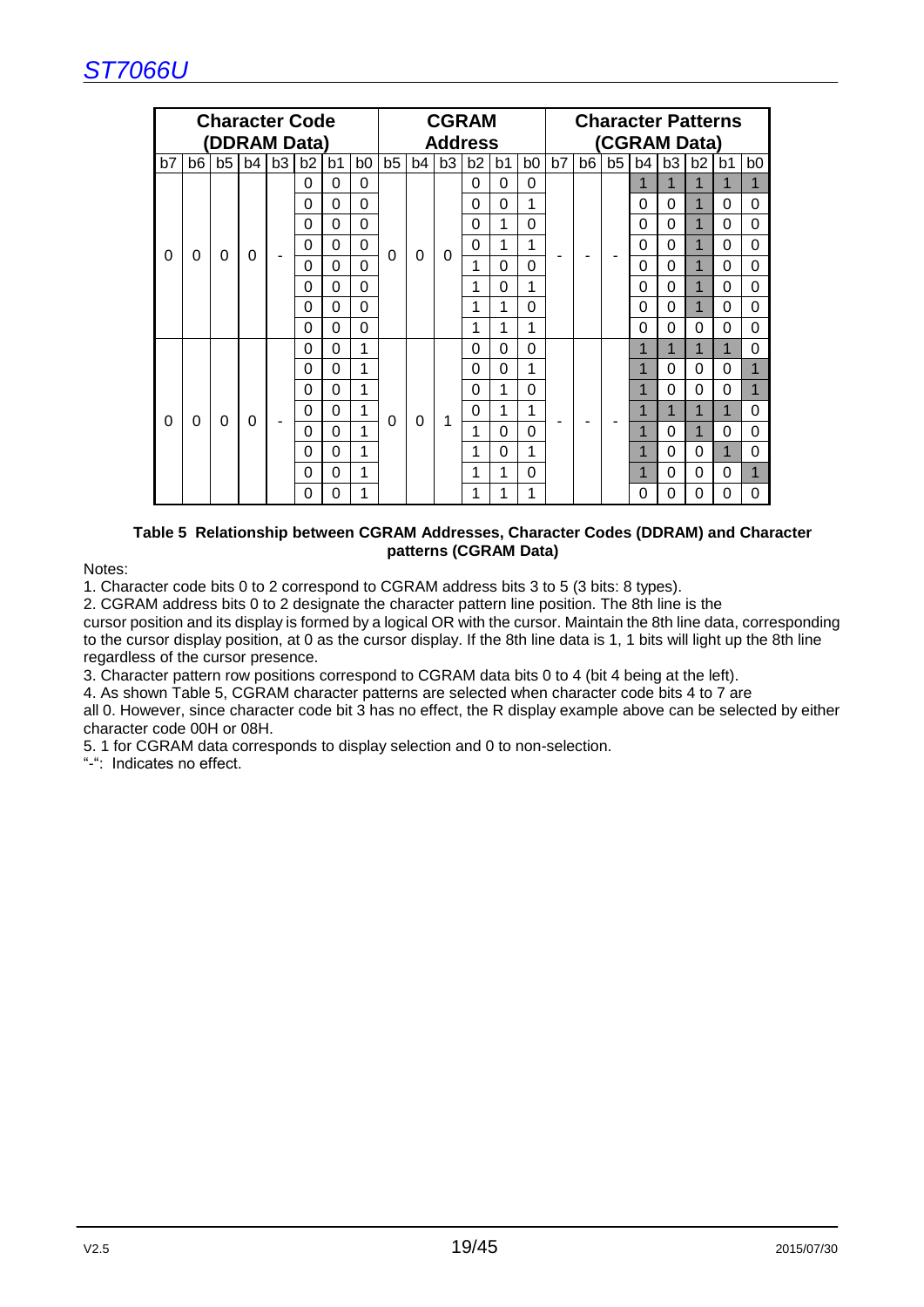### ■ Instructions

There are four categories of instructions that:

- Designate ST7066U functions, such as display format, data length, etc.<br>● Set internal RAM addresses
- **Set internal RAM addresses**<br>**•** Perform data transfer with in
- **•** Perform data transfer with internal RAM<br>• Others
- **Others**

#### **Instruction Table:**

|                                         |                |              |                |                |                 |                | <b>Instruction Code</b> |                 |                 |                 |                                                                                                                                              | <b>Description</b>      |
|-----------------------------------------|----------------|--------------|----------------|----------------|-----------------|----------------|-------------------------|-----------------|-----------------|-----------------|----------------------------------------------------------------------------------------------------------------------------------------------|-------------------------|
| <b>Instruction</b>                      | <b>RS</b>      | R/W          |                | DB7 DB6        |                 | DB5 DB4        |                         | DB3 DB2         | DB <sub>1</sub> | DB <sub>0</sub> | <b>Description</b>                                                                                                                           | <b>Time</b><br>(270KHz) |
| Clear<br>Display                        | 0              | $\mathbf{0}$ | 0              | $\Omega$       | $\mathbf{0}$    | 0              | $\Omega$                | $\mathbf{0}$    | 0               | 1               | Write "20H" to DDRAM. and<br>set DDRAM address to<br>"00H" from AC                                                                           | $1.52$ ms               |
| Return<br>Home                          | 0              | $\Omega$     | $\overline{0}$ | $\Omega$       | $\Omega$        | 0              | 0                       | $\overline{0}$  | $\mathbf{1}$    | x               | Set DDRAM address to<br>"00H" from AC and return<br>cursor to its original position<br>if shifted. The contents of<br>DDRAM are not changed. | $1.52$ ms               |
| <b>Entry Mode</b><br>Set                | $\overline{0}$ | $\mathbf{0}$ | $\Omega$       | $\Omega$       | $\Omega$        | 0              | $\Omega$                | 1               | I/D             | S               | Sets cursor move direction<br>and specifies display shift.<br>These operations are<br>performed during data write<br>and read.               | 37 us                   |
| <b>Display</b><br>ON/OFF                | $\Omega$       | $\Omega$     | $\Omega$       | $\Omega$       | $\Omega$        | $\Omega$       | $\mathbf{1}$            | D               | $\mathsf{C}$    | B               | D=1:entire display on<br>C=1:cursor on<br>B=1:cursor position on                                                                             | 37 us                   |
| Cursor or<br><b>Display</b><br>Shift    | 0              | $\mathbf{0}$ | $\Omega$       | $\Omega$       | $\Omega$        | 1              | S/C                     | R/L             | X               | X               | Set cursor moving and<br>display shift control bit, and<br>the direction, without<br>changing DDRAM data.                                    | 37 us                   |
| Function<br>Set                         | 0              | $\Omega$     | $\Omega$       | $\Omega$       | 1               | DL             | N                       | F               | x               | x               | DL:interface data is 8/4 bits<br>N:number of line is 2/1<br>F:font size is 5x11/5x8                                                          | 37 us                   |
| <b>Set CGRAM</b><br>address             | 0              | 0            | $\Omega$       | 1              | AC <sub>5</sub> | AC4            | AC <sub>3</sub>         | AC <sub>2</sub> | AC <sub>1</sub> | AC <sub>0</sub> | Set CGRAM address in<br>address counter                                                                                                      | 37 us                   |
| <b>Set DDRAM</b><br>address             | $\Omega$       | $\Omega$     | $\mathbf{1}$   | AC6            | AC <sub>5</sub> | AC4            | AC <sub>3</sub>         | AC <sub>2</sub> | AC <sub>1</sub> | AC <sub>0</sub> | Set DDRAM address in<br>address counter                                                                                                      | 37 us                   |
| <b>Read Busy</b><br>flag and<br>address | 0              | 1            | <b>BF</b>      | AC6            | AC <sub>5</sub> | AC4            | AC <sub>3</sub>         | AC <sub>2</sub> | AC <sub>1</sub> | AC <sub>0</sub> | Whether during internal<br>operation or not can be<br>known by reading BF. The<br>contents of address counter<br>can also be read.           | 0 <sub>us</sub>         |
| Write data<br>to RAM                    | $\mathbf{1}$   | 0            | D7             | D <sub>6</sub> | D <sub>5</sub>  | D <sub>4</sub> | D <sub>3</sub>          | D <sub>2</sub>  | D <sub>1</sub>  | D <sub>0</sub>  | Write data into internal<br><b>RAM</b><br>(DDRAM/CGRAM)                                                                                      | 37 us                   |
| Read data<br>from RAM                   | 1              | 1            | D7             | D <sub>6</sub> | D <sub>5</sub>  | D <sub>4</sub> | D <sub>3</sub>          | D <sub>2</sub>  | D1              | D0              | Read data from internal<br><b>RAM</b><br>(DDRAM/CGRAM)                                                                                       | 37 us                   |

Note:

Be sure the ST7066U is not in the busy state ( $BF = 0$ ) before sending an instruction from the MPU to the ST7066U. If an instruction is sent without checking the busy flag, the time between the first instruction and next instruction will take much longer than the instruction time itself. Refer to Instruction Table for the list of each instruction execution time.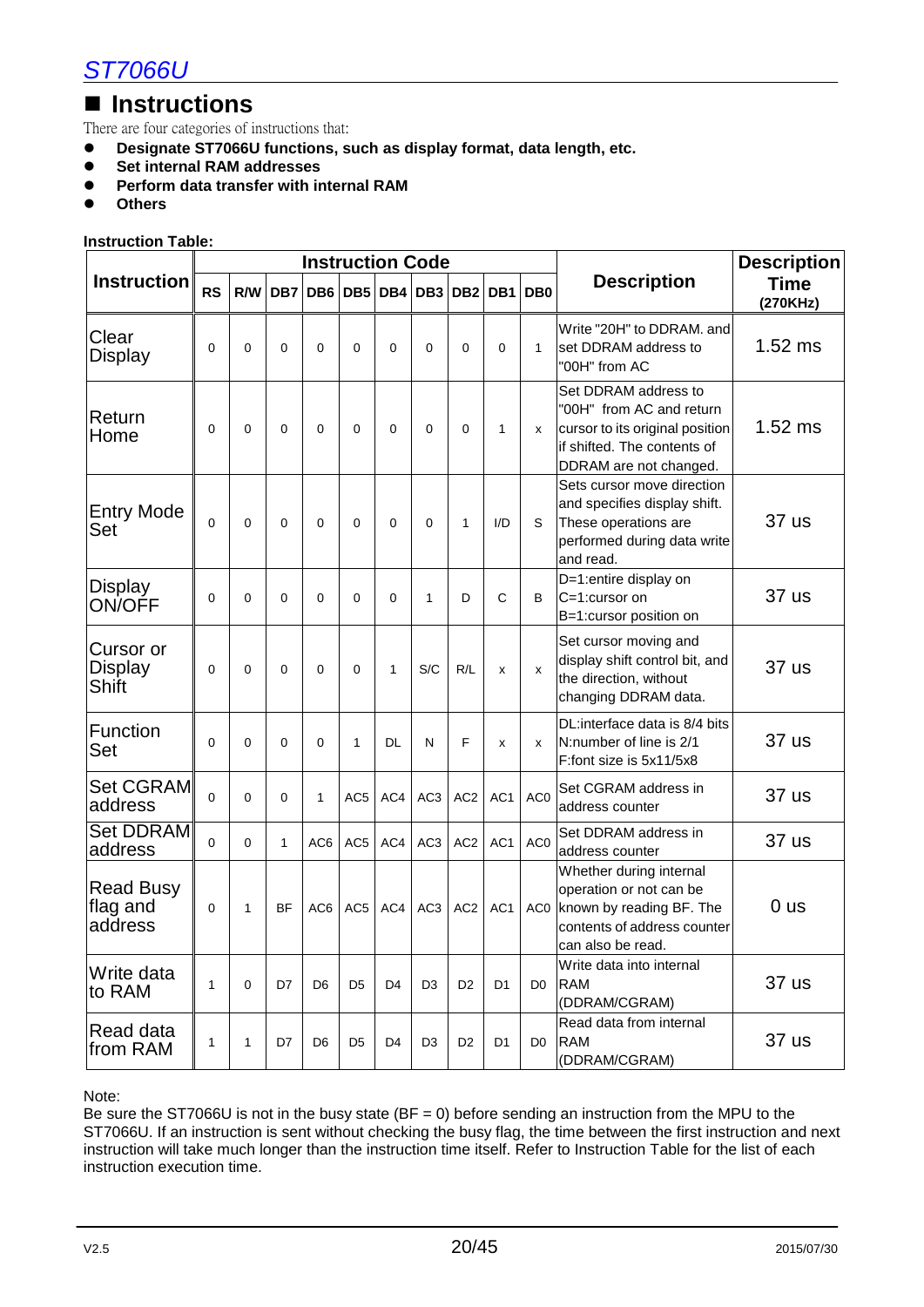### **Instruction Description**

#### **Clear Display**



Clear all the display data by writing "20H" (space code) to all DDRAM address, and set DDRAM address to "00H" into AC (address counter). Return cursor to the original status, namely, bring the cursor to the left edge on first line of the display. Make entry mode increment  $(I/D = "1")$ .

**Return Home**

RS RW DB7 DB6 DB5 DB4 DB3 DB2 DB1 DB0

| Code, | $\mathbf{I}$ |  |  |  |  |
|-------|--------------|--|--|--|--|

Return Home is cursor return home instruction. Set DDRAM address to "00H" into the address counter. Return cursor to its original site and return display to its original status, if shifted. Contents of DDRAM does not change.

#### **Entry Mode Set**

RS RW DB7 DB6 DB5 DB4 DB3 DB2 DB1 DB0

|  |  |  | O | $\mathbf{I}$ |  | O |  |  |  |  |
|--|--|--|---|--------------|--|---|--|--|--|--|
|--|--|--|---|--------------|--|---|--|--|--|--|

Set the moving direction of cursor and display.

#### **I/D : Increment / decrement of DDRAM address (cursor or blink)**

When I/D = "High", cursor/blink moves to right and DDRAM address is increased by 1.

When I/D = "Low", cursor/blink moves to left and DDRAM address is decreased by 1.

\* CGRAM operates the same as DDRAM, when read from or write to CGRAM.

#### **S: Shift of entire display**

When DDRAM read (CGRAM read/write) operation or S = "Low", shift of entire display is not performed. If

 $S = "High"$  and DDRAM write operation, shift of entire display is performed according to I/D value (I/D = "1" : shift left, I/D = "0" : shift right).

| S | I/D | <b>Description</b>             |
|---|-----|--------------------------------|
|   | н   | Shift the display to the left  |
|   |     | Shift the display to the right |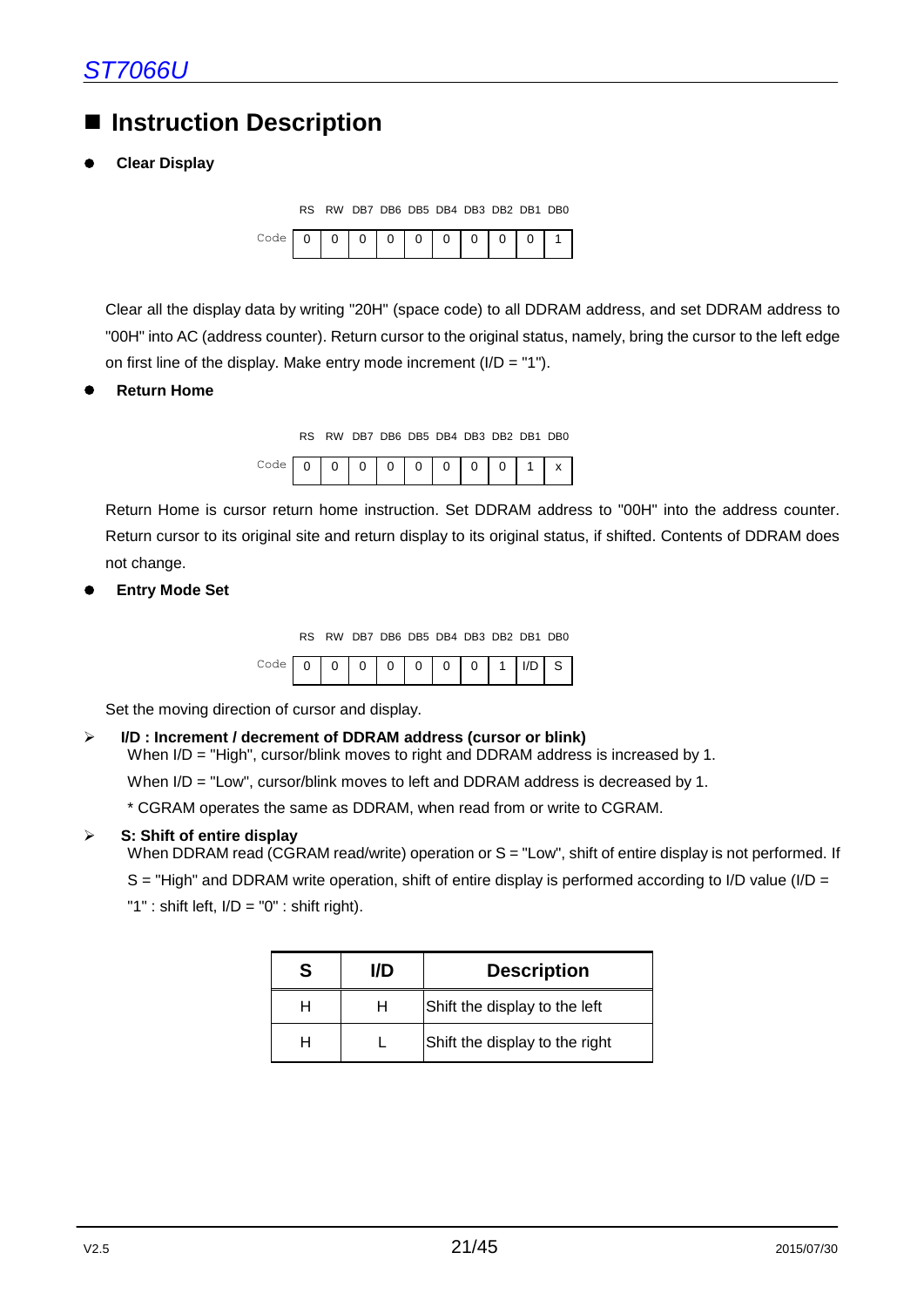#### **Display ON/OFF**

RS RW DB7 DB6 DB5 DB4 DB3 DB2 DB1 DB0



Control display/cursor/blink ON/OFF 1 bit register.

#### **D : Display ON/OFF control bit**

When  $D = "High",$  entire display is turned on.

When  $D = "Low", display is turned off, but display data is remained in DDRAM.$ 

#### **C : Cursor ON/OFF control bit**

When C = "High", cursor is turned on.

When C = "Low", cursor is disappeared in current display, but I/D register remains its data.

#### **B : Cursor Blink ON/OFF control bit**

When B = "High", cursor blink is on, that performs alternate between all the high data and display character at the cursor position.

When  $B = "Low",$  blink is off.

**Cursor or Display Shift**

RS RW DB7 DB6 DB5 DB4 DB3 DB2 DB1 DB0

|  |  |  |  | $\Omega$ | $\Omega$ |  | $C/C$  R/I   $\lambda$ |  | <b>x</b> |  |  |
|--|--|--|--|----------|----------|--|------------------------|--|----------|--|--|
|--|--|--|--|----------|----------|--|------------------------|--|----------|--|--|

Without writing or reading of display data, shift right/left cursor position or display. This instruction is used to correct or search display data. During 2-line mode display, cursor moves to the 2nd line after 40th digit of 1st line. Note that display shift is performed simultaneously in all the line. When displayed data is shifted repeatedly, each line shifted individually. When display shift is performed, the contents of address counter are not changed.

| S/C | R/L | <b>Description</b>                                                     | <b>AC Value</b> |
|-----|-----|------------------------------------------------------------------------|-----------------|
|     |     | Shift cursor to the left                                               | $AC = AC - 1$   |
|     | H   | Shift cursor to the right                                              | $AC=AC+1$       |
| н   |     | Shift display to the left. Cursor follows the display shift            | $AC=AC$         |
| н   |     | Shift display to the right. Cursor follows the display shift $ AC=AC $ |                 |

#### **Function Set**

RS RW DB7 DB6 DB5 DB4 DB3 DB2 DB1 DB0

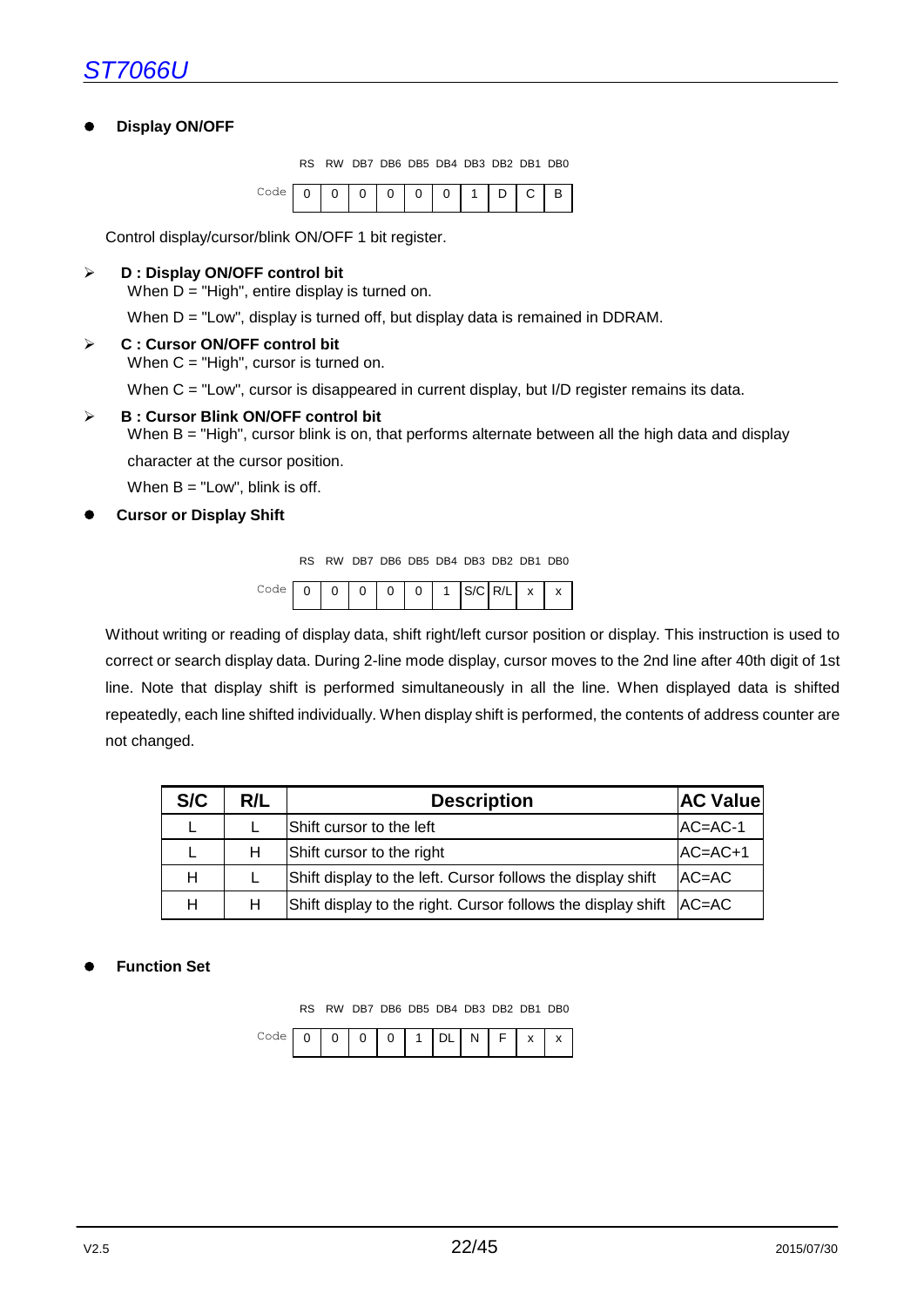#### **DL : Interface data length control bit**

When DL = "High", it means 8-bit bus mode with MPU.

When  $DL = "Low",$  it means 4-bit bus mode with MPU. So to speak, DL is a signal to select

8-bit or 4-bit bus mode.

When 4-bit bus mode, it needs to transfer 4-bit data by two times.

**N : Display line number control bit**

When  $N = "Low",$  it means 1-line display mode.

When  $N = "High", 2-line display mode is set.$ 

#### **F : Display font type control bit**

When  $F = "Low",$  it means  $5 \times 8$  dots format display mode

When  $F = "High", 5 x11 dots format display mode.$ 

| N | No. of Display Lines   Character Font   Duty Factor |      |      |
|---|-----------------------------------------------------|------|------|
|   |                                                     | 5x8  | 1/8  |
|   |                                                     | 5x11 | 1/11 |
|   |                                                     | 5x8  | 1/16 |

#### **Set CGRAM Address**

RS RW DB7 DB6 DB5 DB4 DB3 DB2 DB1 DB0

|  |  |  |  |  | $AC5$ $AC4$ $AC3$ $AC2$ $AC1$ $AC1$ |
|--|--|--|--|--|-------------------------------------|

Set CGRAM address to AC.

This instruction makes CGRAM data available from MPU.

**Set DDRAM Address**



Set DDRAM address to AC.

This instruction makes DDRAM data available from MPU.

When 1-line display mode  $(N = 0)$ , DDRAM address is from "00H" to "4FH".

In 2-line display mode ( $N = 1$ ), DDRAM address in the 1st line is from "00H" to "27H", and

DDRAM address in the 2nd line is from "40H" to "67H".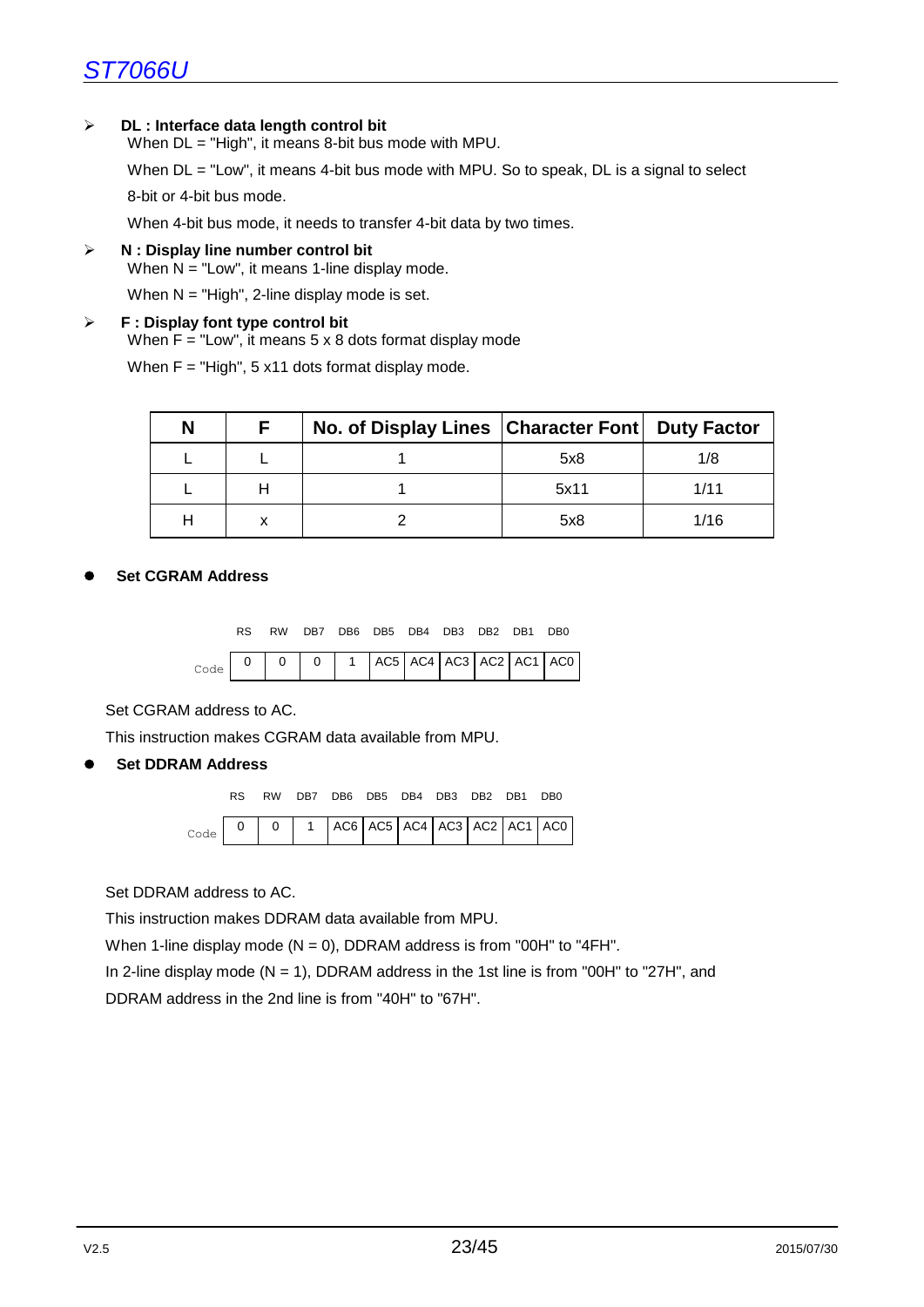#### **Read Busy Flag and Address**



When BF = "High", indicates that the internal operation is being processed.So during this time the next instruction cannot be accepted.

The address Counter (AC) stores DDRAM/CGRAM addresses, transferred from IR.

After writing into (reading from) DDRAM/CGRAM, AC is automatically increased (decreased) by 1.

#### **Write Data to CGRAM or DDRAM**

RS RW DB7 DB6 DB5 DB4 DB3 DB2 DB1 DB0

| ⊙de   1   0   D7   D6   D5   D4   D3   D2   D1   D0 |  |  |  |  |  |  |
|-----------------------------------------------------|--|--|--|--|--|--|
|                                                     |  |  |  |  |  |  |

Write binary 8-bit data to DDRAM/CGRAM.

The selection of RAM from DDRAM, CGRAM, is set by the previous address set instruction

: DDRAM address set, CGRAM address set. RAM set instruction can also determine the AC direction to RAM.

After write operation, the address is automatically increased/decreased by 1, according to the entry mode.

#### **Read Data from CGRAM or DDRAM**

|  |  | RS RW DB7 DB6 DB5 DB4 DB3 DB2 DB1 DB0 |  |  |  |
|--|--|---------------------------------------|--|--|--|

Read binary 8-bit data from DDRAM/CGRAM.

The selection of RAM is set by the previous address set instruction. If address set instruction of RAM is not performed before this instruction, the data that read first is invalid, because the direction of AC is not determined. If you read RAM data several times without RAM address set instruction before read operation, you can get correct RAM data from the second, but the first data would be incorrect, because there is no time margin to transfer RAM data.

In case of DDRAM read operation, cursor shift instruction plays the same role as DDRAM address set instruction : it also transfer RAM data to output data register. After read operation address counter is automatically increased/decreased by 1 according to the entry mode. After CGRAM read operation, display shift may not be executed correctly.

\* In case of RAM write operation, after this AC is increased/decreased by 1 like read operation. In this time, AC indicates the next address position, but you can read only the previous data by read instruction.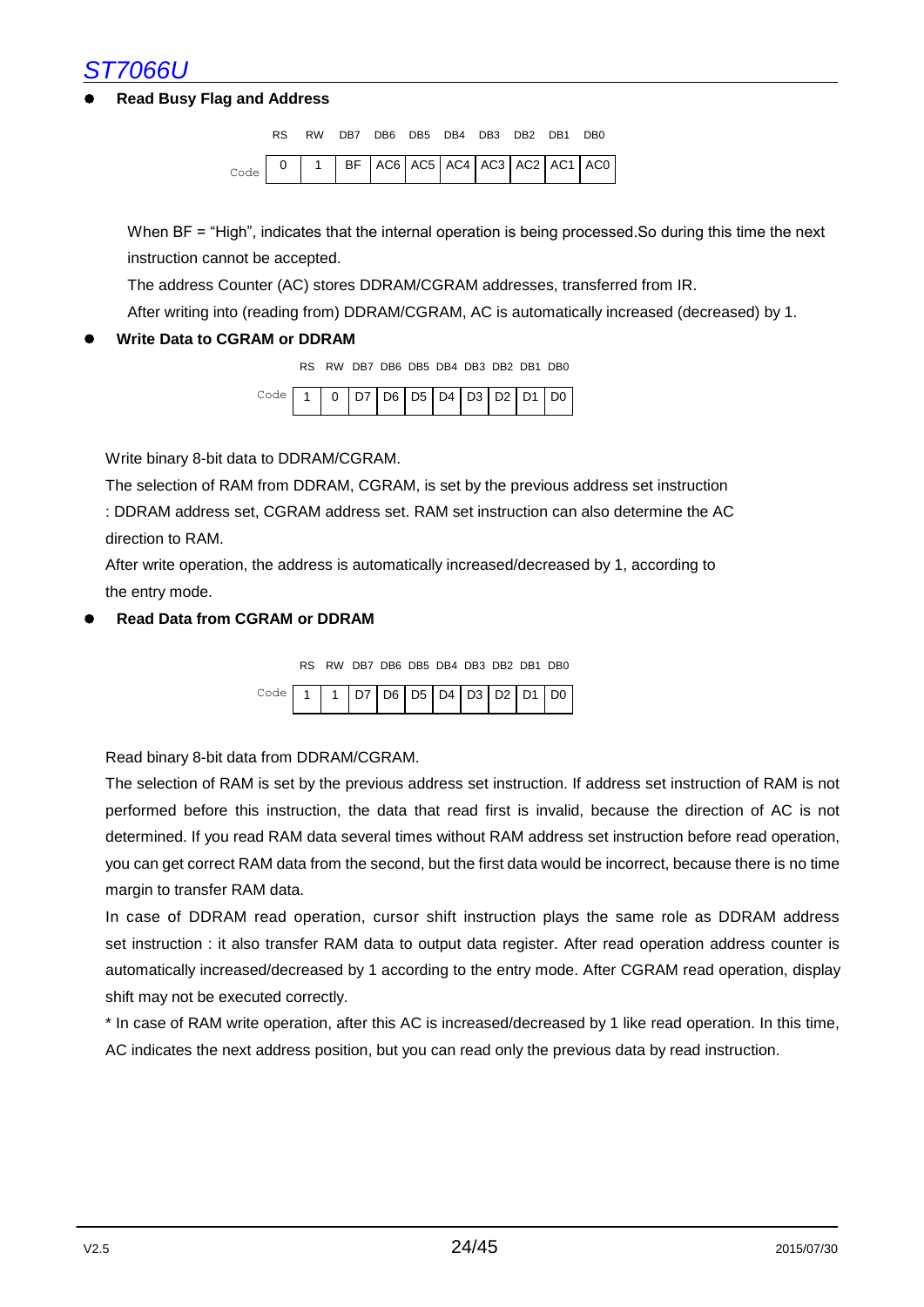### ■ Reset Function

#### **Initializing by Internal Reset Circuit**

An internal reset circuit automatically initializes the ST7066U when the power is turned on. The following instructions are executed during the initialization. The busy flag (BF) is kept in the busy state until the initialization ends (BF = 1). The busy state lasts for 40 ms after VCC rises to 4.5 V.

- 1. Display clear
- 2. Function set:
	- $DL = 1$ ; 8-bit interface data
	- $N = 0$ ; 1-line display
	- $F = 0$ ; 5x8 dot character font
- 3. Display on/off control:
	- $D = 0$ ; Display off
	- $C = 0$ ; Cursor off
	- $B = 0$ ; Blinking off
- 4. Entry mode set:
	- $I/D = 1$ ; Increment by 1
	- $S = 0$ ; No shift

Note:

If the electrical characteristics conditions listed in the table Power Supply Conditions (Page 31) are not met, the internal reset circuit will not operate normally and will fail to initialize the ST7066U. For such a case, initialization must be performed by the MPU as explain by the following figures.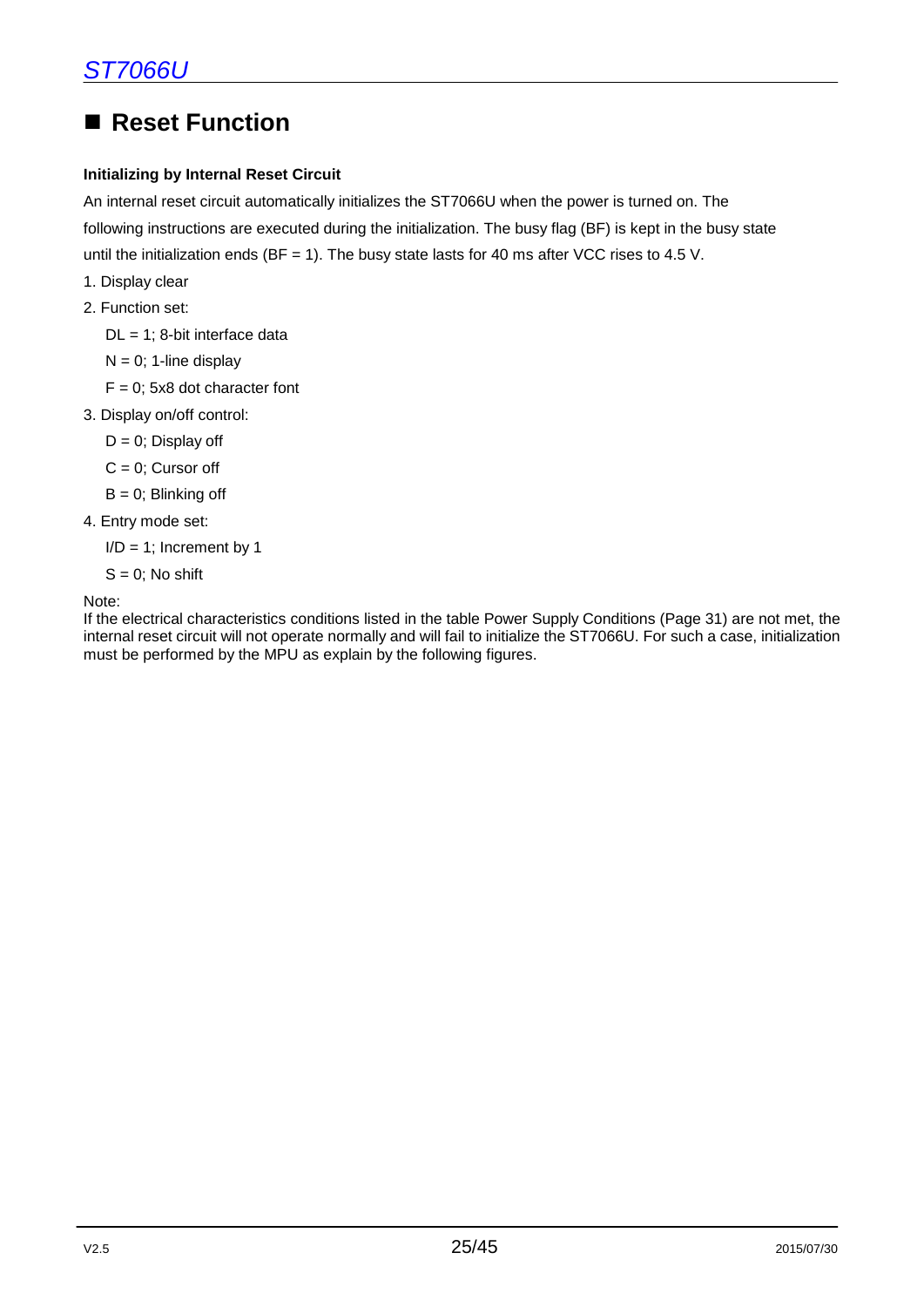### **Initializing by Instruction**

**8-bit Interface (fosc=270KHz)**

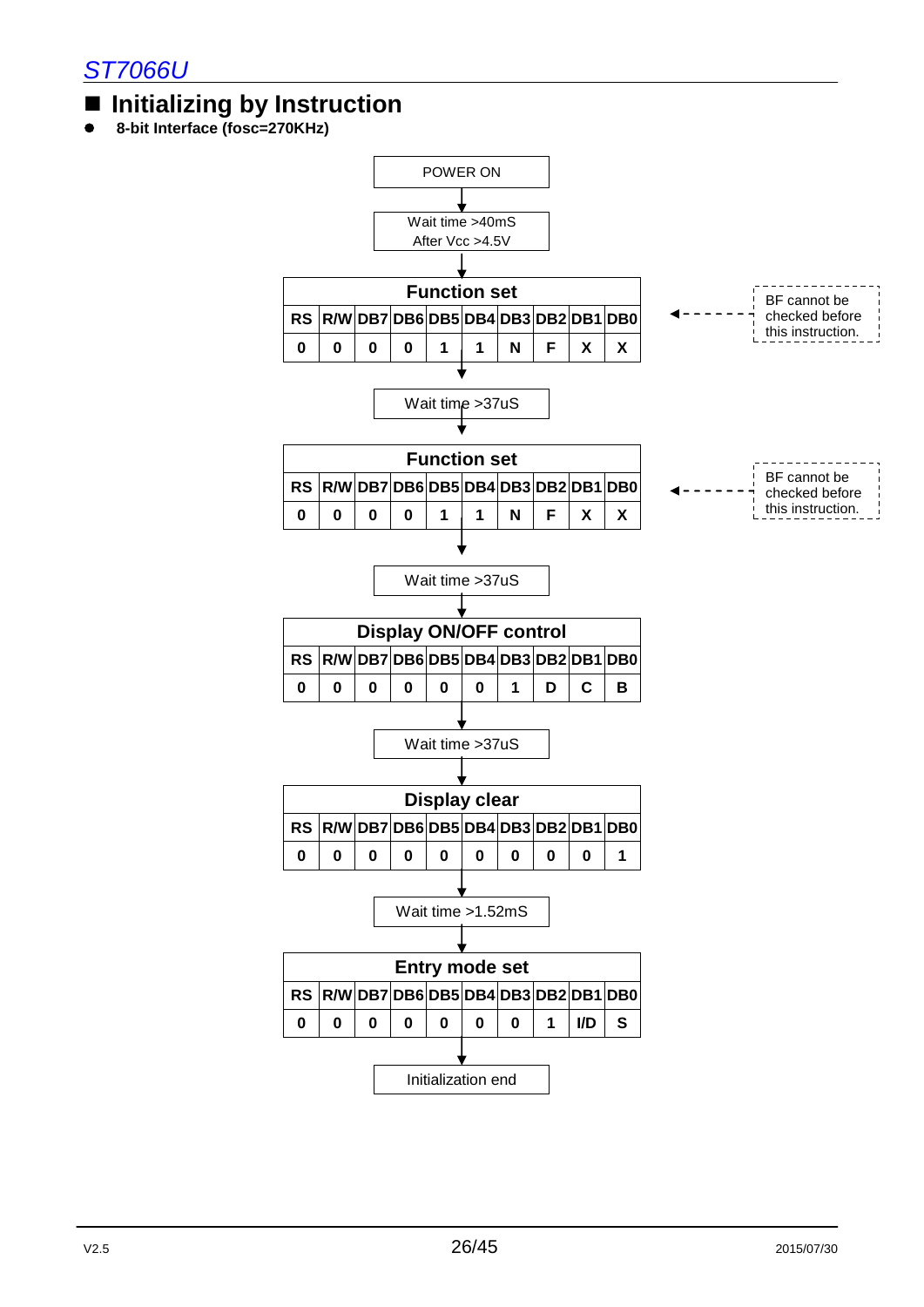#### **Initial Program Code Example For 8051 MPU(8 Bit Interface):**

| INITIAL_START:                                                                          | CALL DELAY40mS                                                                   |                                                                                             |
|-----------------------------------------------------------------------------------------|----------------------------------------------------------------------------------|---------------------------------------------------------------------------------------------|
|                                                                                         | MOV A,#38H ;FUNCTION SET<br>CALL WRINS_NOCHK ;8 bit,N=1,5*7dot<br>CALL DELAY37uS |                                                                                             |
|                                                                                         | MOV A,#38H ;FUNCTION SET<br>CALL WRINS_NOCHK ;8 bit,N=1,5*7dot<br>CALL DELAY37uS |                                                                                             |
|                                                                                         | MOV A,#0FH<br>CALL WRINS_CHK<br>CALL DELAY37uS                                   | ;DISPLAY ON                                                                                 |
|                                                                                         | MOV A,#01H<br>CALL WRINS_CHK<br>CALL DELAY1.52mS                                 | ;CLEAR DISPLAY                                                                              |
|                                                                                         | CALL DELAY37uS                                                                   | MOV A,#06H ;ENTRY MODE SET<br>CALL WRINS_CHK ;CURSOR MOVES TO<br>CURSOR MOVES TO RIGHT;     |
| MAIN_START:                                                                             |                                                                                  |                                                                                             |
| XXXX<br><b>XXXX</b><br><b>XXXX</b><br><b>XXXX</b>                                       |                                                                                  |                                                                                             |
| WRINS_CHK:                                                                              |                                                                                  |                                                                                             |
| <b>CLR</b><br><b>CLR</b><br><b>SETB</b><br>MOV P1,A<br>CLR<br>MOV<br>RET                | CALL CHK_BUSY<br>WRINS_NOCHK:<br>RS<br><b>RW</b><br>Е<br>Е<br>P1,#FFH            | ;EX:Port 3.0<br>;EX:Port 3.1<br>;EX:Port 3.2<br>:EX:Port 1=Data Bus<br>;For Check Busy Flag |
| CHK_BUSY:<br><b>CLR</b><br><b>SETB</b><br><b>SETB</b><br>JB<br><b>CLR</b><br><b>RET</b> | -------------------<br><b>RS</b><br><b>RW</b><br>E<br>$P1.7,$ \$<br>Е            | ;Check Busy Flag                                                                            |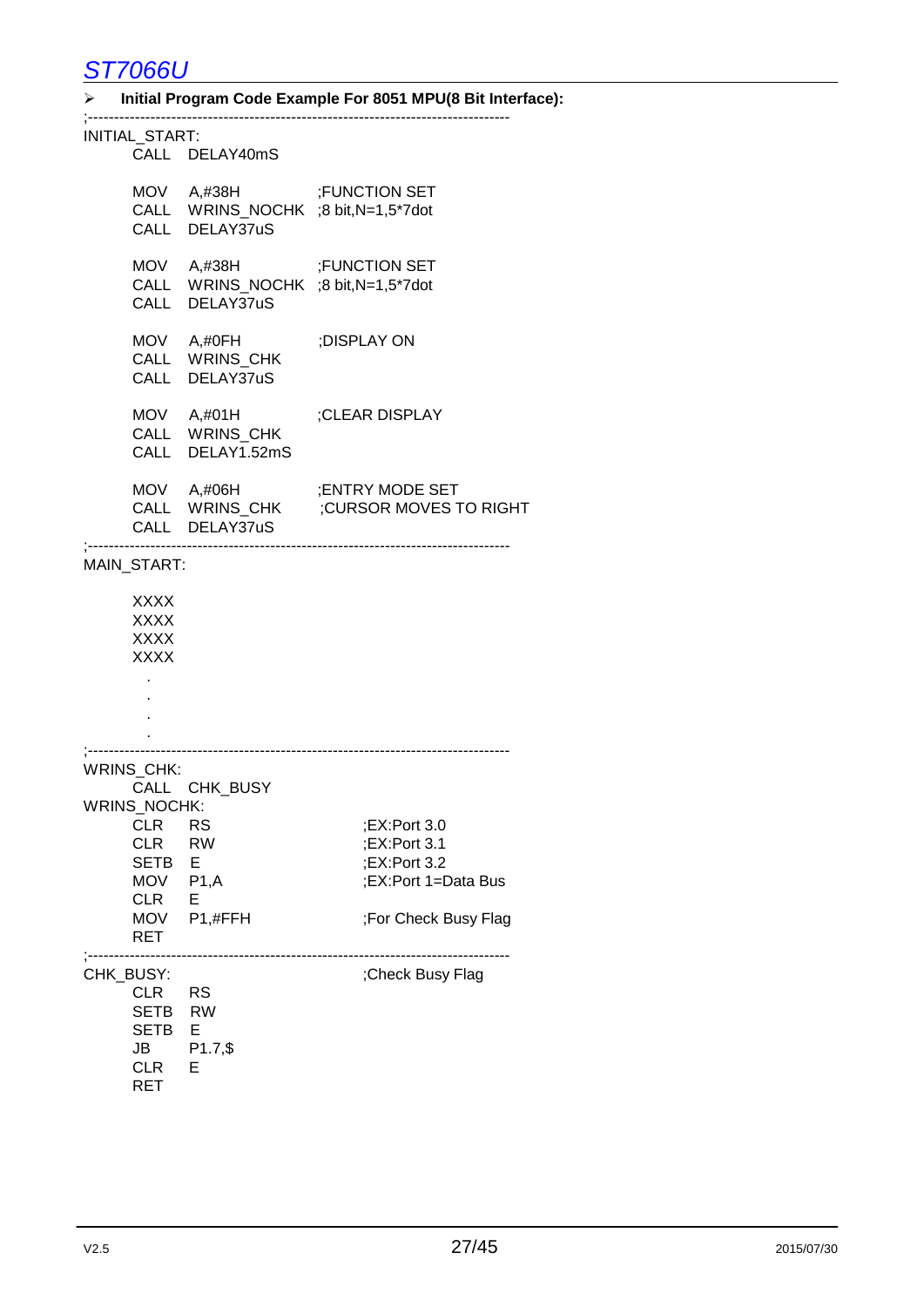

**4-bit Interface (fosc=270KHz)**

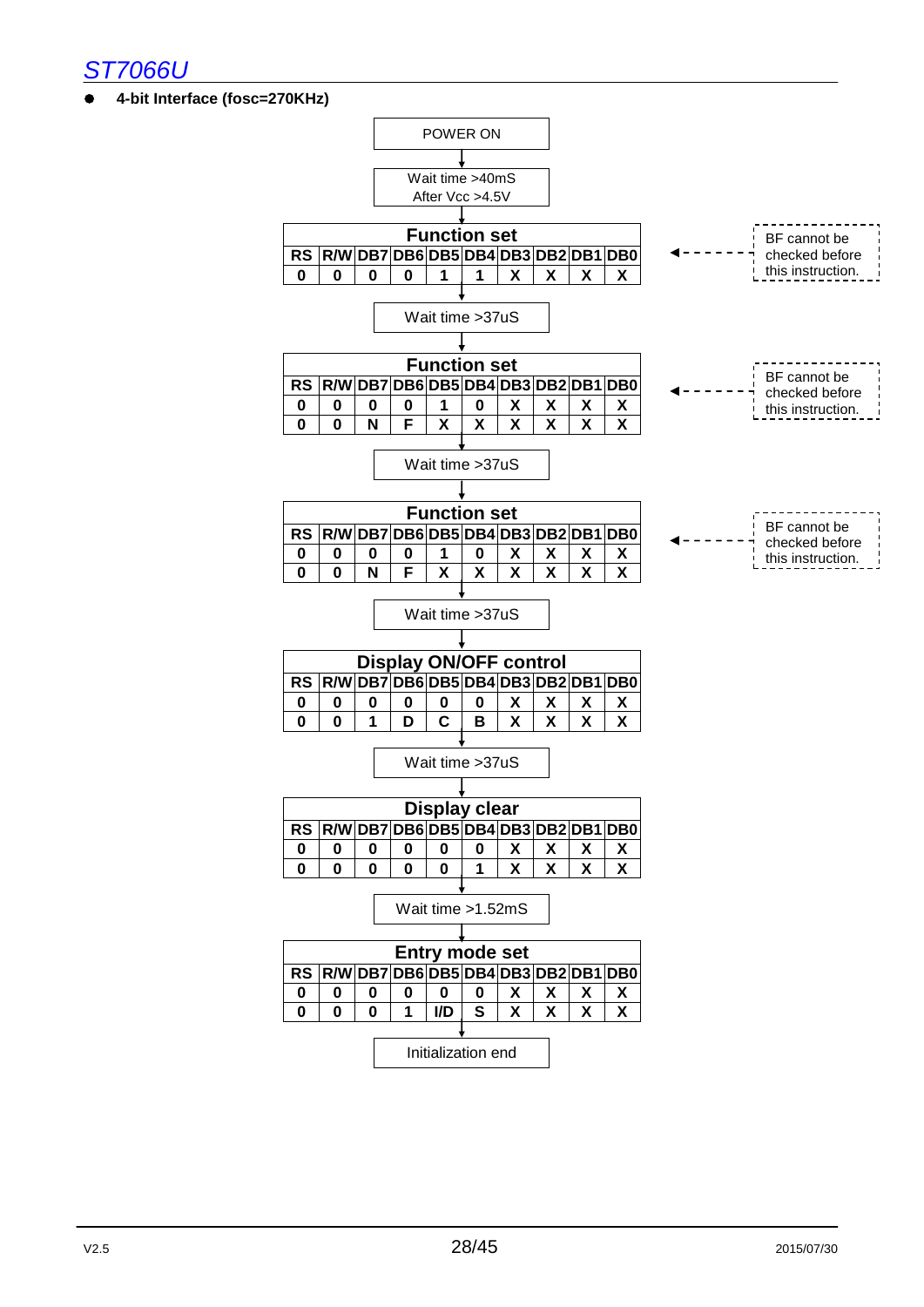#### **Initial Program Code Example For 8051 MPU(4 Bit Interface):**

| INITIAL_START: |                                     |                                           | WRINS_CHK:                                    |                    |
|----------------|-------------------------------------|-------------------------------------------|-----------------------------------------------|--------------------|
|                | CALL DELAY40mS                      |                                           | CALL CHK_BUSY                                 |                    |
| <b>MOV</b>     |                                     | A,#38H ;FUNCTION SET                      | WRINS_NOCHK:<br>PUSH A                        |                    |
| <b>CALL</b>    | WRINS_ONCE                          | ;8 bit, N=1,5*7dot                        | ANL<br>$A, \#FOH$                             |                    |
| CALL           | DELAY37uS                           |                                           | <b>CLR</b><br><b>RS</b>                       | $;$ EX:Port 3.0    |
|                |                                     |                                           | <b>CLR</b><br><b>RW</b>                       | $:$ EX:Port 3.1    |
| <b>MOV</b>     | A,#28H                              | <b>FUNCTION SET</b>                       | SETB E                                        | $;$ EX:Port 3.2    |
|                | CALL WRINS_NOCHK ;4 bit, N=1,5*7dot |                                           | MOV P1,A                                      | ;EX:Port1=Data Bus |
|                | CALL DELAY37uS                      |                                           | <b>CLR</b><br>E.                              |                    |
|                |                                     |                                           | <b>POP</b><br>$\overline{A}$                  |                    |
| <b>MOV</b>     |                                     | A,#28H ;FUNCTION SET                      | SWAP A                                        |                    |
| <b>CALL</b>    |                                     | WRINS_NOCHK ;4 bit,N=1,5*7dot WRINS_ONCE: |                                               |                    |
| CALL           | DELAY37uS                           |                                           | <b>ANL</b><br>A,#F0H                          |                    |
|                |                                     |                                           | <b>CLR</b><br><b>RS</b>                       |                    |
| <b>MOV</b>     | A,#0FH                              | ;DISPLAY ON                               | <b>CLR</b><br><b>RW</b>                       |                    |
|                | CALL WRINS_CHK                      |                                           | SETB E                                        |                    |
|                | CALL DELAY37uS                      |                                           | MOV P1,A                                      |                    |
|                |                                     |                                           | <b>CLR</b><br>E.                              |                    |
| <b>MOV</b>     | A,#01H<br>CALL WRINS_CHK            | ;CLEAR DISPLAY                            | MOV P1,#FFH ;For Check Bus Flag<br><b>RET</b> |                    |
|                | CALL DELAY1.52mS                    |                                           |                                               |                    |
|                |                                     |                                           | CHK_BUSY:                                     | Check Busy Flag;   |
| MOV            | A,#06H                              | ; ENTRY MODE SET                          | PUSH A                                        |                    |
|                | CALL WRINS_CHK                      |                                           | MOV P1,#FFH                                   |                    |
|                | CALL DELAY37uS                      |                                           | \$1                                           |                    |
|                |                                     |                                           | <b>CLR</b><br><b>RS</b>                       |                    |
| MAIN_START:    |                                     |                                           | SETB RW                                       |                    |
| <b>XXXX</b>    |                                     |                                           | SETB E                                        |                    |
| <b>XXXX</b>    |                                     |                                           | MOV A,P1                                      |                    |
| <b>XXXX</b>    |                                     |                                           | <b>CLR</b><br>E.                              |                    |
| <b>XXXX</b>    |                                     |                                           | MOV<br>P1,#FFH                                |                    |
|                |                                     |                                           | <b>CLR</b><br><b>RS</b>                       |                    |
|                |                                     |                                           | <b>SETB</b><br><b>RW</b>                      |                    |
|                |                                     |                                           | Е<br><b>SETB</b>                              |                    |
|                |                                     |                                           | <b>NOP</b><br><b>CLR</b><br>E.                |                    |
|                |                                     |                                           | A.7, \$1<br>JB                                |                    |
|                |                                     |                                           | <b>POP</b><br>$\mathsf{A}$                    |                    |
|                |                                     |                                           | <b>RET</b>                                    |                    |
|                |                                     |                                           |                                               |                    |
|                |                                     |                                           |                                               |                    |
|                |                                     |                                           |                                               |                    |

. .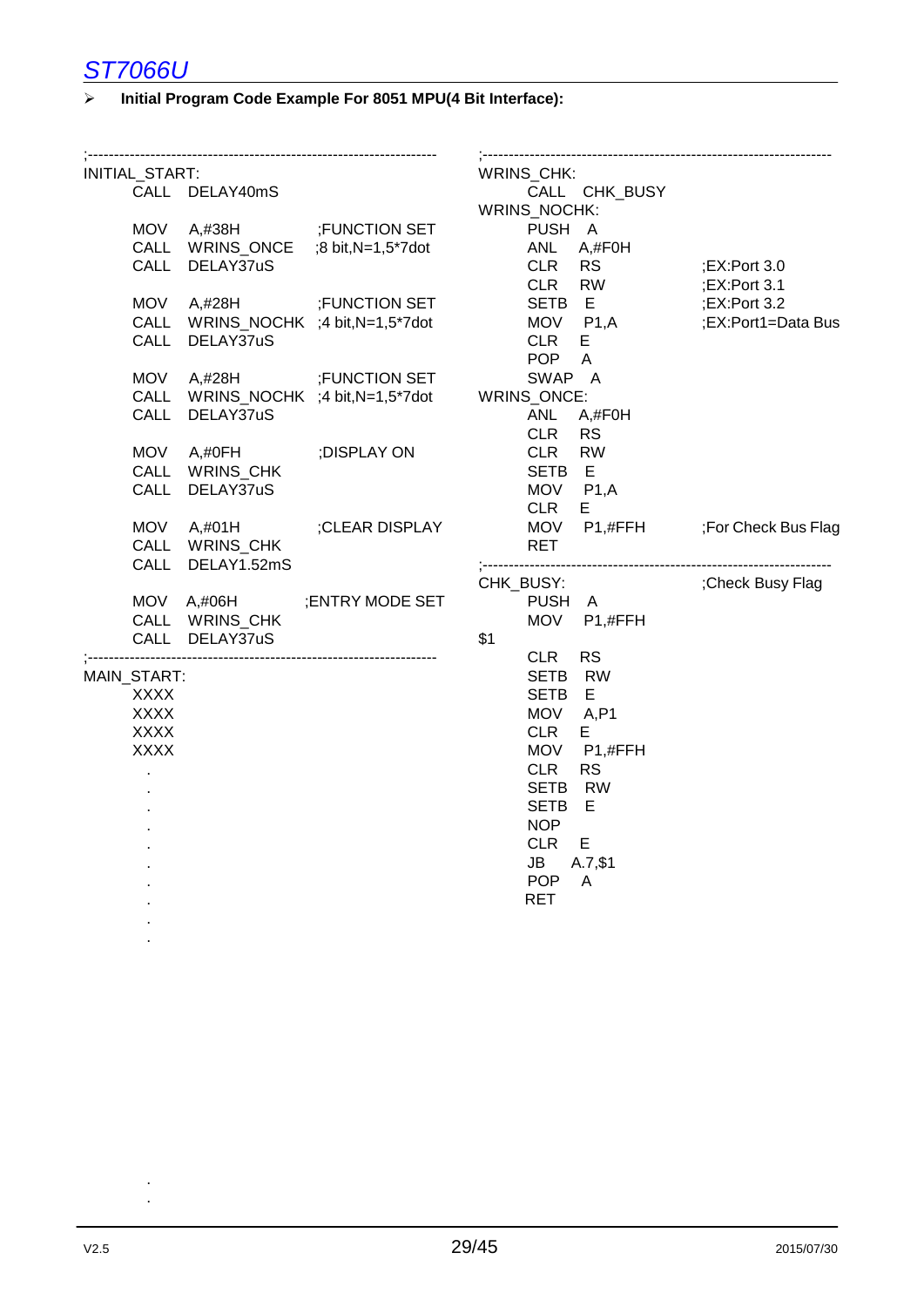### **Interfacing to the MPU**

The ST7066U can send data in either two 4-bit operations or one 8-bit operation, thus allowing interfacing with 4 or 8-bit MPU.

 **For 4-bit interface data, only four bus lines (DB4 to DB7) are used for transfer.** Bus lines DB0 to DB3 are disabled. The data transfer between the ST7066U and the MPU is completed after the 4-bit data has been transferred twice. As for the order of data transfer, the four high order bits (for 8-bit operation, DB4 to DB7) are transferred before the four low order bits (for 8-bit operation, DB0 to DB3). The busy flag must be checked (one instruction) after the 4-bit data has been transferred twice. Two more 4-bit operations then transfer the busy flag and address counter data.

#### **Example of busy flag check timing sequence**



#### **Intel 8051 interface**

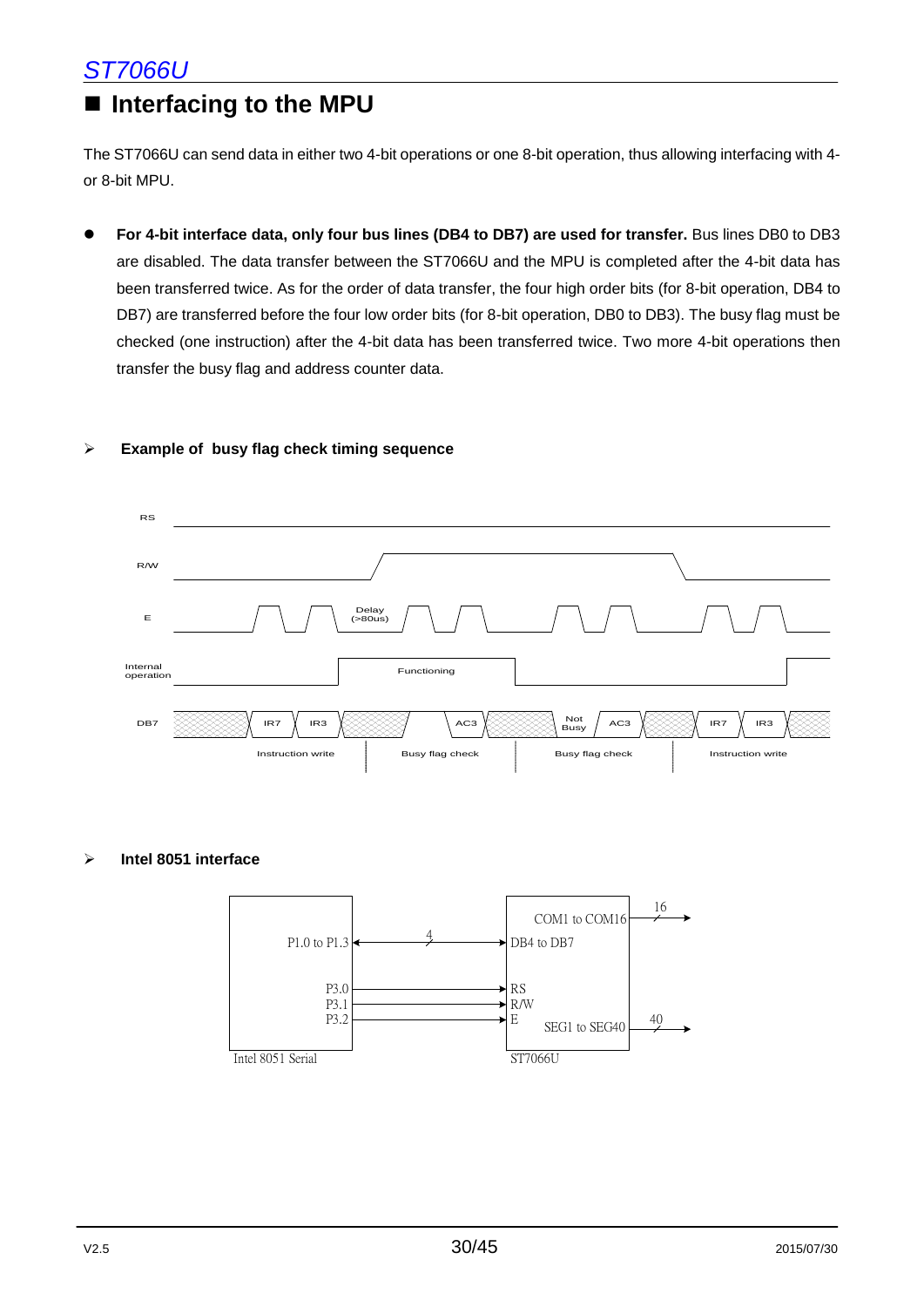**For 8-bit interface data, all eight bus lines (DB0 to DB7) are used.**



#### **Example of busy flag check timing sequence**

#### **Intel 8051 interface**

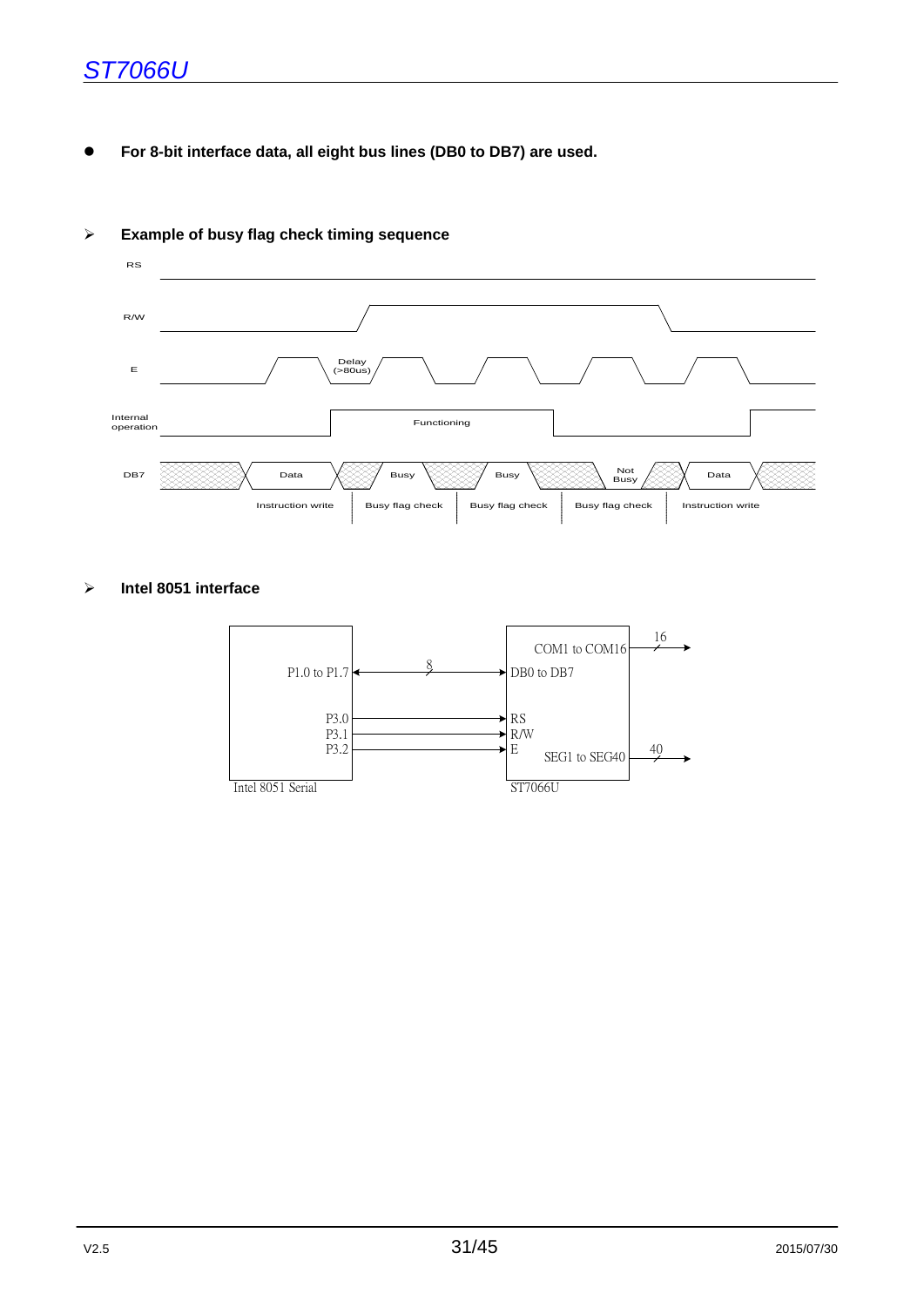### ■ Supply Voltage for LCD Drive

There are different voltages that supply to ST7066U's pin (V1 - V5) to obtain LCD drive waveform. The relations of the bias, duty factor and supply voltages are shown as below:

|                       | <b>Duty Factor</b> |                  |  |  |  |  |
|-----------------------|--------------------|------------------|--|--|--|--|
|                       | 1/8, 1/11          | 1/16             |  |  |  |  |
|                       |                    | <b>Bias</b>      |  |  |  |  |
| <b>Supply Voltage</b> | 1/4                | 1/5              |  |  |  |  |
| V1                    | $Vec - 1/4VLCD$    | Vcc - 1/5VLCD    |  |  |  |  |
| V2                    | Vcc - 1/2VLCD      | Vcc - 2/5VLCD    |  |  |  |  |
| V3                    | Vcc - 1/2VLCD      | $Vec - 3/5VLCD$  |  |  |  |  |
| V4                    | Vcc - 3/4VLCD      | Vcc - 4/5VLCD    |  |  |  |  |
| V5                    | Vcc - VLCD         | <b>Vcc- VLCD</b> |  |  |  |  |

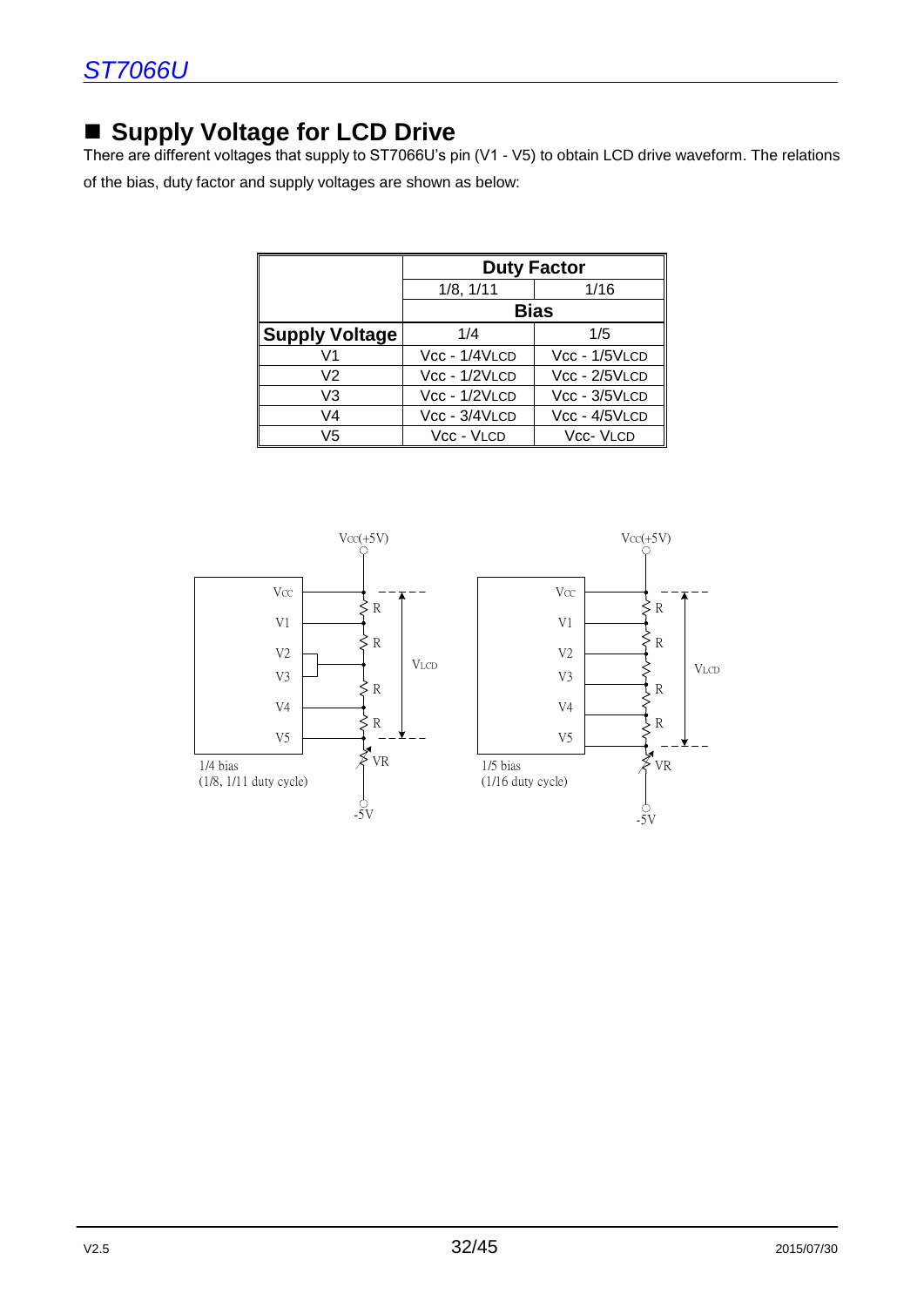### **Timing Characteristics**

#### **Writing data from MPU to ST7066U**



#### **Reading data from ST7066U to MPU**

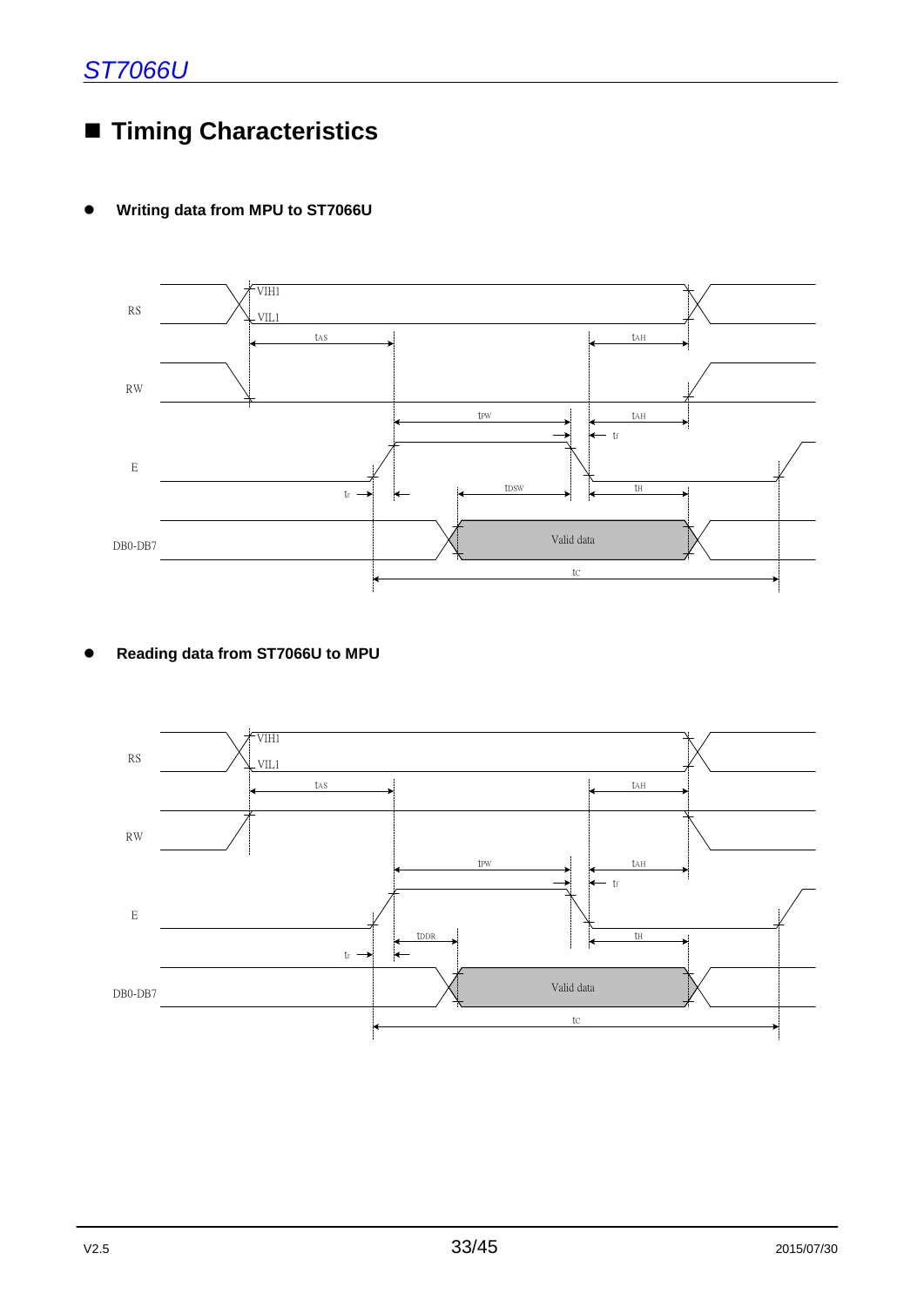#### **Interface Timing with External Driver**



### **Power Supply Conditions**



| <b>Symbol</b> | <b>Characteristics</b> | <b>Description</b>                                                   | Min. | Typ. |     | Max. Unit |  |  |
|---------------|------------------------|----------------------------------------------------------------------|------|------|-----|-----------|--|--|
| <b>tPOR</b>   | Power rise time        | Power rise time that will trigger<br>internal power on reset circuit | 0.1  |      | 100 | ms        |  |  |
| tIOL          | I/O Low time           | The period that I/O is kept low.                                     | 40   |      |     | ms        |  |  |
| tPW           | Enable pulse width     | Please refer to the following tables.                                |      |      |     |           |  |  |

- **1. During tPOR, VDD noise should be reduced (especially close to 2.0V). Otherwise the Power-ON-Reset function might be triggered several times and maybe cause unexpected result.**
- **2. During tIOL, the I/O ports of the interface (control and data signals) should be kept at "Low".**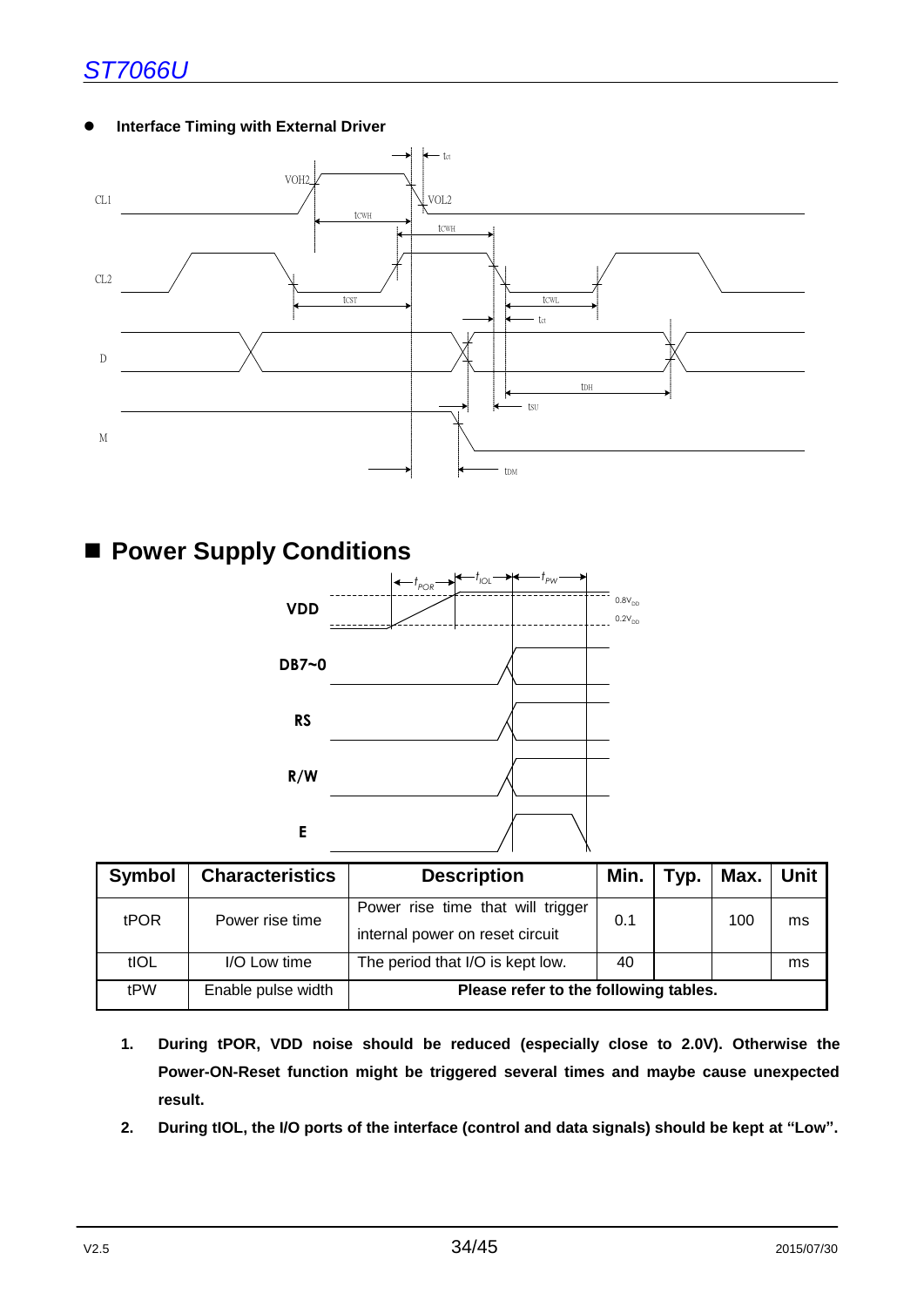### **AC Characteristics**

 $(TA = 25^{\circ}C, \text{VCC} = 2.7V)$ 

| <b>Symbol</b>               | <b>Characteristics</b>               | <b>Test Condition</b>                         | Min.                     | Typ.                     | Max.                     | <b>Unit</b> |  |  |  |  |  |  |
|-----------------------------|--------------------------------------|-----------------------------------------------|--------------------------|--------------------------|--------------------------|-------------|--|--|--|--|--|--|
|                             | <b>Internal Clock Operation</b>      |                                               |                          |                          |                          |             |  |  |  |  |  |  |
| $f_{\rm osc}$               | <b>OSC Frequency</b>                 | $R = 75K\Omega$                               | 190                      | 270                      | 350                      | <b>KHz</b>  |  |  |  |  |  |  |
|                             | <b>External Clock Operation</b>      |                                               |                          |                          |                          |             |  |  |  |  |  |  |
| $f_{EX}$                    | <b>External Frequency</b>            |                                               | 125                      | 270                      | 410                      | <b>KHz</b>  |  |  |  |  |  |  |
|                             | Duty Cycle                           |                                               | 45                       | 50                       | 55                       | $\%$        |  |  |  |  |  |  |
| $T_R$ , $T_F$               | <b>Rise/Fall Time</b>                |                                               | $\overline{\phantom{a}}$ |                          | 0.2                      | μS          |  |  |  |  |  |  |
|                             |                                      | Write Mode (Writing data from MPU to ST7066U) |                          |                          |                          |             |  |  |  |  |  |  |
| $T_{\rm C}$                 | Enable Cycle Time                    | Pin E                                         | 1200                     |                          | -                        | ns          |  |  |  |  |  |  |
| $T_{PW}$                    | <b>Enable Pulse Width</b>            | Pin E                                         | 460                      |                          | -                        | ns          |  |  |  |  |  |  |
| $T_R$ , $T_F$               | Enable Rise/Fall Time Pin E          |                                               | $\overline{\phantom{a}}$ | $\overline{\phantom{a}}$ | 25                       | ns          |  |  |  |  |  |  |
| $T_{AS}$                    | <b>Address Setup Time</b>            | Pins: RS,RW,E                                 | 0                        |                          |                          | ns          |  |  |  |  |  |  |
| $T_{AH}$                    | <b>Address Hold Time</b>             | Pins: RS, RW, E                               | 10                       |                          | -                        | ns          |  |  |  |  |  |  |
| <b>T</b> <sub>DSW</sub>     | Data Setup Time                      | Pins: DB0 - DB7                               | 80                       |                          | -                        | ns          |  |  |  |  |  |  |
| $T_{\mathsf{H}}$            | Data Hold Time                       | Pins: DB0 - DB7                               | 10                       |                          |                          | ns          |  |  |  |  |  |  |
|                             |                                      | Read Mode (Reading Data from ST7066U to MPU)  |                          |                          |                          |             |  |  |  |  |  |  |
| $T_{\rm C}$                 | Enable Cycle Time                    | Pin E                                         | 1200                     |                          | ٠                        | ns          |  |  |  |  |  |  |
| <b>T</b> <sub>PW</sub>      | <b>Enable Pulse Width</b>            | Pin E                                         | 480                      |                          |                          | ns          |  |  |  |  |  |  |
| $T_R$ , $T_F$               | Enable Rise/Fall Time   Pin E        |                                               | $\blacksquare$           | $\overline{\phantom{a}}$ | 25                       | ns          |  |  |  |  |  |  |
| $T_{AS}$                    | <b>Address Setup Time</b>            | Pins: RS,RW,E                                 | 0                        | $\overline{\phantom{0}}$ | $\overline{\phantom{0}}$ | ns          |  |  |  |  |  |  |
| $T_{AH}$                    | <b>Address Hold Time</b>             | Pins: RS, RW, E                               | 10                       |                          |                          | ns          |  |  |  |  |  |  |
| <b>T</b> <sub>DDR</sub>     | Data Setup Time                      | Pins: DB0 - DB7                               | $\overline{\phantom{a}}$ | $\overline{\phantom{0}}$ | 320                      | ns          |  |  |  |  |  |  |
| Т <sub>н</sub>              | Data Hold Time                       | Pins: DB0 - DB7                               | 10                       | $\overline{\phantom{0}}$ | ٠                        | ns          |  |  |  |  |  |  |
|                             |                                      | Interface Mode with LCD Driver(ST7065)        |                          |                          |                          |             |  |  |  |  |  |  |
| $T_{CWH}$                   | Clock Pulse with High Pins: CL1, CL2 |                                               | 800                      | $\blacksquare$           | $\overline{a}$           | ns          |  |  |  |  |  |  |
| $T_{\text{CWL}}$            | Clock Pulse with Low                 | Pins: CL1, CL2                                | 800                      | $\overline{\phantom{0}}$ | -                        | ns          |  |  |  |  |  |  |
| $\mathsf{T}_{\texttt{CST}}$ | Clock Setup Time                     | Pins: CL1, CL2                                | 500                      | $\overline{\phantom{a}}$ | -                        | ns          |  |  |  |  |  |  |
| $T_{\scriptstyle\text{SU}}$ | Data Setup Time                      | Pin: D                                        | 300                      | $\overline{\phantom{m}}$ | -                        | ns          |  |  |  |  |  |  |
| ${\mathsf T}_{\mathsf{DH}}$ | Data Hold Time                       | Pin: D                                        | 300                      | $\blacksquare$           | -                        | ns          |  |  |  |  |  |  |
| $T_{DM}$                    | M Delay Time                         | Pin: M                                        | 0                        |                          | 2000                     | ns          |  |  |  |  |  |  |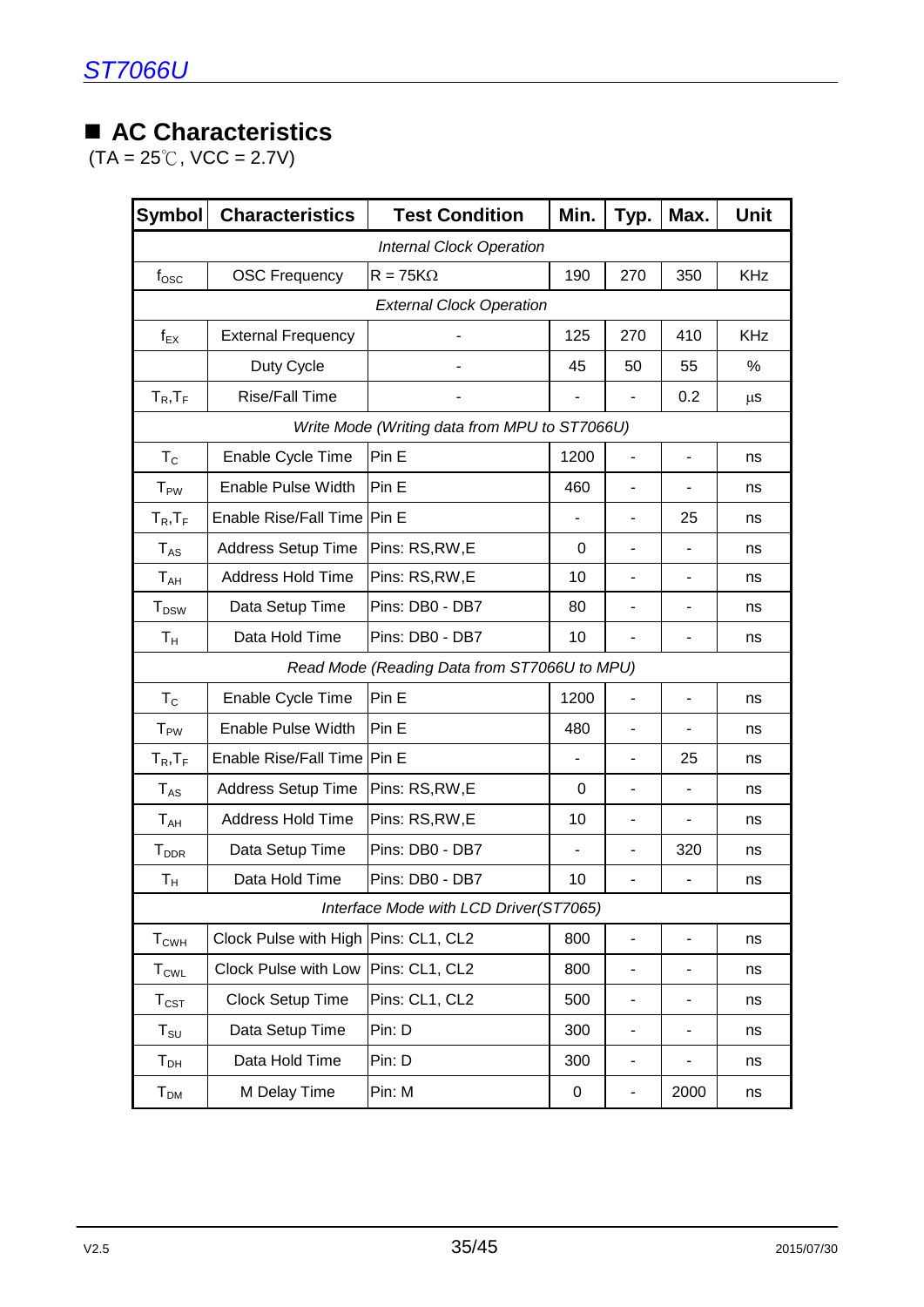### **AC Characteristics**

 $(TA = 25^{\circ}C, \text{VCC} = 5V)$ 

| <b>Symbol</b>               | <b>Characteristics</b>               | <b>Test Condition</b>                         | Min.      | Typ.                         | Max.                     | <b>Unit</b> |  |  |  |  |  |
|-----------------------------|--------------------------------------|-----------------------------------------------|-----------|------------------------------|--------------------------|-------------|--|--|--|--|--|
|                             | <b>Internal Clock Operation</b>      |                                               |           |                              |                          |             |  |  |  |  |  |
| $f_{\rm OSC}$               | <b>OSC Frequency</b>                 | $R = 91K\Omega$                               | 190       | 270                          | 350                      | <b>KHz</b>  |  |  |  |  |  |
|                             | <b>External Clock Operation</b>      |                                               |           |                              |                          |             |  |  |  |  |  |
| $f_{EX}$                    | <b>External Frequency</b>            |                                               | 125       | 270                          | 410                      | <b>KHz</b>  |  |  |  |  |  |
|                             | Duty Cycle                           |                                               | 45        | 50                           | 55                       | %           |  |  |  |  |  |
| $T_R$ , $T_F$               | <b>Rise/Fall Time</b>                |                                               |           |                              | 0.2                      | $\mu s$     |  |  |  |  |  |
|                             |                                      | Write Mode (Writing data from MPU to ST7066U) |           |                              |                          |             |  |  |  |  |  |
| $T_{\rm C}$                 | Enable Cycle Time                    | Pin E                                         | 1200      | ÷,                           | $\overline{\phantom{0}}$ | ns          |  |  |  |  |  |
| $T_{PW}$                    | Enable Pulse Width                   | Pin E                                         | 140       |                              |                          | ns          |  |  |  |  |  |
| $T_R$ , $T_F$               | <b>Enable Rise/Fall Time</b>         | Pin E                                         |           |                              | 25                       | ns          |  |  |  |  |  |
| <b>TAS</b>                  | <b>Address Setup Time</b>            | Pins: RS, RW, E                               | 0         |                              |                          | ns          |  |  |  |  |  |
| T <sub>AH</sub>             | <b>Address Hold Time</b>             | Pins: RS, RW, E                               | 10        | $\blacksquare$               | $\overline{\phantom{0}}$ | ns          |  |  |  |  |  |
| $T_{DSW}$                   | Data Setup Time                      | Pins: DB0 - DB7                               | 40        |                              |                          | ns          |  |  |  |  |  |
| $T_{\rm H}$                 | Data Hold Time                       | Pins: DB0 - DB7                               | 10        |                              |                          | ns          |  |  |  |  |  |
|                             |                                      | Read Mode (Reading Data from ST7066U to MPU)  |           |                              |                          |             |  |  |  |  |  |
| $T_{\rm C}$                 | Enable Cycle Time                    | Pin E                                         | 1200      | $\qquad \qquad \blacksquare$ | -                        | ns          |  |  |  |  |  |
| $T_{PW}$                    | Enable Pulse Width                   | Pin E                                         | 140       |                              |                          | ns          |  |  |  |  |  |
| $T_R$ , $T_F$               | <b>Enable Rise/Fall Time</b>         | Pin E                                         |           | ٠                            | 25                       | ns          |  |  |  |  |  |
| $T_{AS}$                    | <b>Address Setup Time</b>            | Pins: RS, RW, E                               | 0         | $\qquad \qquad \blacksquare$ |                          | ns          |  |  |  |  |  |
| T <sub>AH</sub>             | <b>Address Hold Time</b>             | Pins: RS, RW, E                               | 10        | $\blacksquare$               |                          | ns          |  |  |  |  |  |
| T <sub>DDR</sub>            | Data Setup Time                      | Pins: DB0 - DB7                               |           |                              | 100                      | ns          |  |  |  |  |  |
| $\mathsf{T}_\mathsf{H}$     | Data Hold Time                       | Pins: DB0 - DB7                               | 10        | $\blacksquare$               | -                        | ns          |  |  |  |  |  |
|                             |                                      | Interface Mode with LCD Driver(ST7065)        |           |                              |                          |             |  |  |  |  |  |
| $T_{CWH}$                   | Clock Pulse with High Pins: CL1, CL2 |                                               | 800       | $\overline{\phantom{a}}$     | $\overline{\phantom{0}}$ | ns          |  |  |  |  |  |
| $T_{\textrm{CWL}}$          | Clock Pulse with Low                 | Pins: CL1, CL2                                | 800       |                              |                          | ns          |  |  |  |  |  |
| $T_{\text{CST}}$            | Clock Setup Time                     | Pins: CL1, CL2                                | 500       | -                            | -                        | ns          |  |  |  |  |  |
| $T_{\scriptstyle\text{SU}}$ | Data Setup Time                      | Pin: D                                        | 300       | $\overline{\phantom{a}}$     | ۰                        | ns          |  |  |  |  |  |
| ${\mathsf T}_{\mathsf{DH}}$ | Data Hold Time                       | Pin: D                                        | 300       | $\overline{\phantom{a}}$     | ۰                        | ns          |  |  |  |  |  |
| ${\sf T}_{\sf DM}$          | M Delay Time                         | Pin: M                                        | $\pmb{0}$ | $\qquad \qquad \blacksquare$ | 2000                     | ns          |  |  |  |  |  |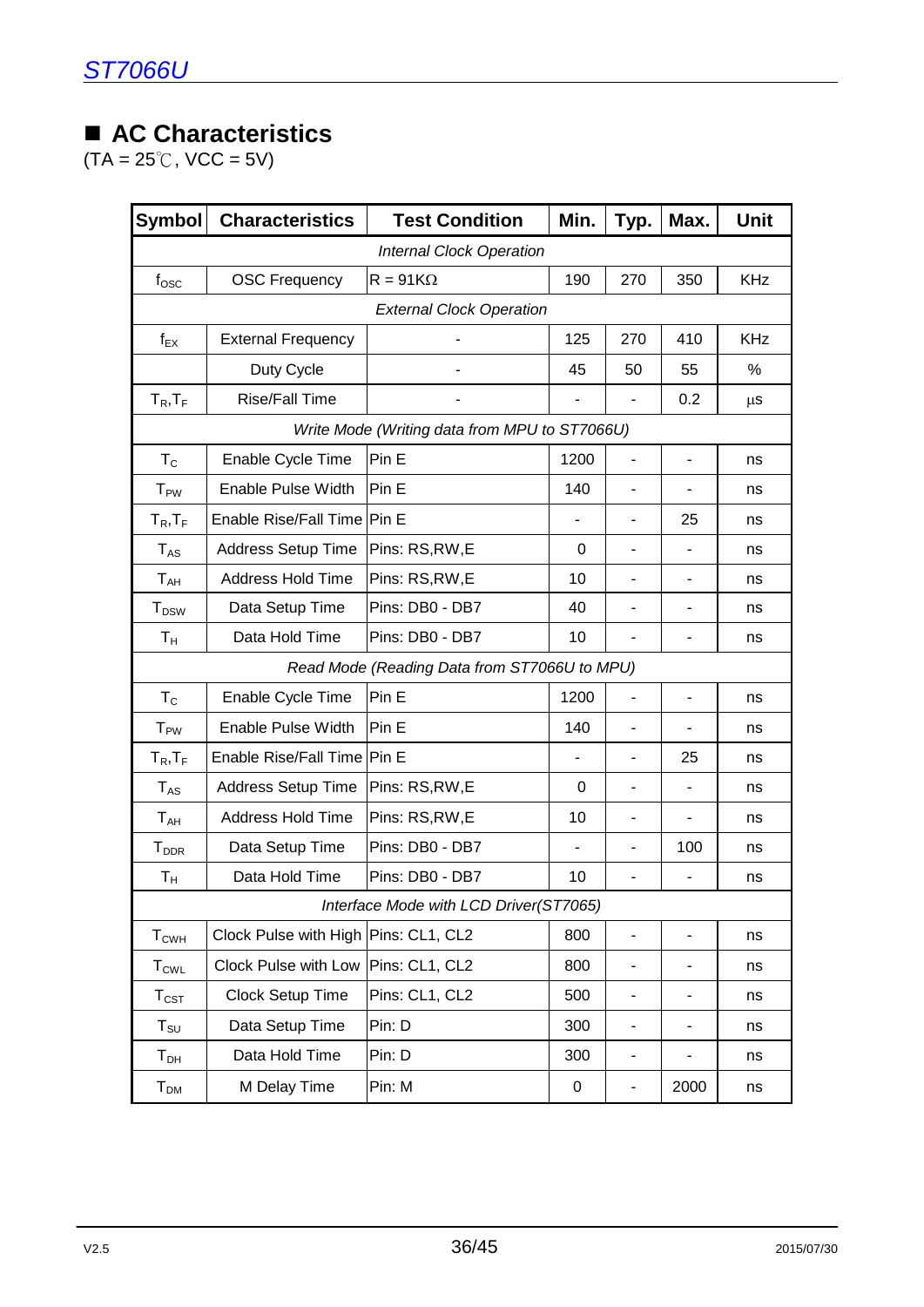### **Absolute Maximum Ratings**

| <b>Characteristics</b>       | <b>Symbol</b>               | <b>Value</b>                         |
|------------------------------|-----------------------------|--------------------------------------|
| Power Supply Voltage         | $V_{CC}$                    | $-0.3$ to $+7.0$                     |
| <b>LCD Driver Voltage</b>    | $\mathsf{V}_{\mathsf{LCD}}$ | Vcc-10.0 to Vcc+0.3                  |
| Input Voltage                | V <sub>IN</sub>             | $-0.3$ to V <sub>cc</sub> +0.3       |
| <b>Operating Temperature</b> | $T_A$                       | $-30^{\circ}$ C to + 85 $^{\circ}$ C |
| Storage Temperature          | l sto                       | $-55^{\circ}$ C to $+125^{\circ}$ C  |

### ■ DC Characteristics

 $(TA = 25^{\circ}C, \text{VCC} = 2.7 \text{ V} - 4.5 \text{ V})$ 

| <b>Symbol</b>    | <b>Characteristics</b>                          | <b>Test Condition</b>                         | Min.                     | Typ.                     | Max.                         | <b>Unit</b> |
|------------------|-------------------------------------------------|-----------------------------------------------|--------------------------|--------------------------|------------------------------|-------------|
| $V_{\rm CC}$     | <b>Operating Voltage</b>                        |                                               | 2.7                      | $\overline{a}$           | 4.5                          | V           |
| $V_{LCD}$        | <b>LCD Voltage</b>                              | $V_{CC}$ -V5                                  | 3.0                      | $\overline{a}$           | 10.0                         | $\vee$      |
| $I_{\rm CC}$     | <b>Power Supply Current</b>                     | $f_{\text{OSC}} = 270$ KHz<br>$V_{CC} = 3.0V$ |                          | 0.1                      | 0.25                         | mA          |
| $V_{\text{I}H1}$ | Input High Voltage<br>(Except OSC1)             |                                               | $0.7$ Vcc                | $\overline{\phantom{m}}$ | $V_{\rm CC}$                 | V           |
| $V_{IL1}$        | Input Low Voltage<br>(Except OSC1)              |                                               | $-0.3$                   |                          | 0.6                          | V           |
| V <sub>IH2</sub> | Input High Voltage<br>(OSC1)                    |                                               | $0.7$ Vcc                |                          | $V_{\rm CC}$                 | V           |
| V <sub>IL2</sub> | Input Low Voltage<br>(OSC1)                     |                                               |                          |                          | $0.2$ Vcc                    | V           |
| $V_{OH1}$        | Output High Voltage<br>(DB0 - DB7)              | $I_{OH} = -0.1 \text{mA}$                     | 0.75<br>Vcc              |                          | $\qquad \qquad \blacksquare$ | V           |
| $V_{OL1}$        | Output Low Voltage<br>(DB0 - DB7)               | $I_{OL} = 0.1 \text{mA}$                      | ۰                        |                          | $0.2$ $Vcc$                  | V           |
| V <sub>OH2</sub> | Output High Voltage<br>(Except DB0 - DB7)       | $I_{OH} = -0.04 \text{mA}$                    | $0.8V_{CC}$              | $\overline{\phantom{0}}$ | $V_{\rm CC}$                 | $\vee$      |
| $V_{OL2}$        | <b>Output Low Voltage</b><br>(Except DB0 - DB7) | $I_{OL} = 0.04 \text{mA}$                     | $\overline{\phantom{a}}$ |                          | $0.2V_{CC}$                  | V           |
| $R_{COM}$        | <b>Common Resistance</b>                        | $V_{LCD} = 4V$ , $I_d = 0.05mA$               | $\blacksquare$           | $\overline{2}$           | 20                           | KΩ          |
| $R_{SEG}$        | <b>Segment Resistance</b>                       | $V_{LCD} = 4V$ , $I_d = 0.05mA$               | $\blacksquare$           | $\overline{2}$           | 30                           | KΩ          |
| $I_{LEAK}$       | Input Leakage<br>Current                        | $V_{IN}$ = 0V to $V_{CC}$                     | $-1$                     |                          | 1                            | μA          |
| $I_{\text{PUP}}$ | Pull Up MOS Current                             | $V_{\text{CC}} = 3V$                          | $-10$                    | $-50$                    | $-120$                       | μA          |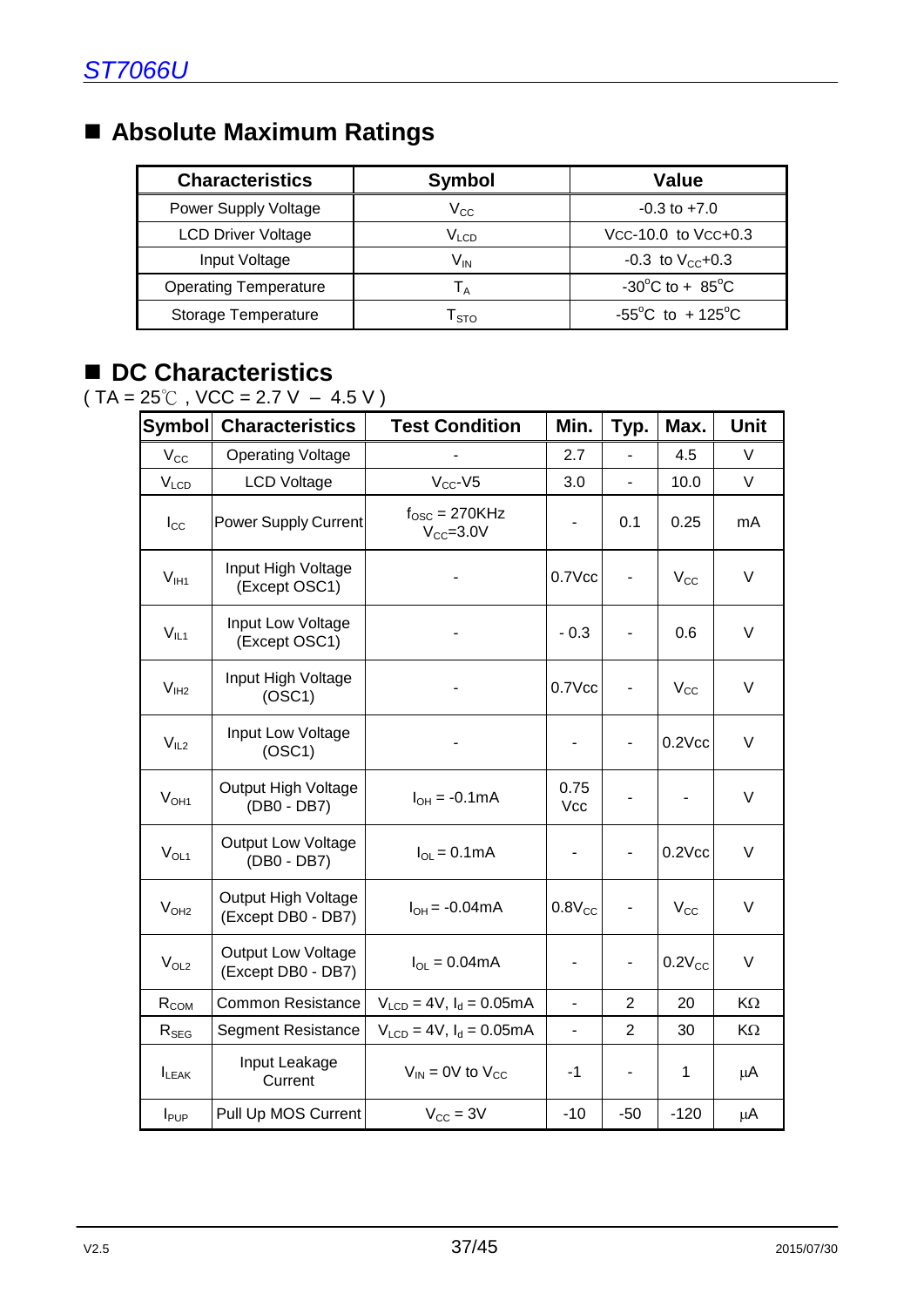### ■ DC Characteristics

( TA =  $25^{\circ}$ C, V<sub>CC</sub> = 4.5 V - 5.5 V )

| <b>Symbol</b>    | <b>Characteristics</b>                          | <b>Test Condition</b>                      | Min.                     | Typ.                     | Max.         | Unit   |
|------------------|-------------------------------------------------|--------------------------------------------|--------------------------|--------------------------|--------------|--------|
| $V_{\rm CC}$     | <b>Operating Voltage</b>                        |                                            | 4.5                      | $\overline{\phantom{a}}$ | 5.5          | V      |
| $V_{LCD}$        | <b>LCD Voltage</b>                              | $V_{CC}$ -V5                               | 3.0                      | $\overline{a}$           | 10.0         | V      |
| $I_{\rm CC}$     | <b>Power Supply Current</b>                     | $f_{\rm OSC} = 270$ KHz<br>$V_{CC} = 5.0V$ | -                        | 0.2                      | 0.5          | mA     |
| $V_{I H1}$       | Input High Voltage<br>(Except OSC1)             |                                            | $0.7$ Vcc                |                          | $V_{\rm CC}$ | V      |
| $V_{IL1}$        | Input Low Voltage<br>(Except OSC1)              |                                            | $-0.3$                   |                          | 0.6          | V      |
| V <sub>IH2</sub> | Input High Voltage<br>(OSC1)                    |                                            | $V_{CC}$ -1              |                          | $V_{\rm CC}$ | V      |
| $\rm V_{IL2}$    | Input Low Voltage<br>(OSC1)                     |                                            |                          | $\overline{a}$           | 1.0          | V      |
| V <sub>OH1</sub> | Output High Voltage<br>(DB0 - DB7)              | $I_{OH} = -0.1 \text{mA}$                  | 3.9                      | $\blacksquare$           | $V_{\rm CC}$ | V      |
| $V_{OL1}$        | <b>Output Low Voltage</b><br>(DB0 - DB7)        | $I_{OL} = 0.1mA$                           | $\overline{\phantom{0}}$ |                          | 0.4          | $\vee$ |
| V <sub>OH2</sub> | Output High Voltage<br>(Except DB0 - DB7)       | $I_{OH} = -0.04 \text{mA}$                 | $0.9V_{CC}$              | $\overline{\phantom{0}}$ | $V_{\rm CC}$ | V      |
| $V_{OL2}$        | <b>Output Low Voltage</b><br>(Except DB0 - DB7) | $I_{OL} = 0.04 \text{mA}$                  |                          |                          | $0.1V_{CC}$  | V      |
| $R_{COM}$        | <b>Common Resistance</b>                        | $V_{LCD} = 4V$ , $I_d = 0.05mA$            | ä,                       | $\overline{2}$           | 20           | KΩ     |
| $R_{SEG}$        | <b>Segment Resistance</b>                       | $V_{LCD} = 4V$ , $I_d = 0.05mA$            | $\blacksquare$           | $\overline{2}$           | 30           | KΩ     |
| $I_{LEAK}$       | Input Leakage<br>Current                        | $V_{IN}$ = 0V to $V_{CC}$                  | $-1$                     |                          | 1            | μA     |
| $I_{\text{PUP}}$ | Pull Up MOS Current                             | $V_{CC} = 5V$                              | $-50$                    | $-110$                   | $-180$       | μA     |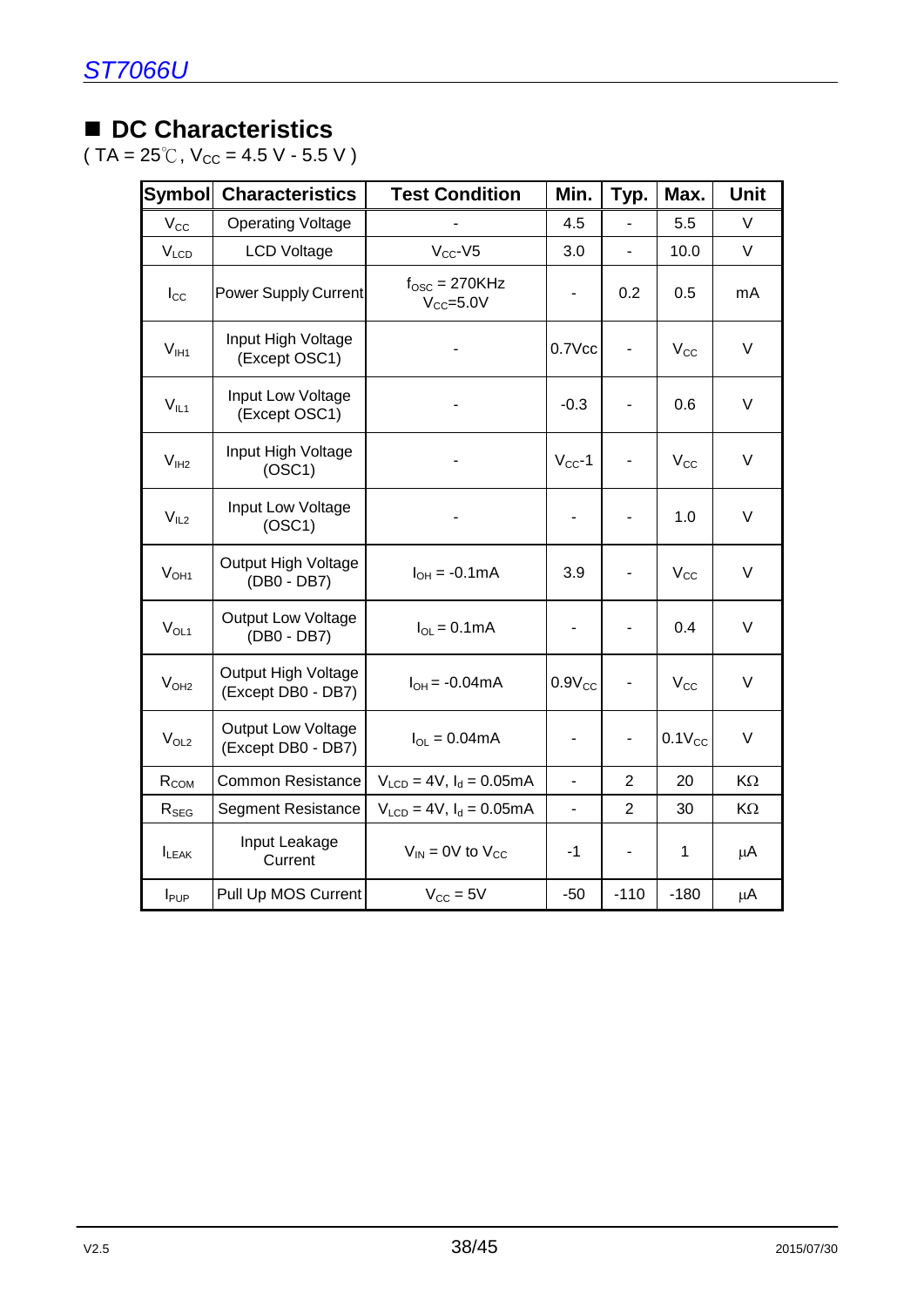### **LCD Frame Frequency**

**Assume the oscillation frequency is 270KHZ, 1 clock cycle time = 3.7us, 1/16 duty; 1/5 bias,1 frame** 



**= 3.7us x 200 x 16 = 11840us=11.8ms(84.7Hz)**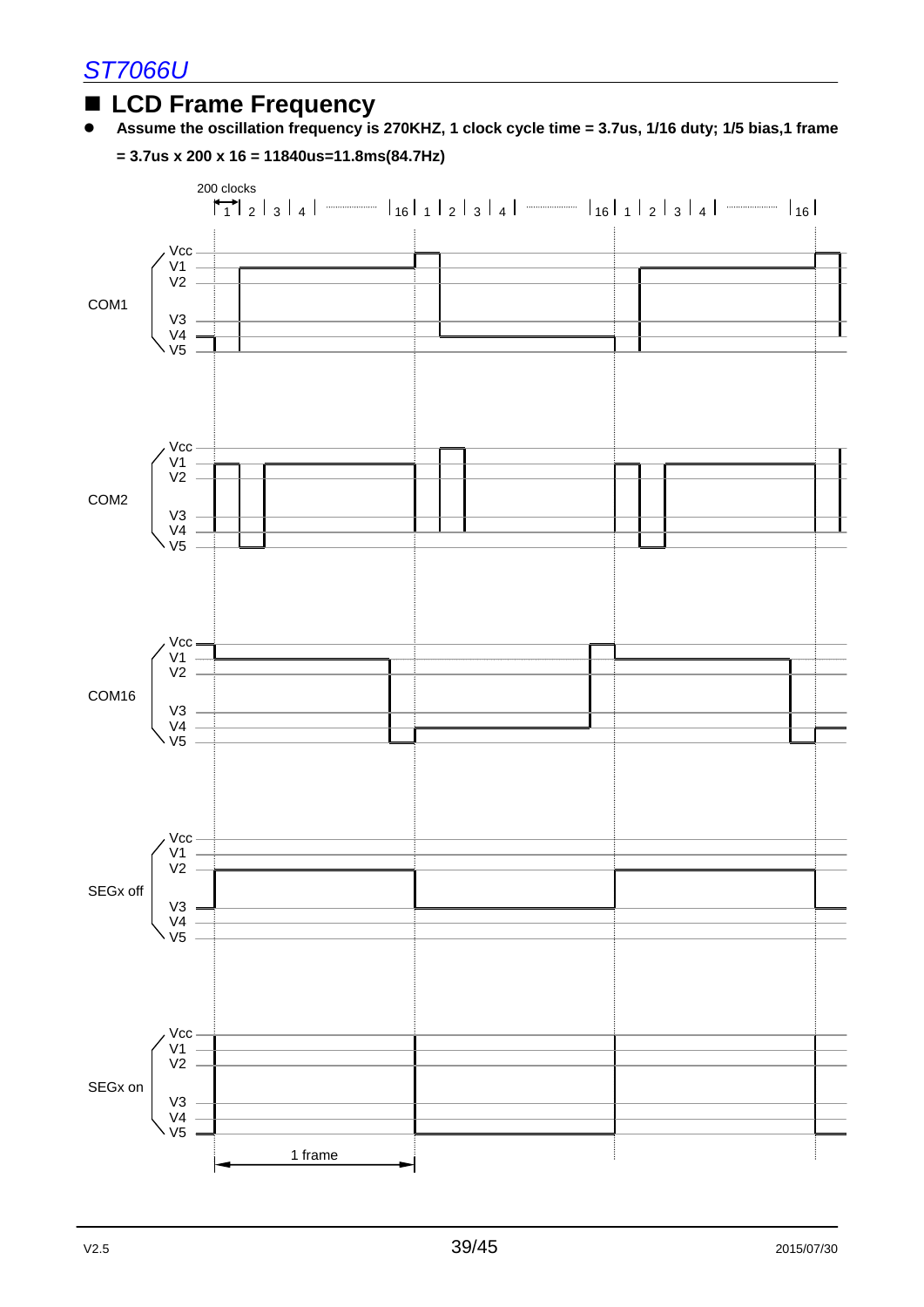**Assume the oscillation frequency is 270KHZ, 1 clock cycle time = 3.7us, 1/11 duty; 1/4 bias,1 frame = 3.7us x 400 x 11 = 16280us=16.3ms (61.3Hz)**

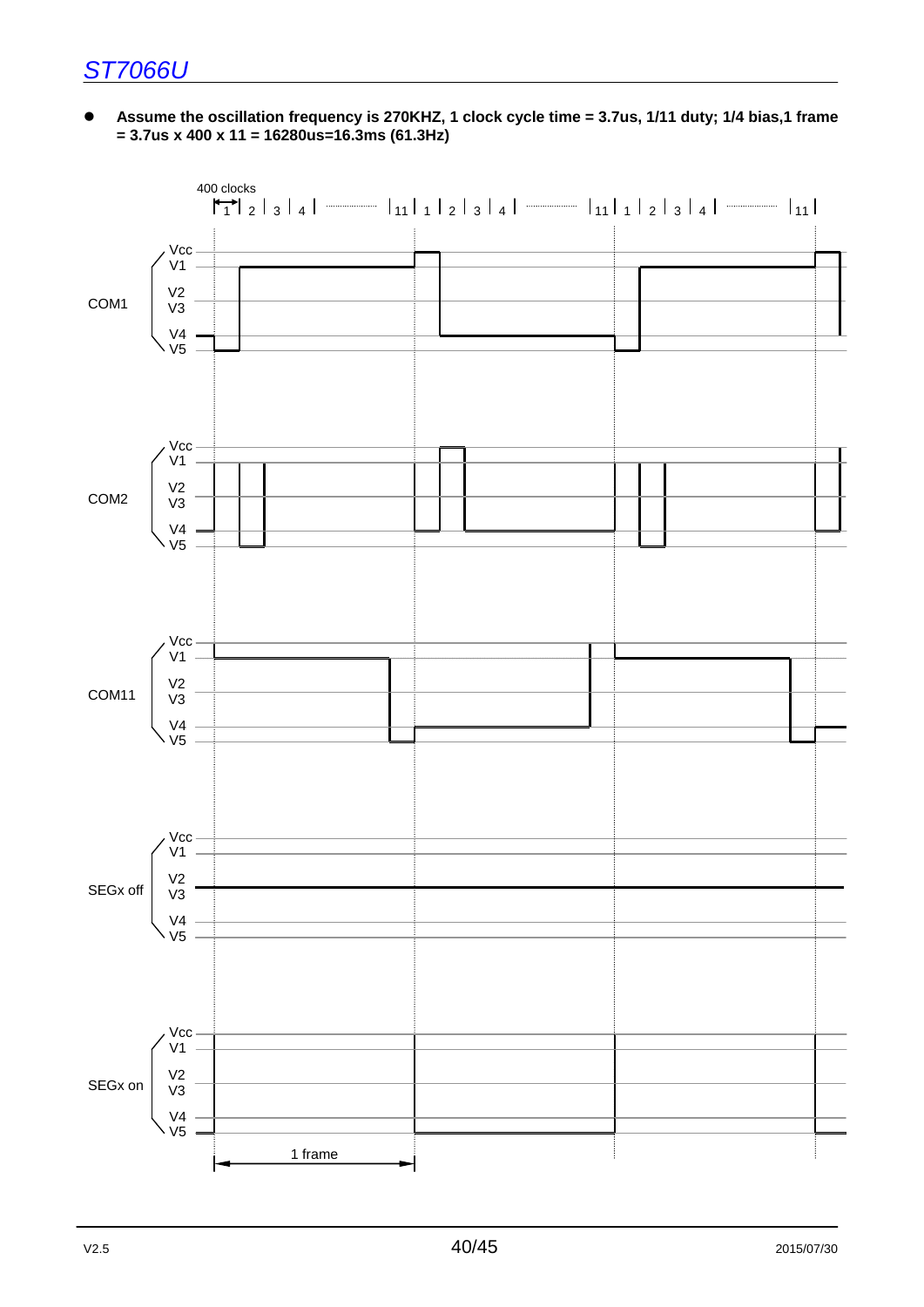#### **Assume the oscillation frequency is 270KHZ, 1 clock cycle time = 3.7us, 1/8 duty; 1/4 bias,1 frame = 3.7us x 400 x 8 = 11840us=11.8ms (84.7Hz)**

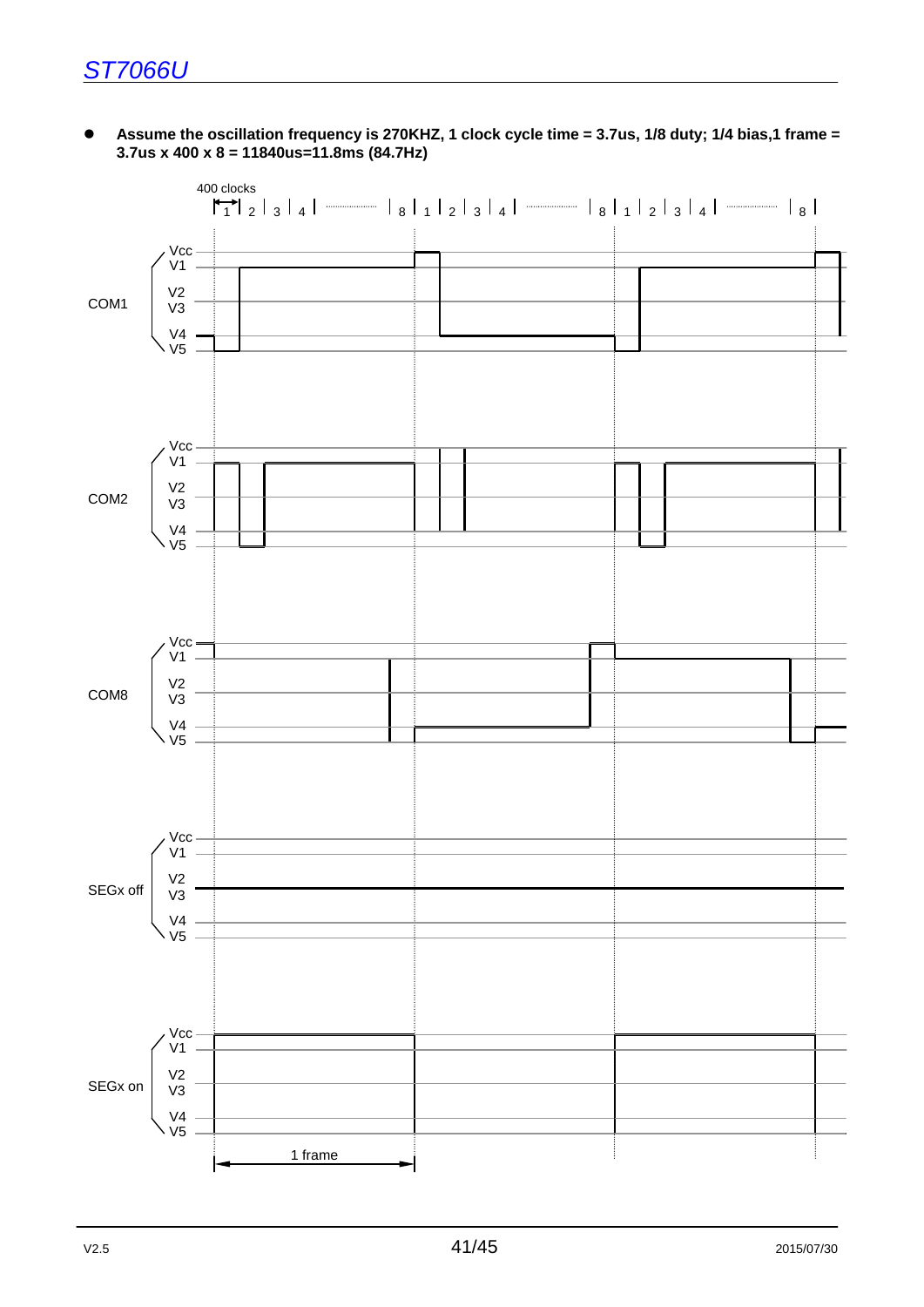### **I/O Pad Configuration**







Output PAD:CL1,CL2,M,D

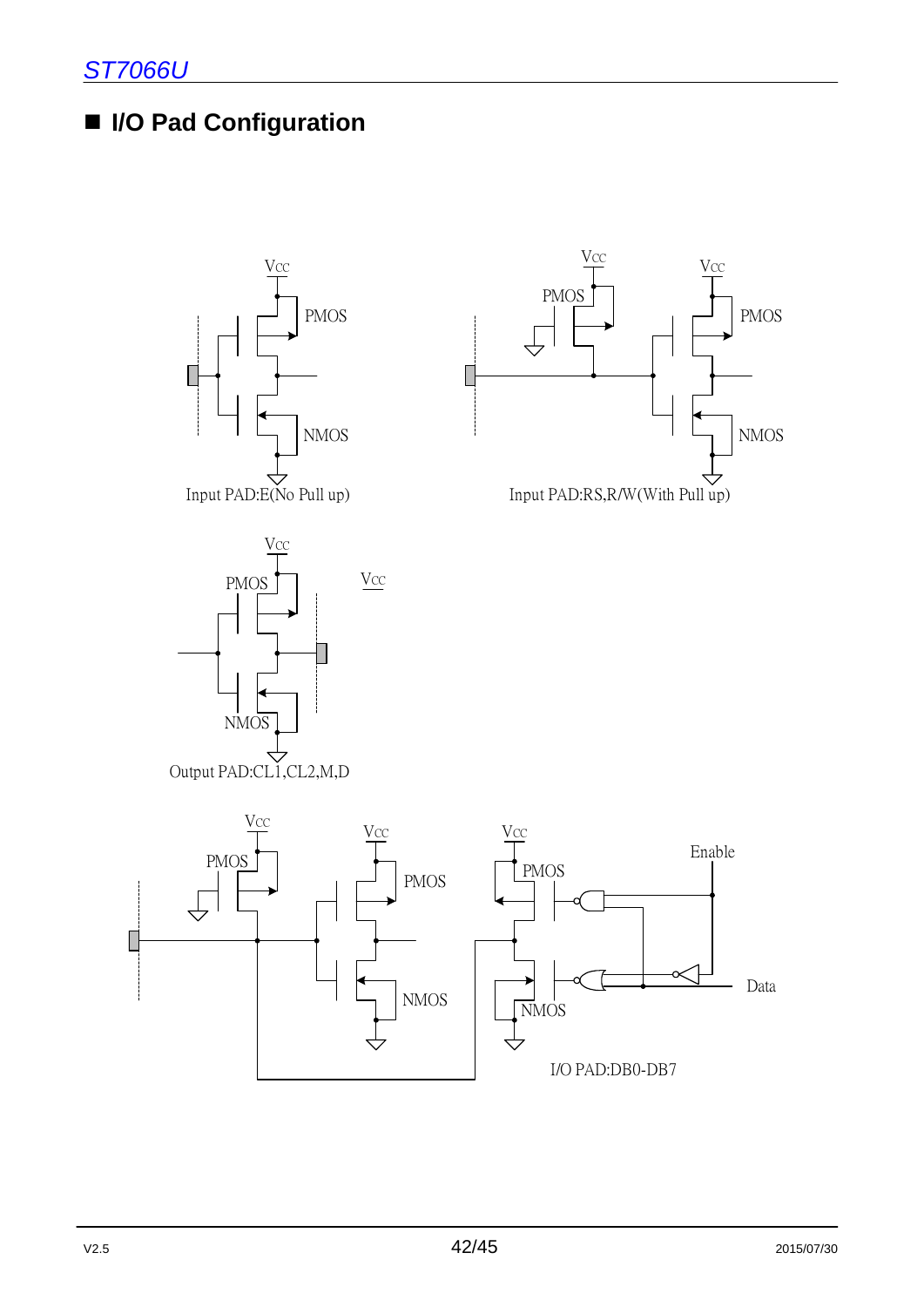### ■ LCD and ST7066U Connection





2. 5x11 dots, 8 characters x 1 line (1/4 bias, 1/11 duty)

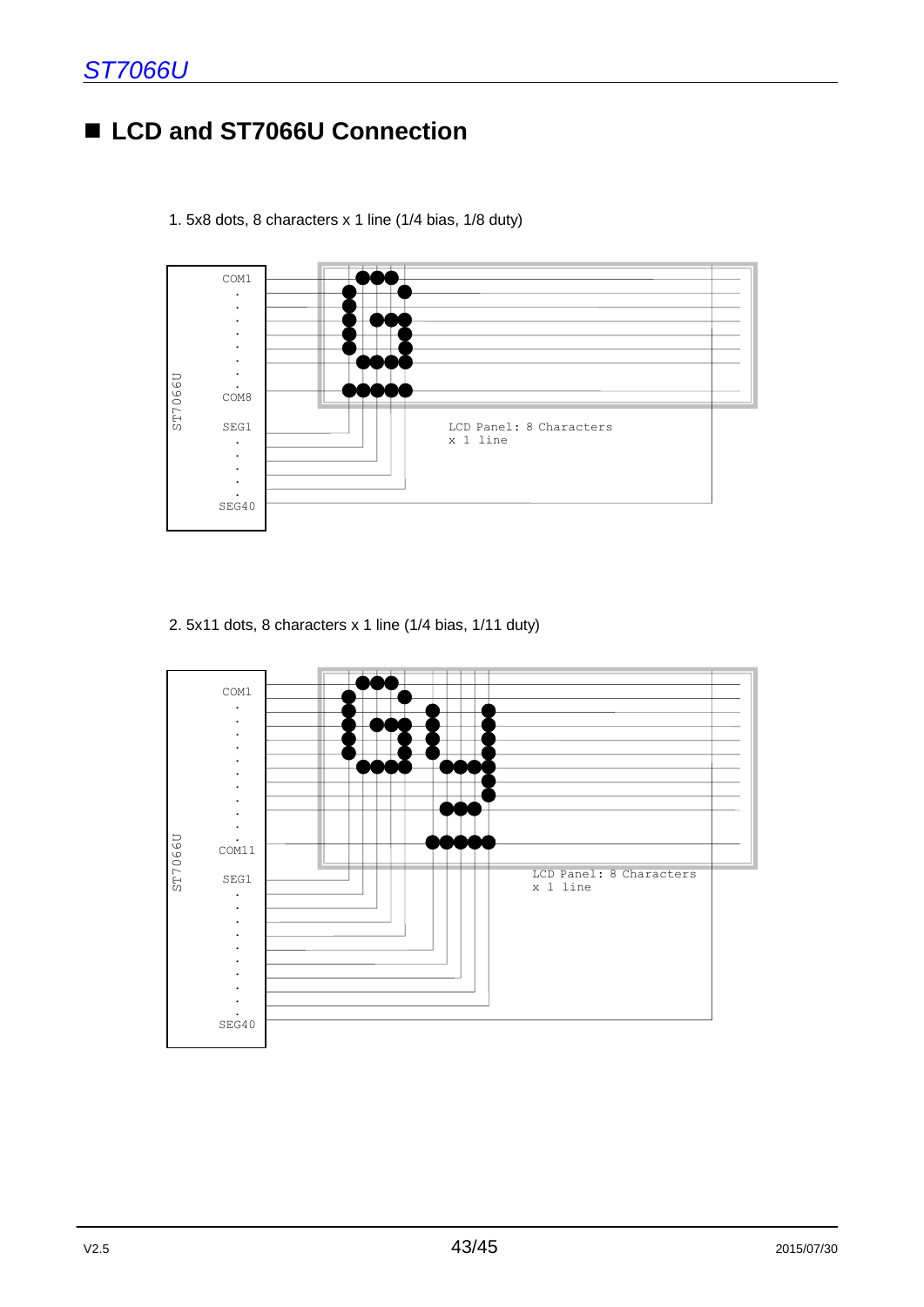

3. 5x8 dots, 8 characters x 2 line (1/5 bias, 1/16 duty)

4. 5x8 dots, 16 characters x 1 line (1/5 bias, 1/16 duty)